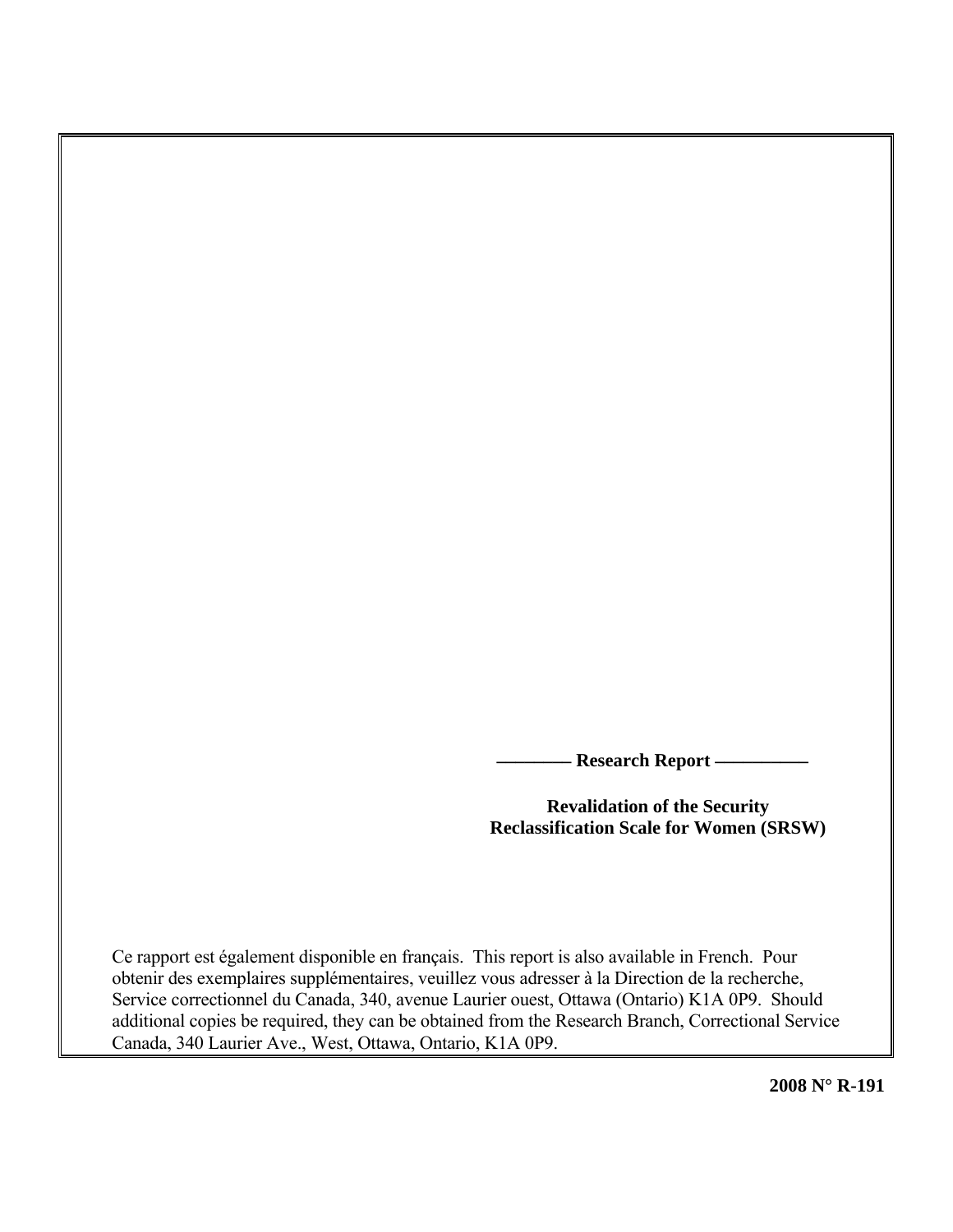# **Revalidation of the Security Reclassification Scale for Women (SRSW)**

Renée Gobeil

Correctional Service Canada

September, 2007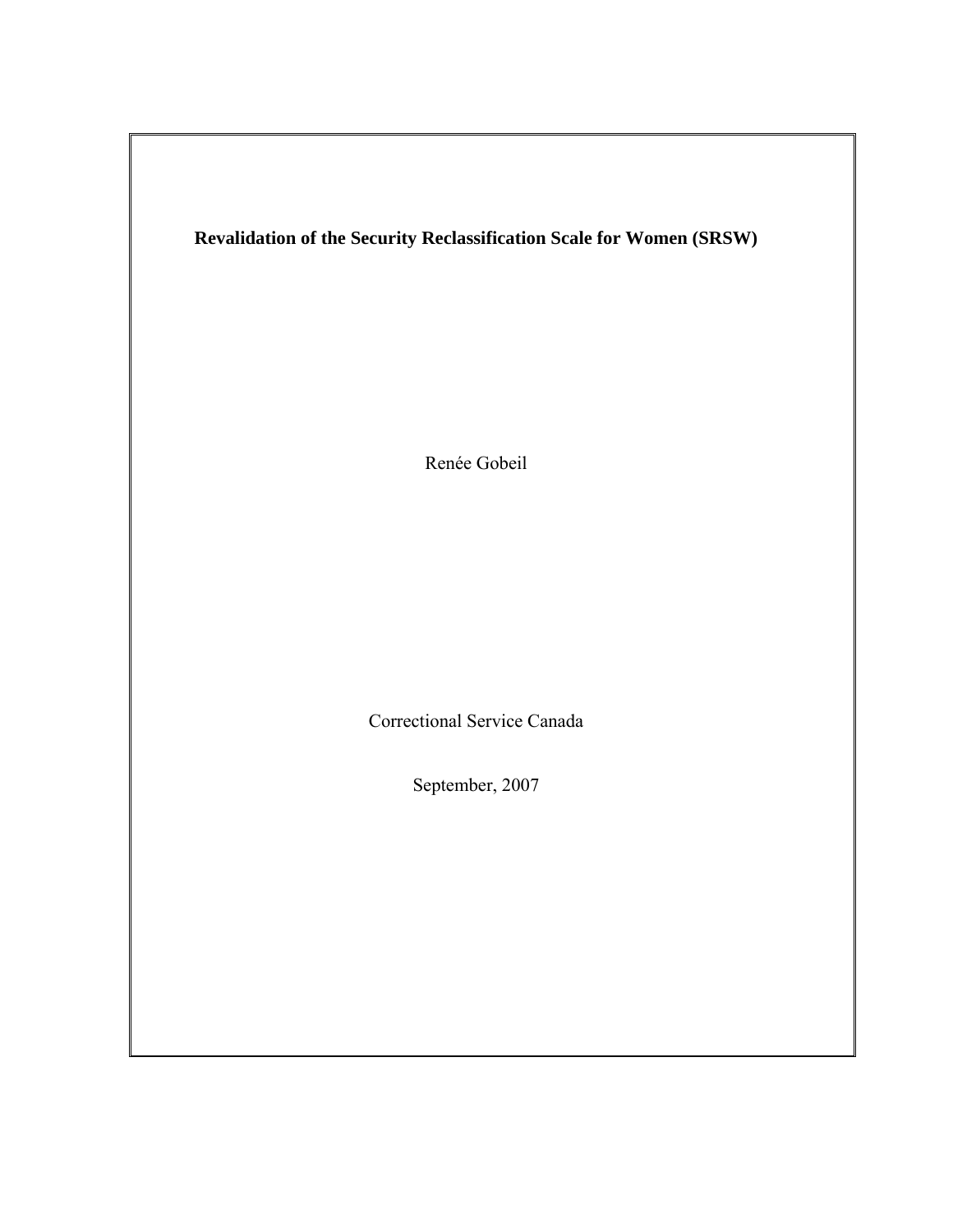#### **ACKNOWLEDGMENTS**

<span id="page-2-0"></span>The contributions of a number of individuals were essential to the successful completion of this study. The author is grateful to Jim Bonta, Kendra Delveaux, Brigitte Lavigne, and Kelley Blanchette who volunteered their time to participate in an advisory committee during the planning stages of this revalidation. All provided invaluable assistance in framing and defining the most relevant issues, as well as methodological suggestions. A special thanks to Brigitte Lavigne who provided additional guidance with her careful fact-checking and her suggestions regarding phrasing; Anne Kelly also provided assistance in this area. Virginia McGowan provided editorial suggestions at this stage.

Appreciation is also extended to Collette Cousineau and Ben Vuong who provided important assistance with regards to the preparation, coding, and analysis of quantitative data. Kelley Blanchette was also available to answer innumerable questions regarding the finer points of the scale.

The comments and suggestions of CSC field staff ensured a comprehensive review was possible. The feedback from primary workers, parole officers, and team leaders who have used the Security Reclassification Scale for Women was essential. A special thanks to those who took the time to share their remarks and observations.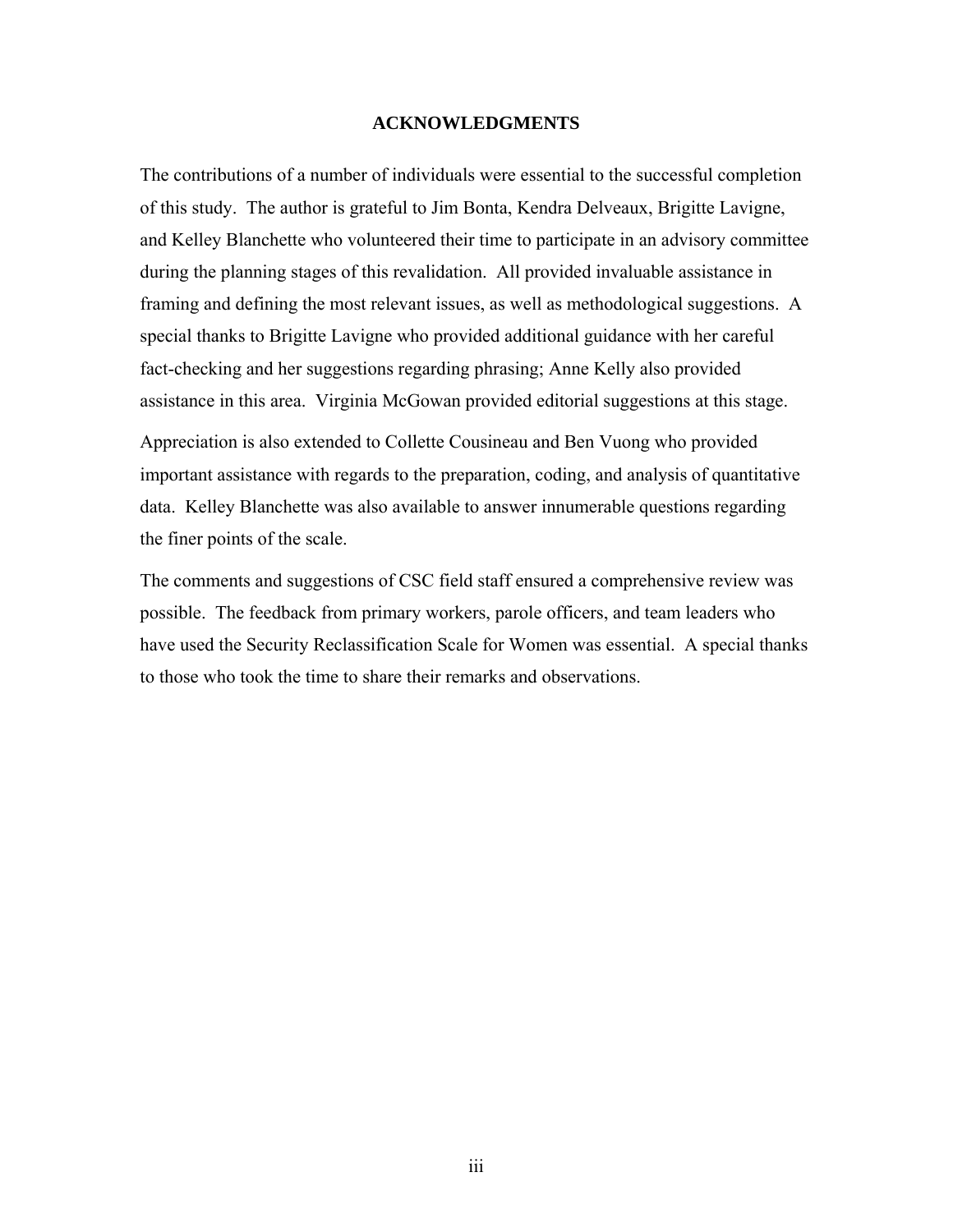#### **EXECUTIVE SUMMARY**

<span id="page-3-0"></span>The Security Reclassification Scale for Women (SRSW; Blanchette & Taylor, 2005), a gender-informed instrument used in reviews of women offenders' security classification, was implemented nationally in June 2005. Anchored in actuarial methods, the scale provides a recommended security level that caseworkers consider jointly with their clinical appraisals in arriving at security placement recommendations. Results of the scale's field-test indicated that the SRSW had acceptable statistical reliability and validity, with the SRSW either equalling or outperforming the preceding clinically-based method. Notwithstanding, it has been two years since the implementation of the SRSW, and the current revalidation study allowed verification of whether the SRSW continues to function as desired despite changes in the inmate population.

Analyses involved 443 consecutive security reviews completed between the instrument's June 2005 implementation and February 2007. Data included all SRSW recommendations, caseworker recommendations, and actual security placements; scores on measures of risk, need, and reintegration potential; and information regarding institutional behaviour, discretionary release, and post-release returns to custody. Feedback was also gathered from seven caseworkers with extensive experience using the SRSW.

Overall, findings demonstrated that the SRSW continues to be of considerable utility in assisting to make security review decisions. The scale was determined to reliably measure what it purports to measure, as well as to differentiate women according to institutional adjustment and risk. Women recommended to lower security classifications by the SRSW were better adjusted (as indicated by lower frequencies of incidents, lower need ratings, and higher reintegration potential) and lower risk (as demonstrated by lower risk ratings and higher frequencies of discretionary release) than their counterparts recommended to higher security classifications. Moreover, there were no differences in the distribution of scale recommendations associated with Aboriginal ethnicity, and the scale's ability to predict institutional adjustment and the granting of discretionary release was equal or greater when considering only Aboriginal women.

iv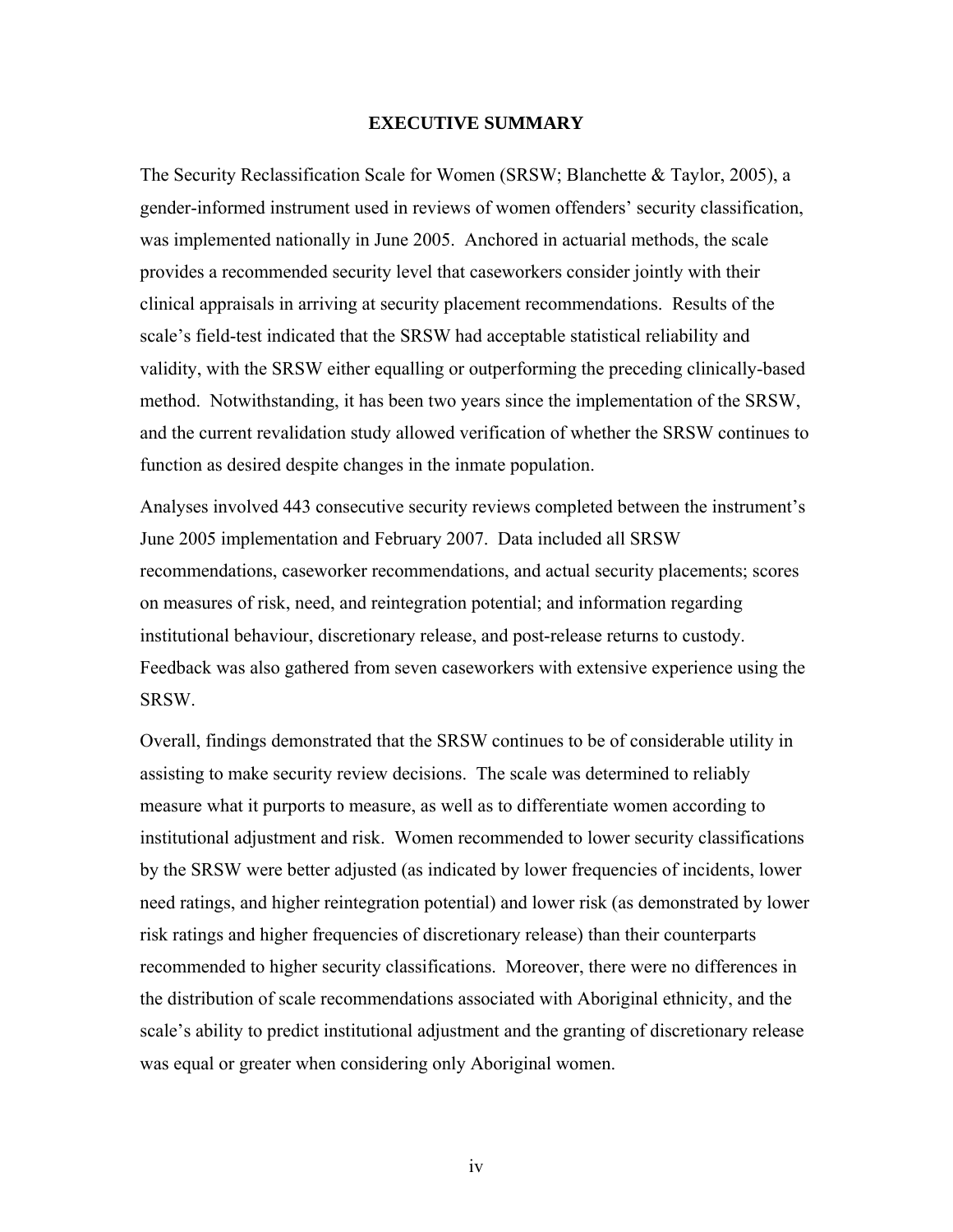Notably, however, there were high rates of inconsistency between SRSW and caseworker recommendations, even after accounting for the use of the scale's built-in discretionary range. In most cases, inconsistencies represented caseworker recommendations which were higher than SRSW recommendations. The most common reasons for clinical dissention with the SRSW were linked to institutional behaviour or attitude, or insufficient progress on correctional programming. However, SRSW recommendations were found to be more predictive of both institutional misconduct and the granting of discretionary release than were caseworker recommendations. It is recommended that further research be conducted on inconsistencies between caseworker and scale recommendations. Doing so would ideally situate the Correctional Service of Canada to continue to respond to concerns alleging women's over-classification (e.g., Canadian Association of Elizabeth Fry Agencies, 2004; Canadian Human Rights Commission, 2003), thereby allowing the Service to maintain its position as a fore-runner among correctional agencies in meeting the call for the empirical, gender-informed development, validation, and revalidation of classification instruments.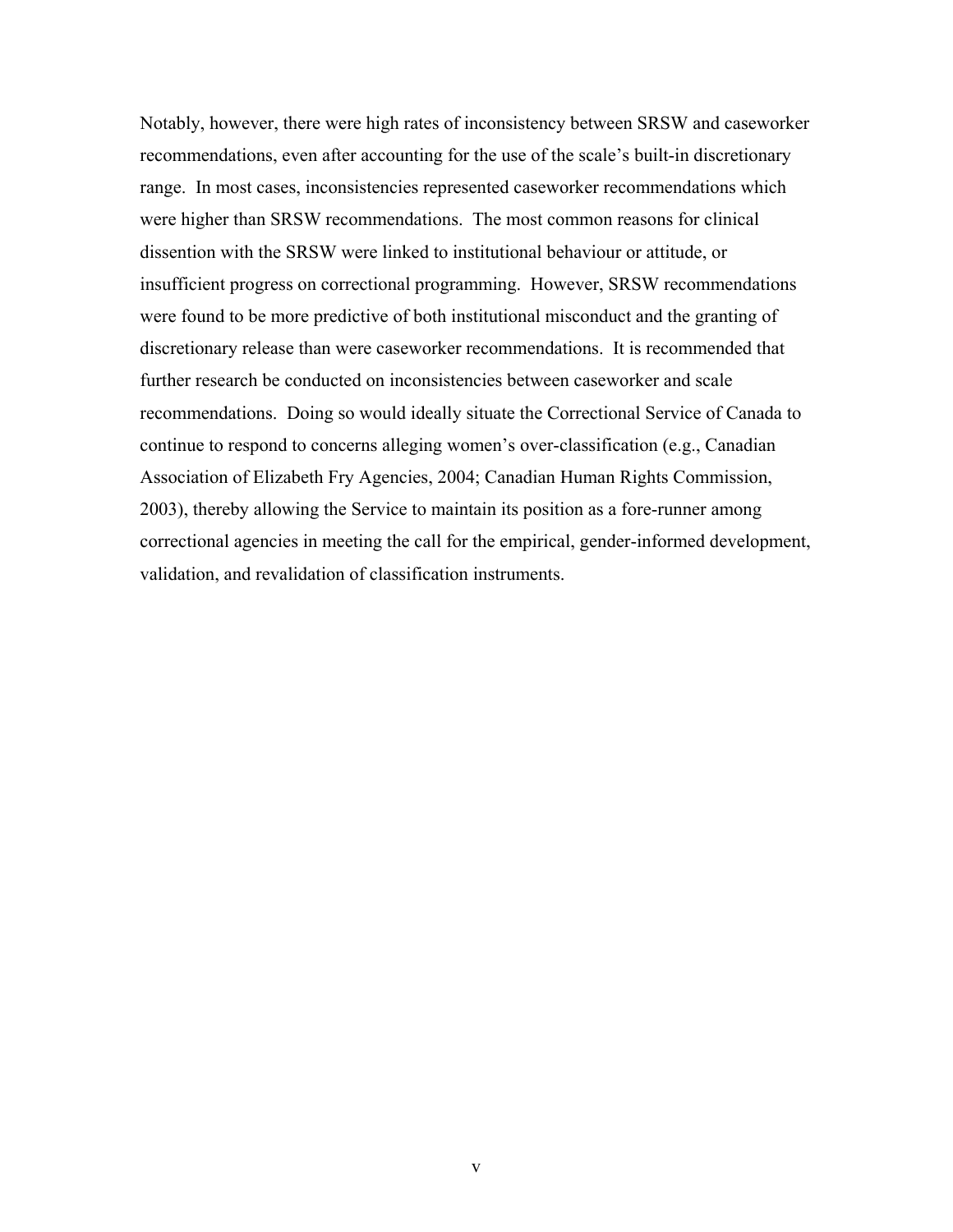<span id="page-5-0"></span>

# **TABLE OF CONTENTS**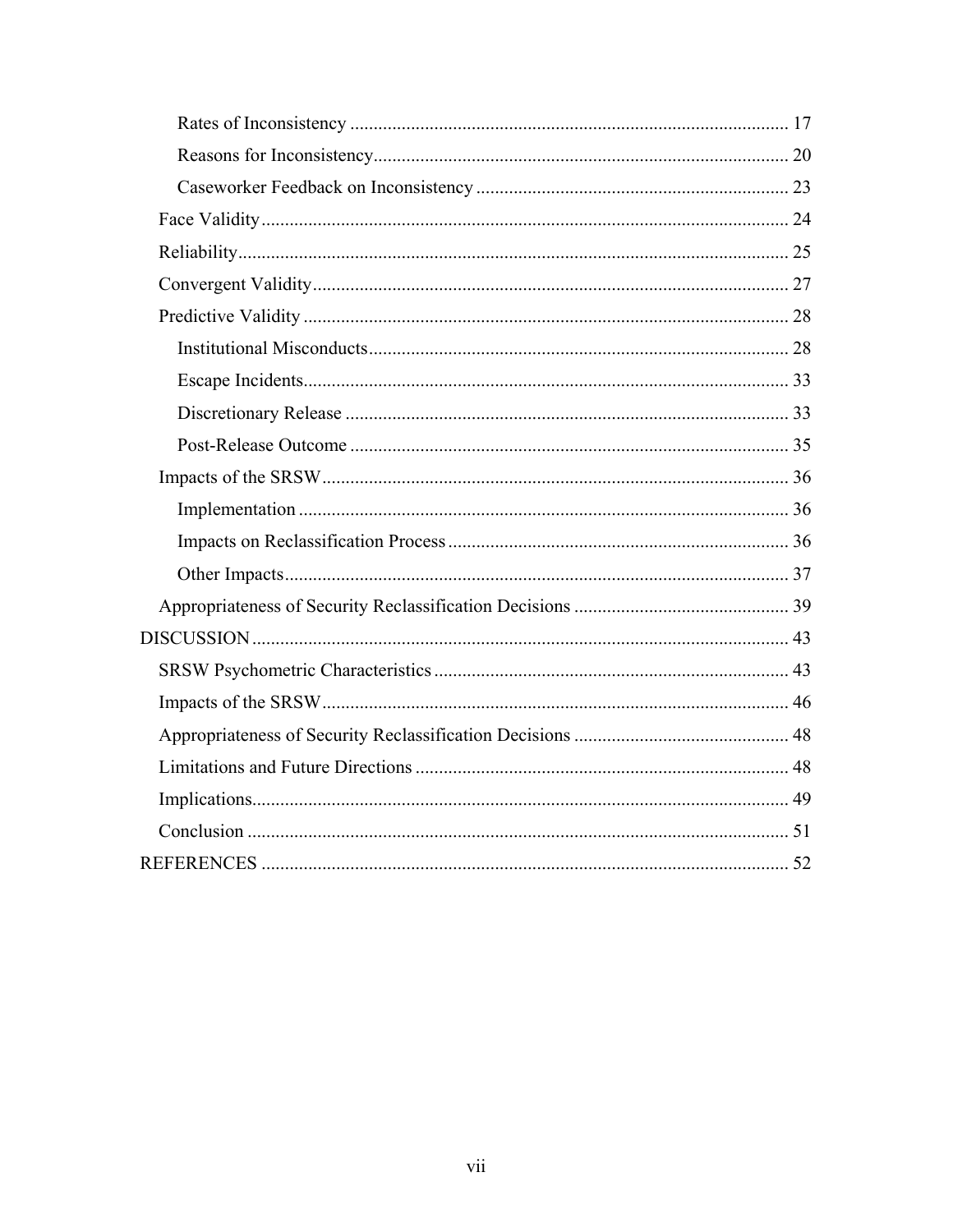# **LIST OF TABLES**

<span id="page-7-0"></span>

| Table 3. Pre-Review Security Classifications by SRSW Security Recommendations 14    |  |
|-------------------------------------------------------------------------------------|--|
| Table 4. Percentage of Reviews at Each SRSW Level, by Ethnicity  14                 |  |
|                                                                                     |  |
|                                                                                     |  |
| Table 7. Percentage of Reviews at Each SRSW Level, by Sentence Length  16           |  |
|                                                                                     |  |
|                                                                                     |  |
| Table 10. Caseworker Recommendations and Post-Review Security Classifications  19   |  |
| Table 11. SRSW Recommendations and Post-Review Security Classifications 19          |  |
| Table 12. Reasons for Inconsistency between SRSW and Caseworker Security            |  |
|                                                                                     |  |
| Table 13. Mean, Standard Deviation, and Item-Total Correlation for SRSW Scale Items |  |
|                                                                                     |  |
|                                                                                     |  |
|                                                                                     |  |
| Table 16. Prediction of Institutional Misconduct from SRSW Recommendation and       |  |
|                                                                                     |  |
|                                                                                     |  |
|                                                                                     |  |
|                                                                                     |  |
|                                                                                     |  |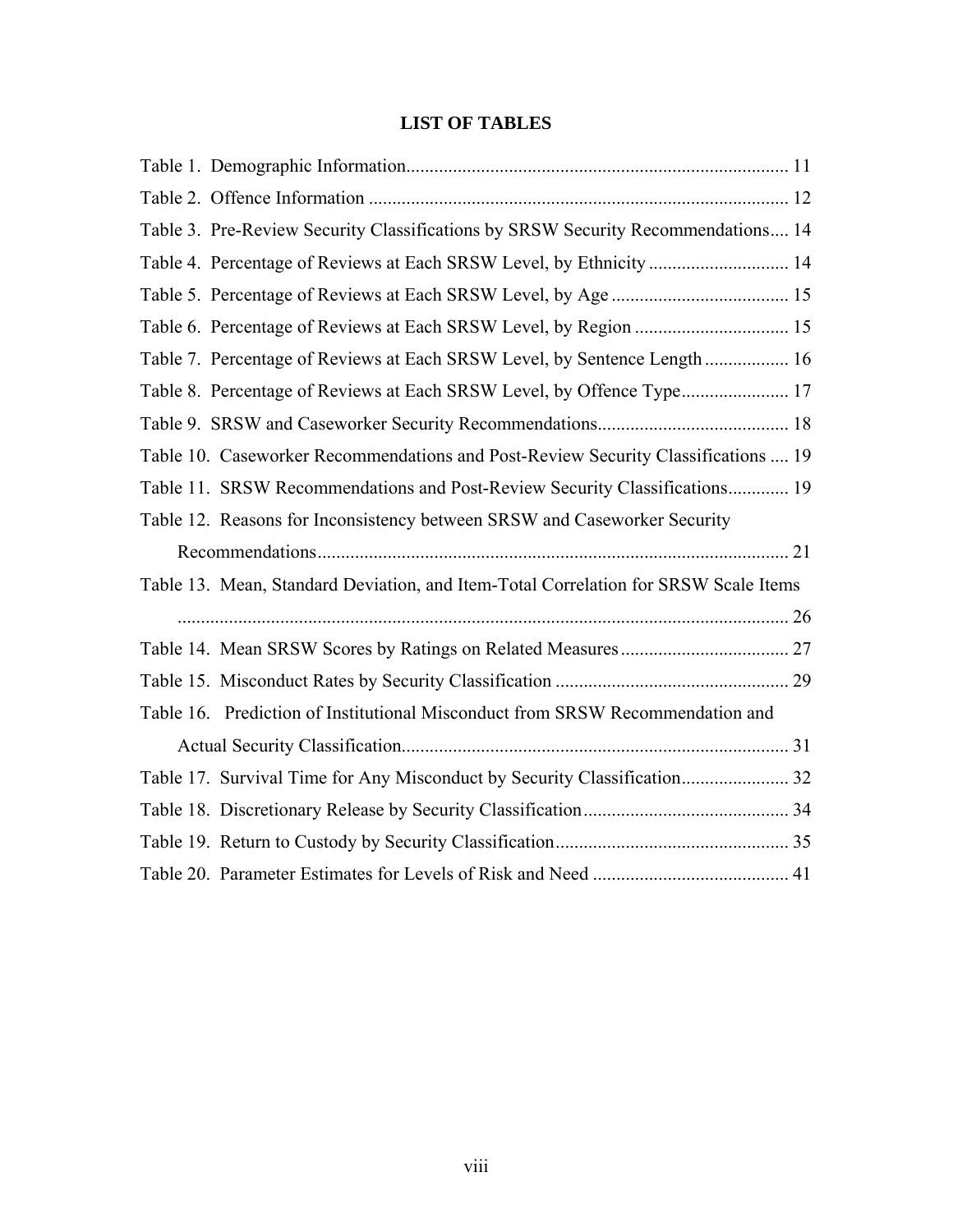# **LIST OF FIGURES**

<span id="page-8-0"></span>

| Figure 2. Time to Failure for Any Misconduct by SRSW Security Recommendation  33 |  |
|----------------------------------------------------------------------------------|--|
|                                                                                  |  |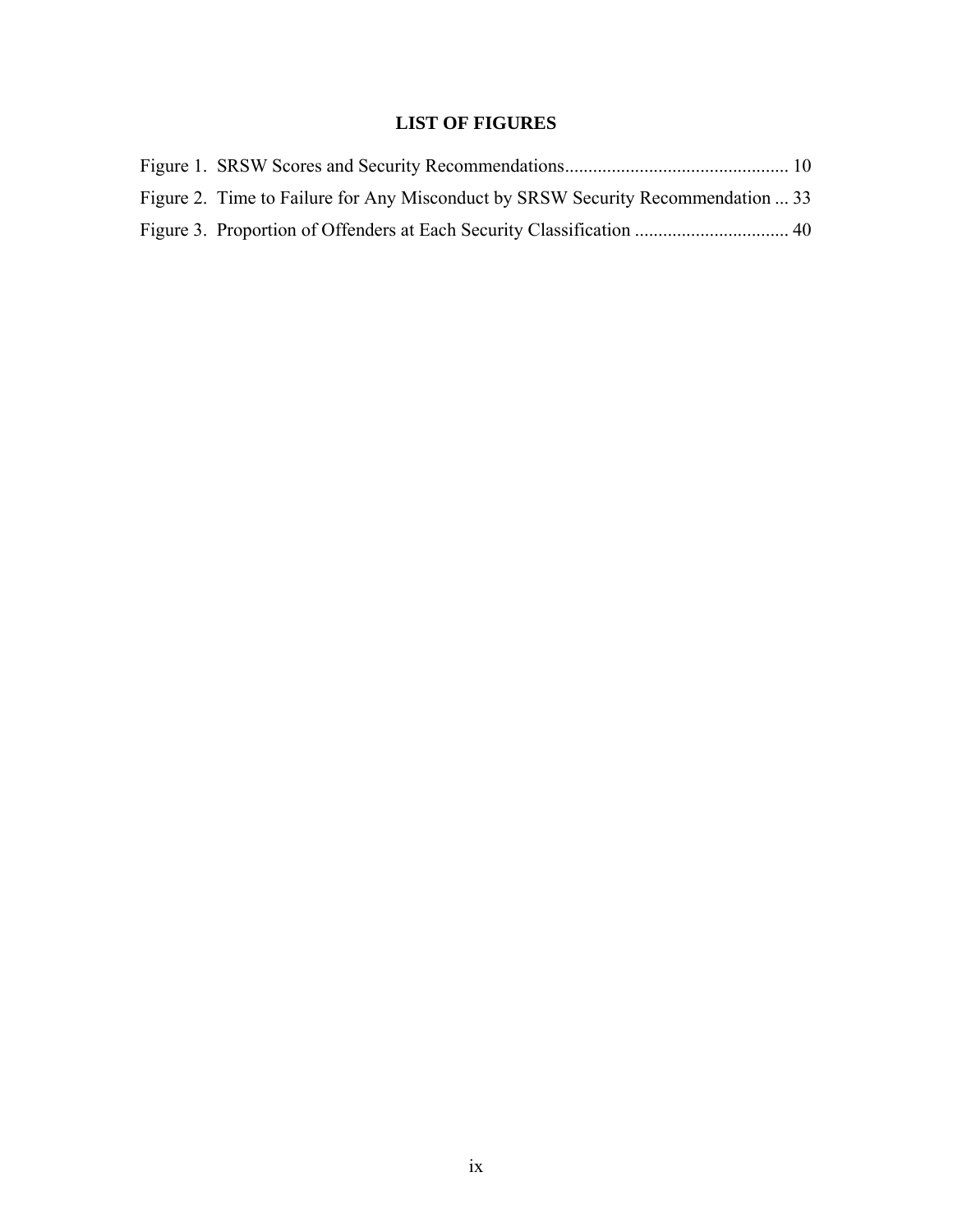# **LIST OF APPENDICES**

<span id="page-9-0"></span>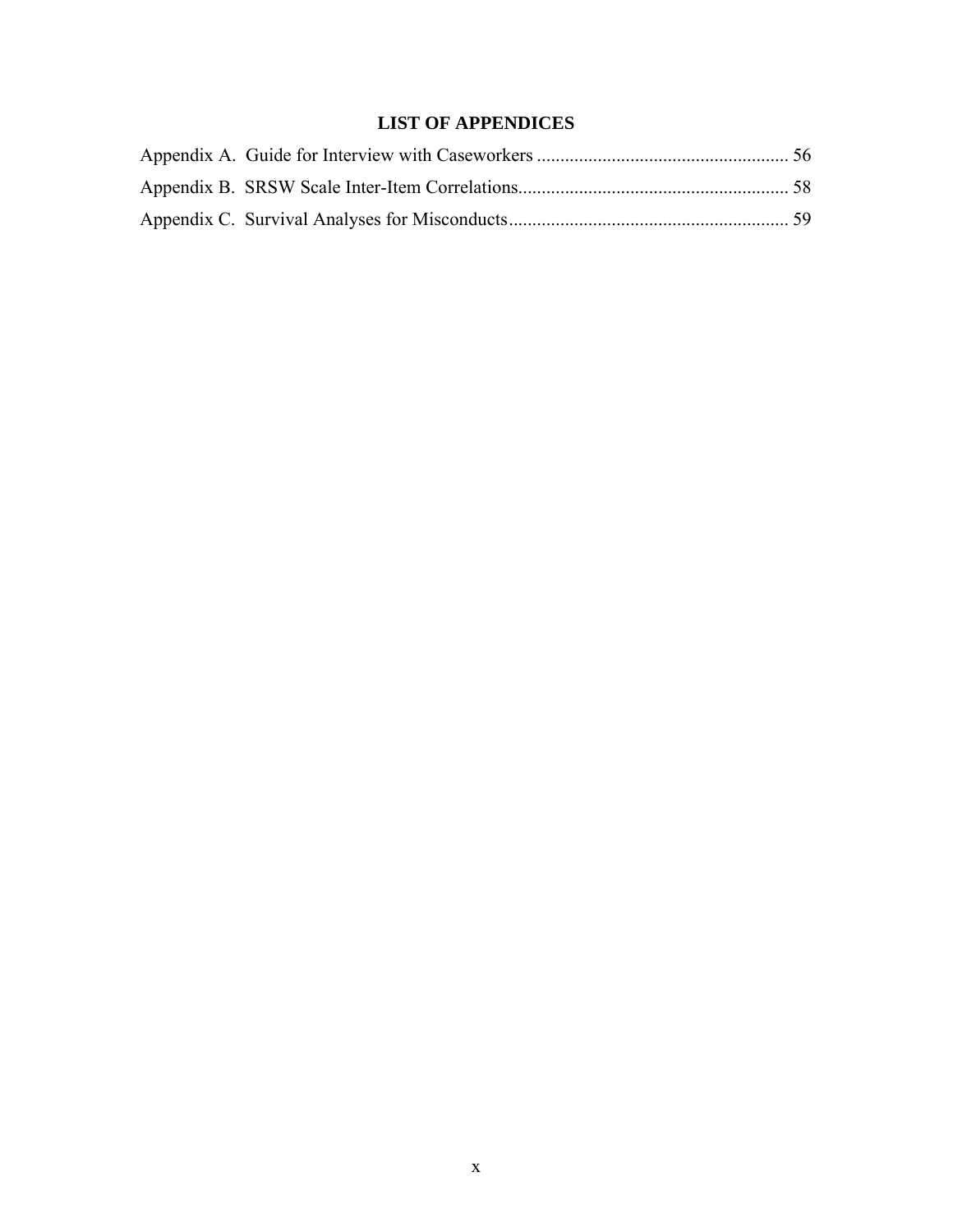#### **INTRODUCTION**

<span id="page-10-0"></span>This report summarizes the results of a revalidation of the Security Reclassification Scale for Women (SRSW; Blanchette, 2005). These results are intended to supplement the information obtained during the instrument's field test by examining whether security reclassification decisions made since the instrument's implementation classify women more appropriately than did recommendations under the previous system. Moreover, the present examination examined the impacts of the implementation of the instrument, as well as its reliability and validity. In order to provide context for the revalidation, a brief review of offender security classification will first be provided.

## **Offender Classification**

Offender classification is a process used to identify the degree of risk posed by individual offenders, both within an institution and upon release to the community, and is intended to inform the management of this risk. In practice, offender classification influences security placements, supervision requirements, discretionary release, and program placement (Motiuk, 1997).

Given that offender classification has such far-ranging implications, it is important that classification systems be fair and efficient. In recent decades, there has been a movement towards actuarial classification models, which have been found to be more equitable and defensible than their clinical counterparts (Austin & Hardyman, 2004; Brennan, 1987). Research indicates that subjective methods result in higher rates of over-classification than do actuarial ones (Bonta & Motiuk, 1990; Austin, 1983). Security classifications derived from actuarial methods tend to be lower and to include fewer false positives (predictions that an offender is high risk when this is not the case) than do clinical methods (Buchanan, Whitlow, & Austin, 1986). These findings have important consequences, as over-classification can result in offenders being detained in overly secure environments and/or denied discretionary release. Conversely, underclassification can result in very serious consequences, such as in cases where a high-risk offender escapes or is inappropriately released to the community. It is clear that an effective and equitable system is needed, and that an actuarial method is likely to meet these requirements.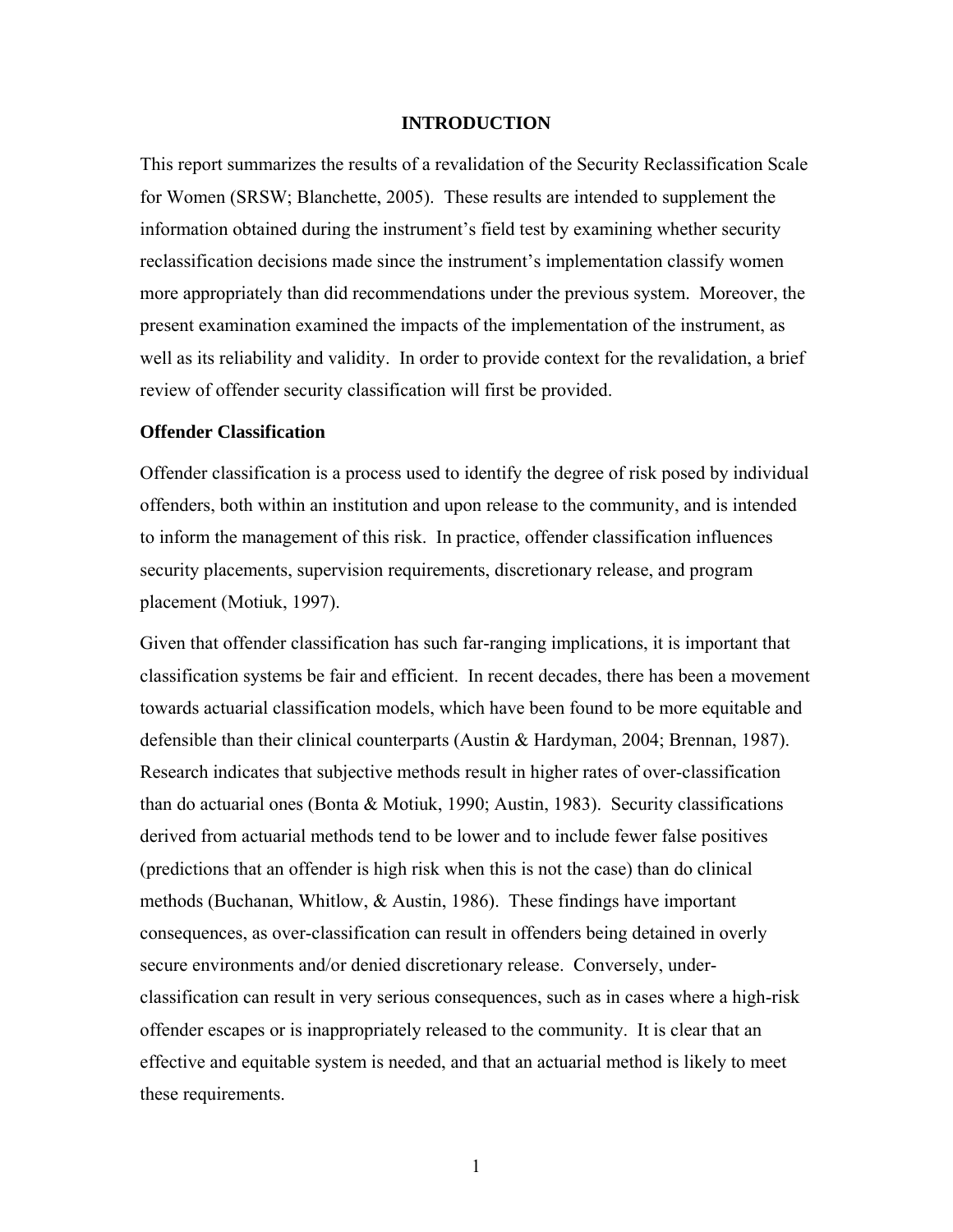<span id="page-11-0"></span>Actuarial methods, due to their objective and reproducible character, also lend themselves well to evaluations and validation studies (Alexander & Austin, 1992). Such research allows correctional officials to ensure that classification methods are meeting functional, policy, and legislative goals. Moreover, such studies can underline areas where improvement is possible in terms of efficiency and predictive ability. For these reasons, evaluation through revalidation studies is an important part of the development of classification instruments.

## **Classification of Women Offenders**

Most actuarial classification methods are developed using samples representative of the majority prison population; in other words, such methods are developed using samples of Caucasian men (Shaw & Hannah-Moffat, 2000). Consequently, women offenders are commonly classified using systems developed for a very different group. Though some attention has been focused on this issue, the tendency to use 'gender-neutral' methods has been slow to change. A 1991 study found that the majority of American states (40 of the 48 states surveyed) used the same classification system for men and women (Burke  $\&$ Adams, 1991), but a more recent review found that only minimal changes had occurred, with 38 of 50 states using the same system for men and women offenders (Hardyman  $\&$ Van Voorhis, 2004).

The use of the same instruments for both men and women is of concern because research indicates that classification systems developed for men offenders, even if purportedly gender-neutral, can result in misclassification – often over-classification – of women offenders. This misclassification is due, perhaps, to the instruments' focus on variables which may not be relevant to women offenders (Hardyman & Van Voorhis, 2004; Van Voorhis & Presser, 2001). When a classification instrument yields a security level recommendation that is inconsistent with the caseworker's clinical appraisal, the caseworker must assign his or her appraised level (i.e., override the scale). Though this practice is sometimes necessary with any classification instrument, in the Hardyman and Van Voorhis (2004) study, clinical overrides took place at inappropriately high rates in nine of the 38 states which used the same classification system for men and women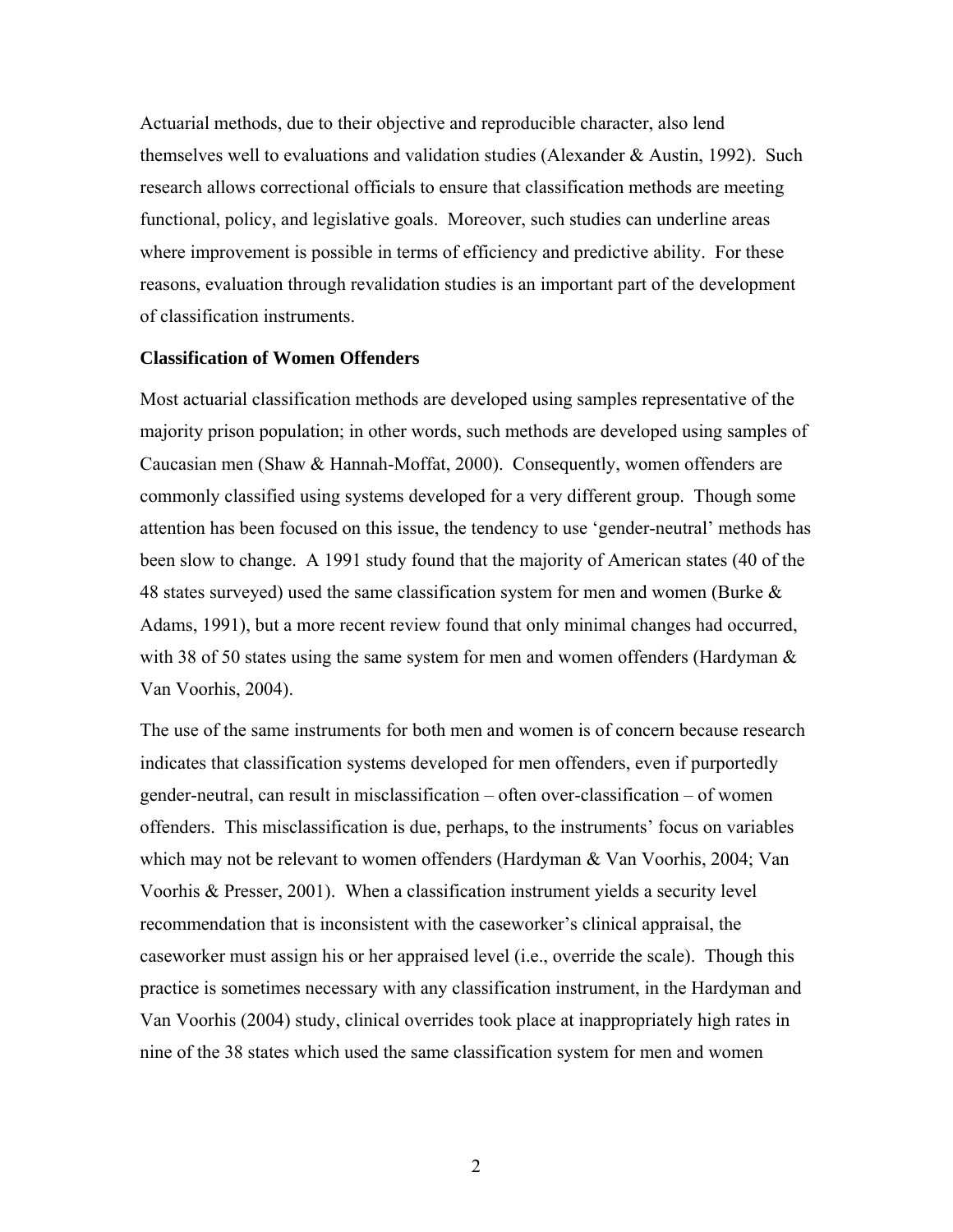<span id="page-12-0"></span>offenders – in one case, 70% of the time. These rates suggest that 'gender-neutral' classification systems are perceived by users as ineffective for women offenders.

A further difficulty lies in the lack of validation studies concerning classification instruments used with women offenders. Validation studies of instruments used to classify both men and women are usually based on participants who reflect the majority of the prison population – men. Moreover, a number of instruments developed to classify women offenders specifically have not been validated, often due to insufficient sample sizes (Hannah-Moffat, 1999). For instance, in their review of American states' classification procedures, Hardyman and Van Voorhis (2004) found that only about a quarter of the states (14 of 50) had validated their classification instruments with women offenders. Without validation of instruments, it is impossible to conclude that they are, in fact, classifying offenders appropriately.

The above findings underline that it is inappropriate to assume either that non-gendered or non-validated methods appropriately classify women. Consequently, there have been a number of strong suggestions that new security classification instruments for women must be developed (e.g., Canadian Association of Elizabeth Fry Societies, 2004; Canadian Human Rights Commission, 2003), that such instruments must include empirically derived gender-informed criteria, and that they should be subject to evaluation and validation (e.g., Shaw & Hannah-Moffat, 2000).

## **Security Classification in Canada**

#### *Initial Classification*

In Canada, security classification is guided by the *Corrections and Conditional Release Act* (CCRA, 1992). According to this legislation, federal offenders are to be provided with a security classification of minimum, medium, or maximum according to their institutional adjustment, escape risk, and risk to the public in the event of an escape. The CCRA further requires that Correctional Service Canada "use the least restrictive measures consistent with the protection of the public, staff members and offenders" (s. 4[d]) in assigning this security rating.

Upon admission, each federal offender undergoes a routine admission process, which includes the administration of the Custody Rating Scale (Solicitor General of Canada,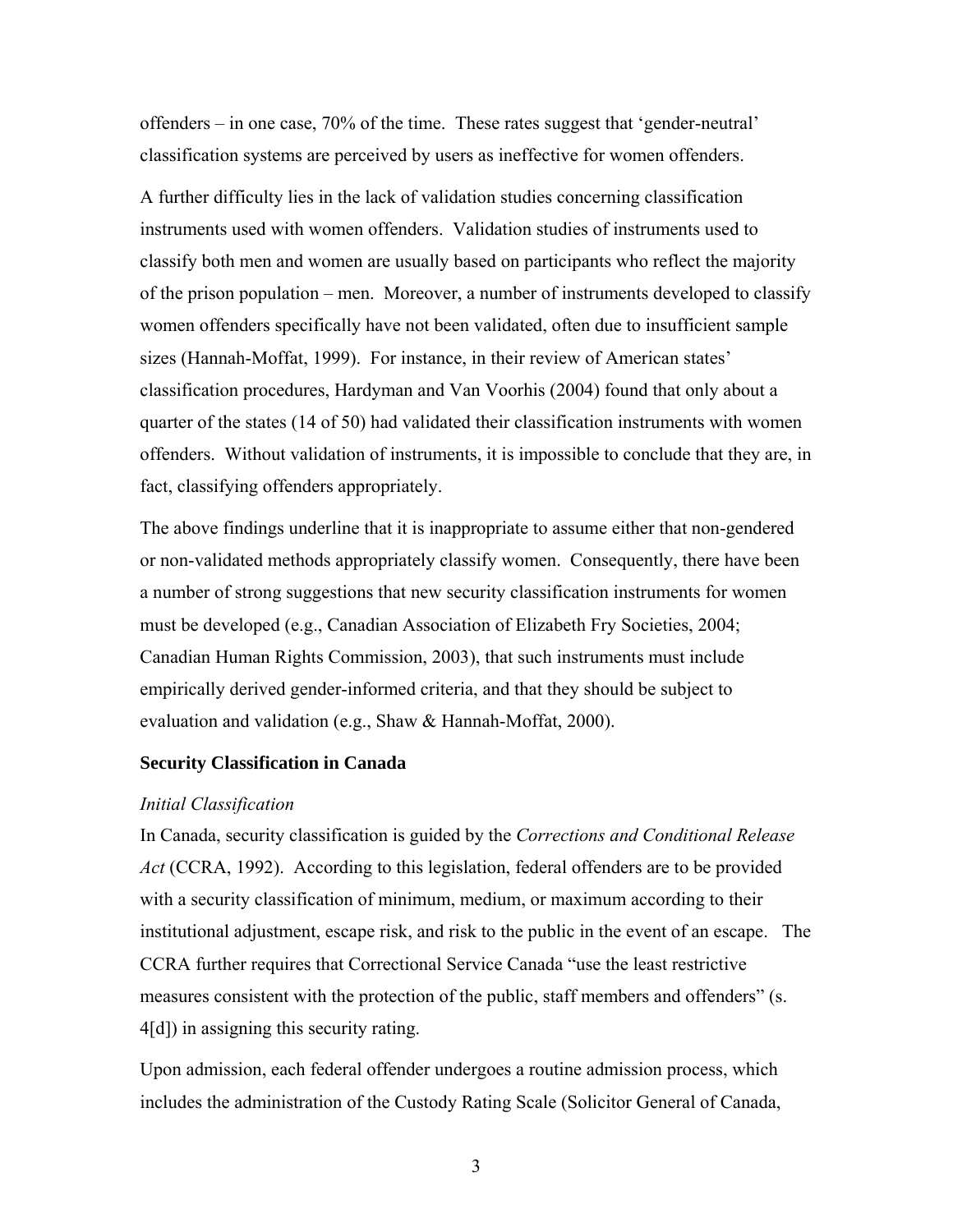<span id="page-13-0"></span>1987), an actuarial measure that informs his or her initial security classification. As an offender's institutional adjustment and / or security risk are assessed as more problematic, the security level recommendation increases. The scale is to be used in conjunction with professional judgment; in instances where the instrument's recommendation is at odds with the caseworker's clinical appraisal, however, the caseworker must provide a rationale for the assigned recommendation. Though the measure was originally developed with male offenders, several studies have assessed the reliability and validity of this scale among women and Aboriginal offenders, and have found it to be both reliable and valid (Blanchette & Motiuk, 2004; Blanchette, Verbrugge, & Wichmann, 2002; Grant & Luciani, 1998; Luciani, Motiuk, & Nafekh, 1996). Notwithstanding these findings, given the drive for gender-specific actuarial assessments, a contract has been tendered for the development of a new gender-informed tool for initial security classification.

#### *Reclassification*

 $\overline{a}$ 

Offenders' security classifications can (and should) shift during incarceration. The CCRA provides specific guidelines for the periodic reclassification of federal offenders: for most offenders, reviews occur at a minimum of once a year.<sup>[1](#page-13-0)</sup> Correctional Service Canada policies further shorten this minimum period. Commissioner's Directive 710-6 indicates that additional security reviews are necessary whenever there is reason to believe that the appropriate security level for an offender has changed, or before making a recommendation for any decision, including transfers, temporary absences, work release, or parole (CSC, 2006b). Moreover, this Directive indicates that the security classifications of women rated as maximum security must be reviewed every six months because of the restrictive nature of this security level. These policies facilitate the timely reintegration of offenders to lower levels of security, and ultimately, to the community.

A reclassification instrument, the Security Reclassification Scale, was developed in 1998 for use with male offenders. This reclassification instrument includes mainly dynamic variables reflecting institutional adjustment, escape risk, and risk to the public in the event of an escape. Again, the instrument provides an actuarial score which anchors the

<sup>&</sup>lt;sup>1</sup> Offenders serving a minimum life sentence for first or second degree murder undergo security reviews at least every two years, while the reviews of those offenders classified as minimum security are event-driven.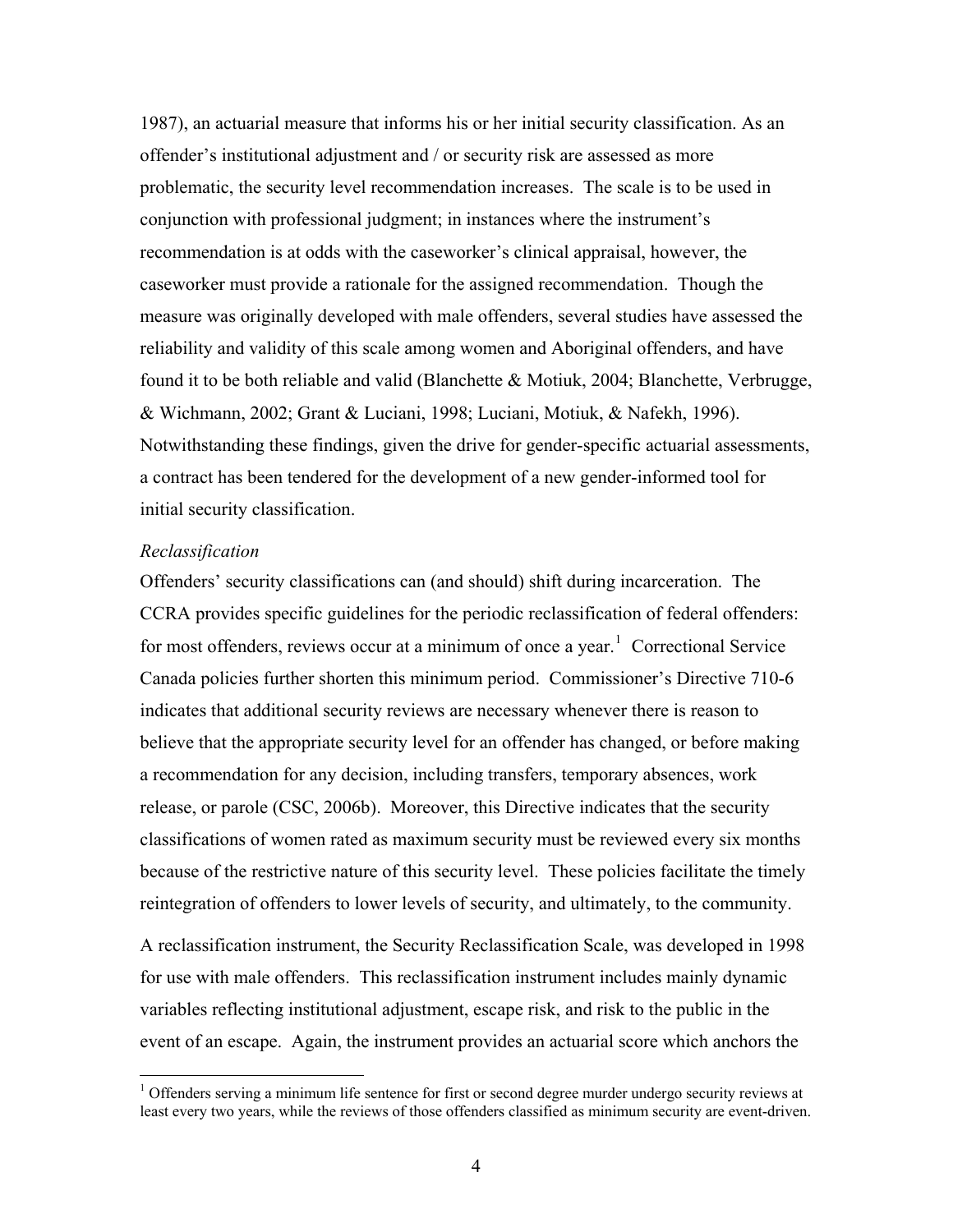<span id="page-14-0"></span>security reclassification, but is to be used in conjunction with caseworkers' professional appraisals. Where the actuarial score is inconsistent with clinical appraisal, the overall assessment must provide a rationale to justify the assigned security level.

Due to previous critiques about the use of instruments developed for men offenders with women offenders (e.g., Brennan, 1998; Farr, 2000; Hannah-Moffat & Shaw, 2001), the Security Reclassification Scale was not used with women offenders. Instead, a second instrument, the Security Reclassification for Women (SRSW), was developed specifically for this group (Blanchette & Taylor, 2005). The SRSW is similar to the instrument developed for male offenders in that it concentrates on dynamic variables and allows for professional discretion. This instrument was statistically derived using a sample of women offenders, however, and includes distinct variables and variable weights.

#### **The Security Reclassification Scale for Women**

The Security Reclassification Scale for Women (SRSW) is an objective, gender-informed classification instrument developed between 1998 and 2000 for federally sentenced women. It was field tested from 2000 to 2003, and implemented nationally in June 2005. Using actuarial methods, the instrument provides a recommended security placement for women. This recommendation anchors the caseworker's clinical appraisal of the offender's risk. In cases where the instrument's recommendation and the final clinical appraisal are inconsistent, caseworkers must document their rationale for their reclassification recommendation. Similar to the measure developed for male offenders, the SRSW focuses predominantly on dynamic factors including those associated with escape risk, risk to the public if an escape were to occur, institutional adjustment and behaviour, focusing on changes in the offender's behaviour since the preceding review.

## *Development*

The development of the SRSW began in 1998, soon after that of the Security Reclassification Scale for male offenders. Based on reviews of previous empirical research and consultation with individuals involved in developing classification instruments, 176 variables thought to be predictive of risk for women offenders were identified. Among these variables were both historical risk factors and dynamic variables, including institutional behaviour, program performance, and substance use.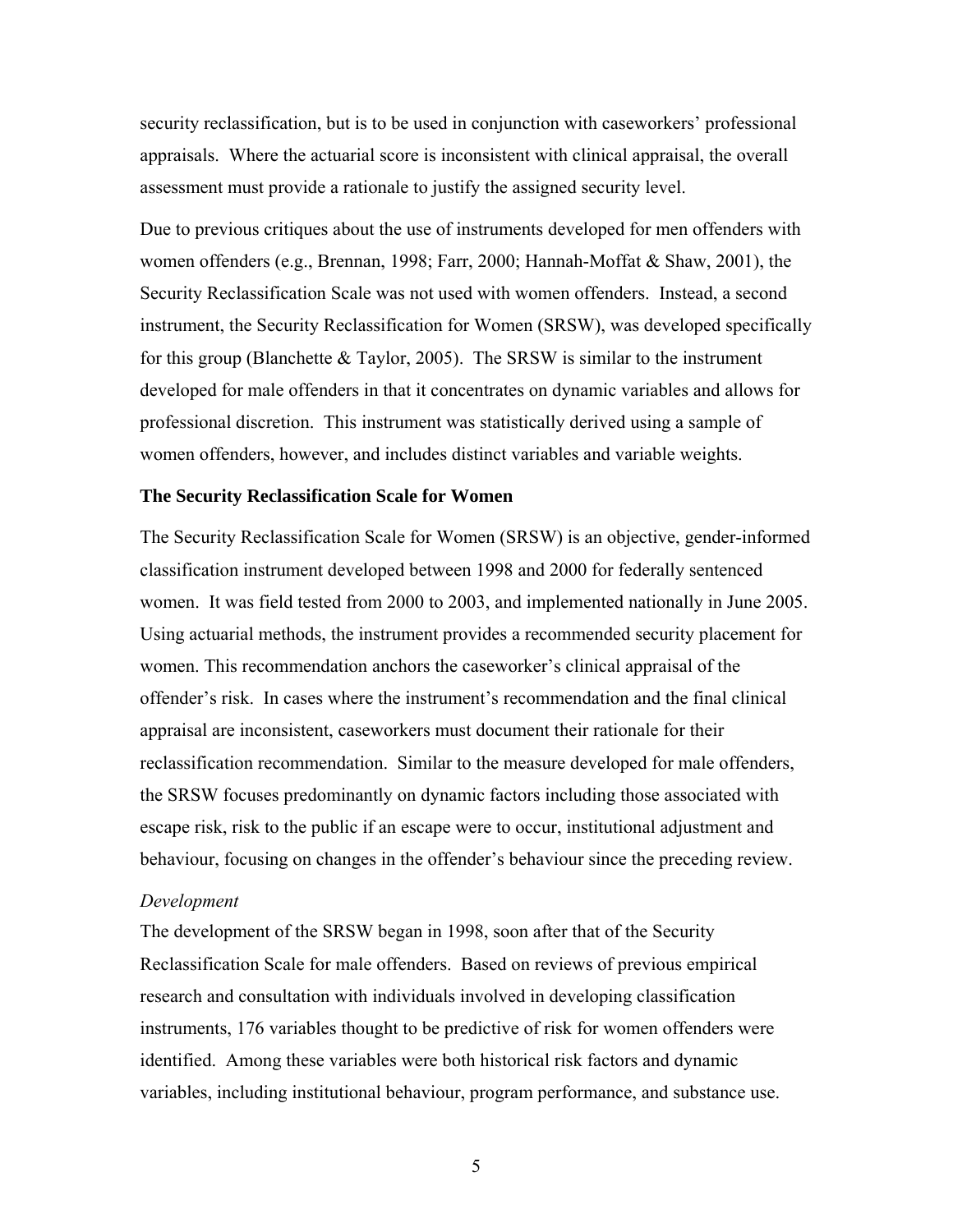<span id="page-15-0"></span>Analyses of the relationships between these variables and the outcomes of 285 security reclassification events for women offenders (using the previous clinically-based method) reduced the sample of potentially predictive variables considerably. The remaining items were then entered into a forward stepwise regression in order to further reduce the number of variables and retain only those most strongly related to clinical security reclassification decisions. Using this methodology, nine variables were selected for inclusion in the SRSW:

- 1. progress against correctional plan / offender's motivation during review period;
- 2. pro-social / positive family contact during review period;
- 3. serious disciplinary offences during review period;
- 4. number of recorded incidents during review period;
- 5. current institutional pay level;
- 6. involuntary segregation due to being a danger to others or to the institution during review period;
- 7. number of successful escorted temporary absences during review period;
- 8. history of having been unlawfully at large from a temporary absence, work release, or supervision; and,
- 9. Custody Rating Scale incident history.

 $\overline{a}$ 

Accepted statistical procedures were used to assign weights to each variable; cutoff values were then established in order to recommend a security level of minimum, medium, or maximum. Notably, a 10% discretionary range was provided at each cutoff, allowing flexibility in assigning security classifications to those women whose scores fall near the threshold values. Professional discretion was also recognized in developing this instrument. Though the actuarial instrument's score must anchor security reclassification decisions, when mitigating circumstances or additional information lead to the clinical appraisal being at odds with the instrument's recommendation, the caseworker may recommend an alternative security classification.<sup>[2](#page-15-0)</sup> In such cases, a comprehensive explanation is required in the Assessment for Decision.The final decision-making authority at each institution (i.e., the warden or the Kikawinaw at the Healing Lodge) also

 $2^2$  The SRSW also includes a number of unweighted items to assist caseworkers in considering additional factors. These include such items as current drug and alcohol rating, number of assaults during the review period, and number of positive urinalyses or refusals during the review period.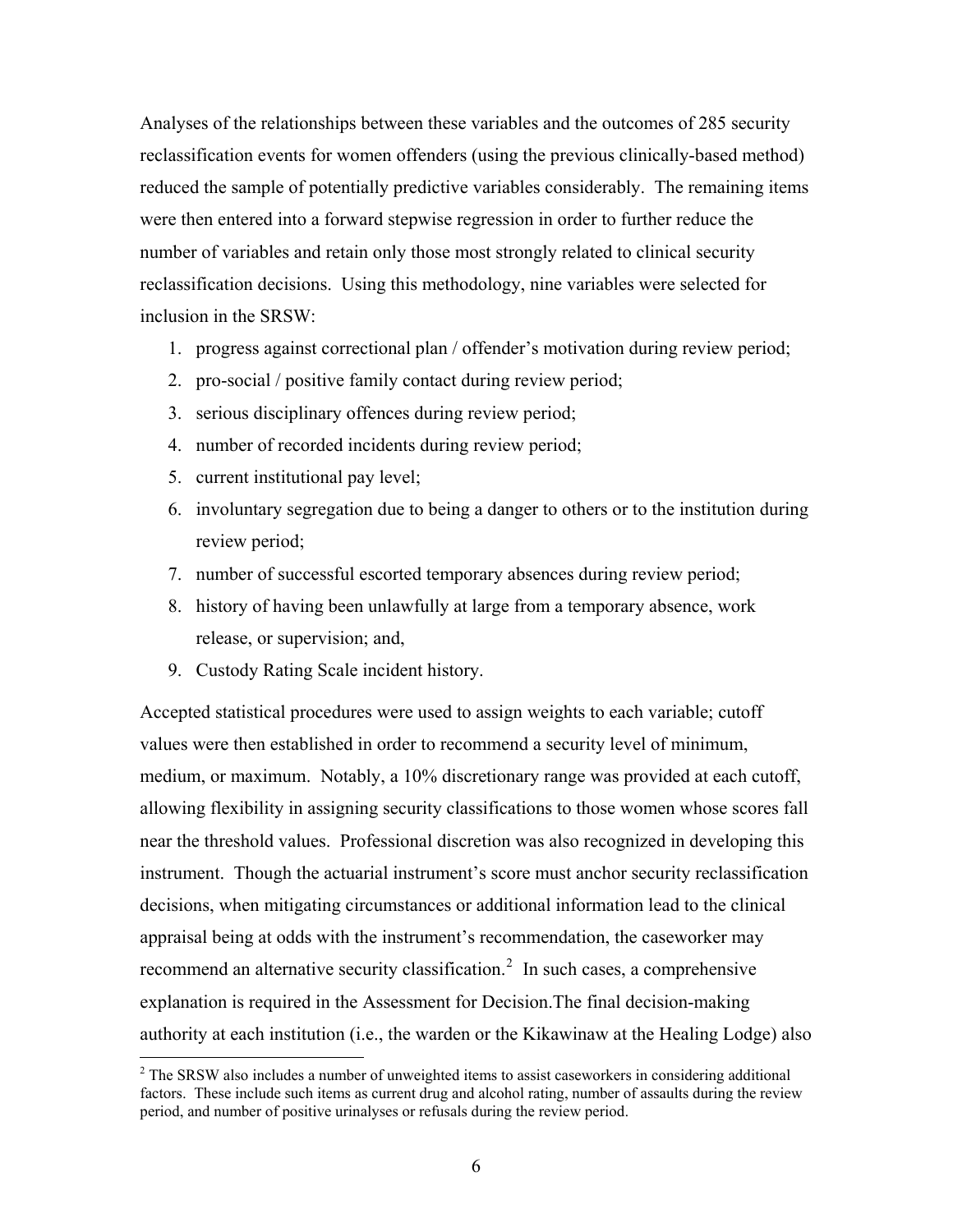<span id="page-16-0"></span>has the opportunity to assign a security classification which differs from either the SRSW recommendation or the caseworker recommendation.

In practice, the SRSW is scored by a caseworker using a computer application that automatically pulls a portion of the relevant data from the automated Offender Management System. The application then guides the caseworker through the steps where input is needed and provides a recommendation and the opportunity to accept or change the recommendation based on the clinical appraisal.

### *Field test*

 $\overline{a}$ 

Between 2000 and 2003, the SRSW was field tested with a sample of 580 security reclassification reviews (involving a total of [3](#page-16-0)23 women; Blanchette & Taylor, 2005).<sup>3</sup> During this period, security reclassification reviews were conducted using the previous method (clinical appraisal only), but the SRSW was completed shortly afterward to allow comparison between the reclassification decisions produced by each method. Data were also collected for each woman on variables used in validating the new reclassification instrument, including demographic data, offence history, institutional misconducts, discretionary release, and post-release outcome.

Analyses indicated that the SRSW had acceptable statistical reliability and validity; for all analyses, the SRSW either equalled or outperformed the preceding clinically-based method. The SRSW also classified a larger proportion of offenders at a minimum security level than did the preceding method. Recommended SRSW levels were found to be positively related to other indicators of risk, demonstrating that as risk and need increased, so did SRSW classification. SRSW classification levels were also found to be related to involvement in minor and major misconducts and to the granting of discretionary release. The researchers conducting the field test concluded that the instrument provides Correctional Service Canada with "a gender-informed security classification tool with practical utility that meets legal requirements for the least restrictive measures of confinement. The SRSW assists in allaying concerns regarding women's over-classification… and provides a nationally standardized, objective

 $3$  These 580 security reclassification reviews represented 97% of all security reclassifications from July 2000 to June 2003.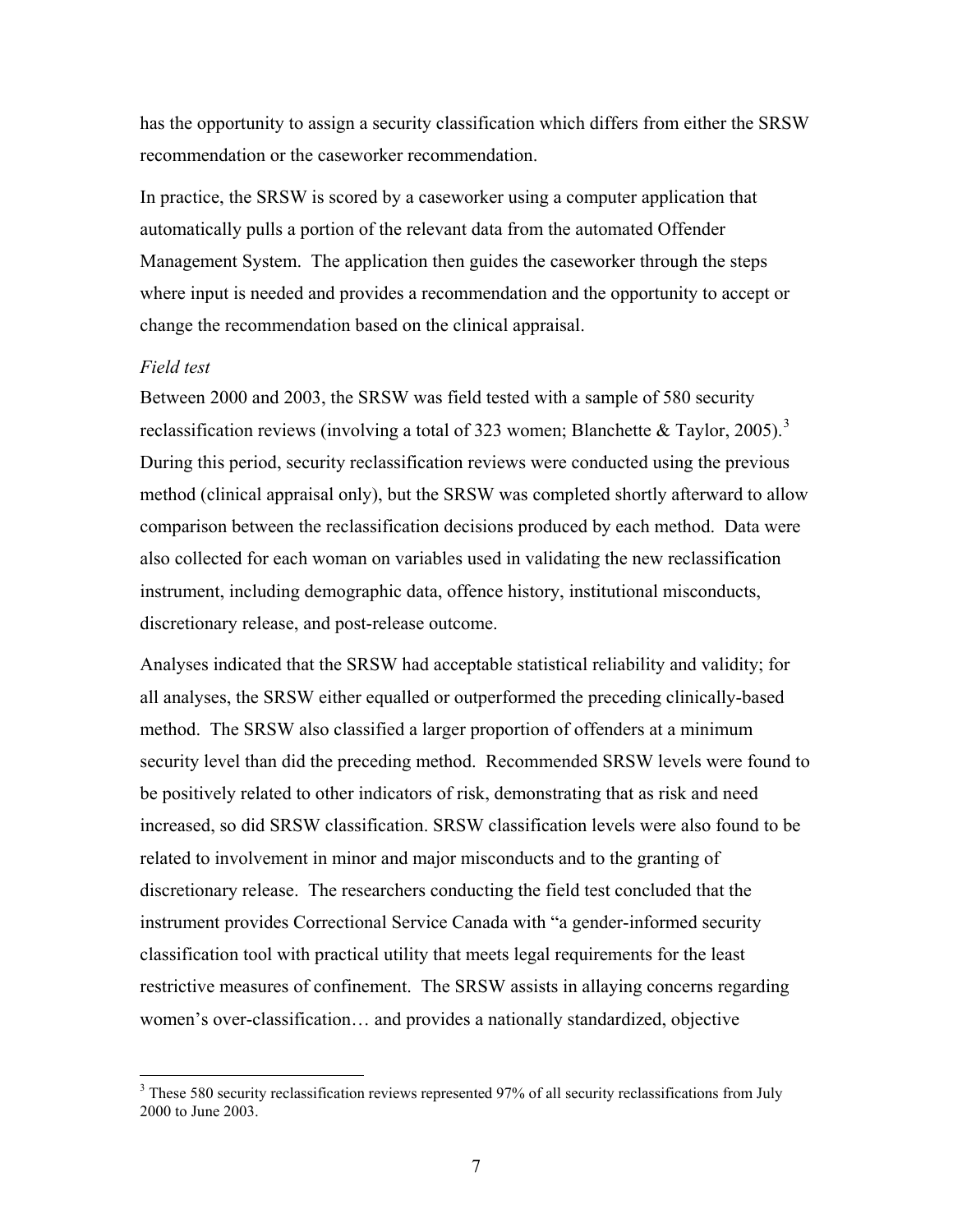<span id="page-17-0"></span>approach and an accountability framework for both inmates and staff' (Blanchette  $\&$ Taylor, 2005, p. 52-53).

# *Implementation*

Based on the results of this field test (and approval from an external panel of experts), the SRSW was implemented nationally by Correctional Service Canada in June 2005. Commissioner's Directive 710-6 indicates that the SRSW must now anchor all security reclassification decisions for women offenders (CSC, 2006b).<sup>[4](#page-17-0)</sup> Since its implementation, over 500 security reclassification events have occurred using the SRSW. This number of events provides a sufficient sample for the instrument's revalidation.

# **Purpose of Study**

An important component of the use of classification instruments is the periodic review of their applicability to those for whom they are intended. This review process allows verification of whether the instrument is continuing to function as desired despite any changes to the target group. Given the number of security reclassification decisions reached for women offenders since the SRSW's implementation, a revalidation study was deemed appropriate.

In identifying the most salient revalidation issues, published guidelines for the evaluation of classification instruments (Alexander & Austin, 1992) were used as a starting point. Feedback was also solicited from an advisory committee composed of persons knowledgeable in the fields of classification, evaluation, and women offender issues, as well as the instrument's developer. Three key research questions arose during this process:

- 1. Does the instrument result in more appropriate classifications than those produced by the previous method?
- 2. What were the impacts (if any) of implementation of the measure?
- 3. Does the instrument continue to measure what it purports to measure (i.e., is it valid)?

 $\overline{a}$ <sup>4</sup> In order to facilitate this process, SRSW training was added to the primary worker continuous development training. At some sites, parole officers also complete security reclassifications and have received appropriate training.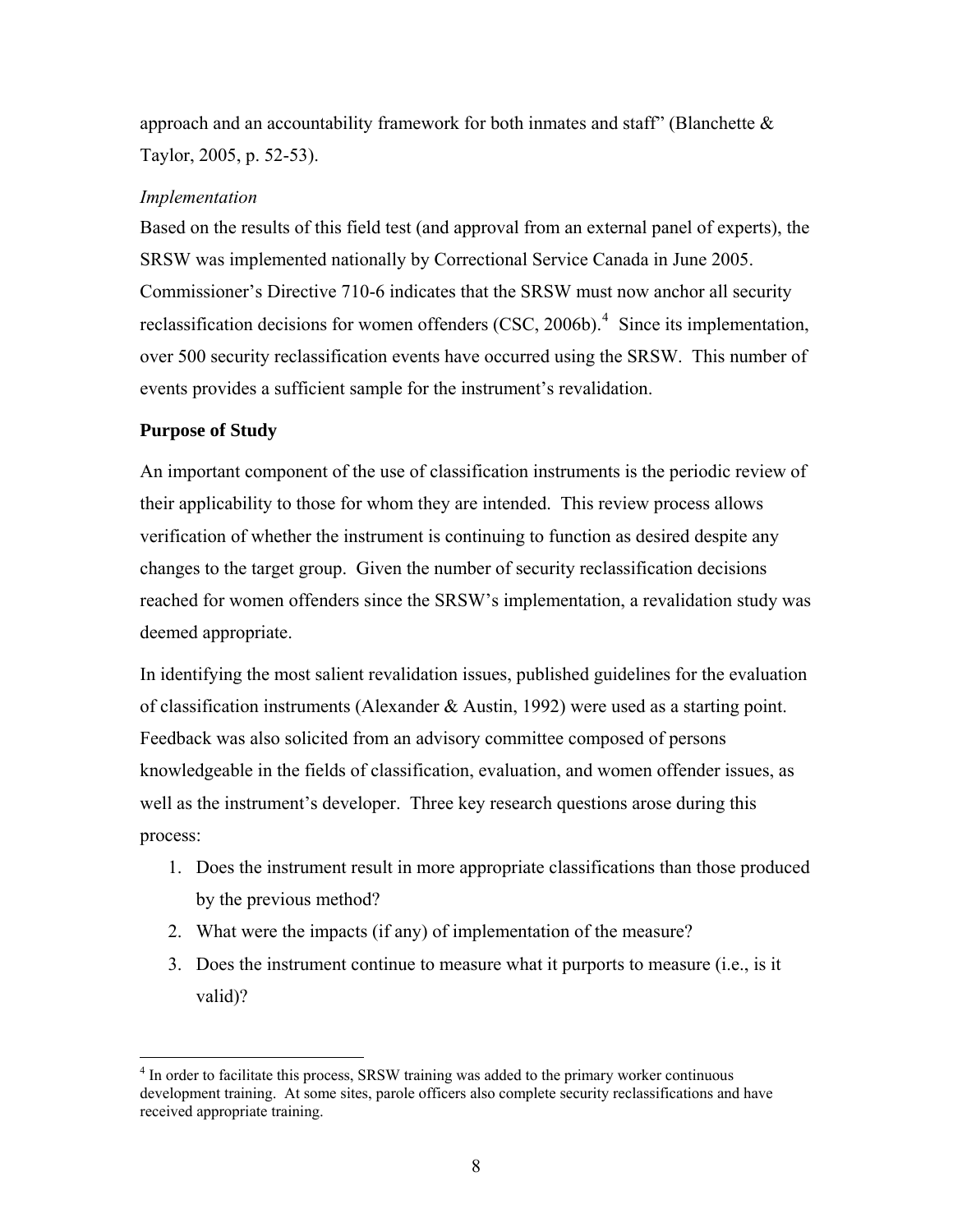#### **METHOD**

## <span id="page-18-0"></span>**Samples**

The original sample of reclassification events comprised 525 consecutive security reviews for adult women offenders completed from the instrument's June 2005 implementation to February 2007. In 32 cases wherein more than one scale was completed for the same reclassification decision (for example, due to an error in the original completion), the scales not corresponding to the final decision were eliminated. A further seven cases were eliminated as they were not associated with any reclassification decision. Additionally, the 52 cases wherein the review period was shorter than 90 days<sup>[5](#page-18-0)</sup> were manually verified to ensure it was appropriate for them to have been completed; 43 of these were eliminated. $6$  The final sample of reclassification events therefore comprised 443 reviews. Certain offenders had two or more records as their security classification had been reviewed more than once between June 2005 and February 2007. As such, the 443 security reclassification events involved a total of 296 individual women.

A sample of caseworkers also provided qualitative feedback. During fall 2006, comments were solicited from primary workers, parole officers, and team leaders who routinely use the SRSW. This feedback sample comprised a total of seven participants, with one participant from each of the six regional facilities and the Regional Psychiatric Centre.

## **Data Sources**

 $\overline{a}$ 

Most data used in this study were extracted retrospectively from existing offender data records. The principal measure was the Security Reclassification Scale for Women and its components. As described previously, this scale includes nine items, seven of which are dynamic in nature, which were previously found to be predictive of security reclassification outcome. Scores on this scale span approximately a 30-point range, with

 $<sup>5</sup>$  The 90 day threshold was chosen as the researchers who completed the field test cautioned that the</sup> instrument's validity has not been demonstrated for periods of three months or less. 6

 $<sup>6</sup>$  In these cases, the SRSW was completed either in addition to or instead of the Custody Rating Scale upon</sup> admission (including readmission) of an offender. Comissionner's Directive 705-7, however, states that the Custody Rating Scale (rather than the SRSW) is to be used "at the time of initial placement and on any readmission" (CSC, 2006a, sec. 28).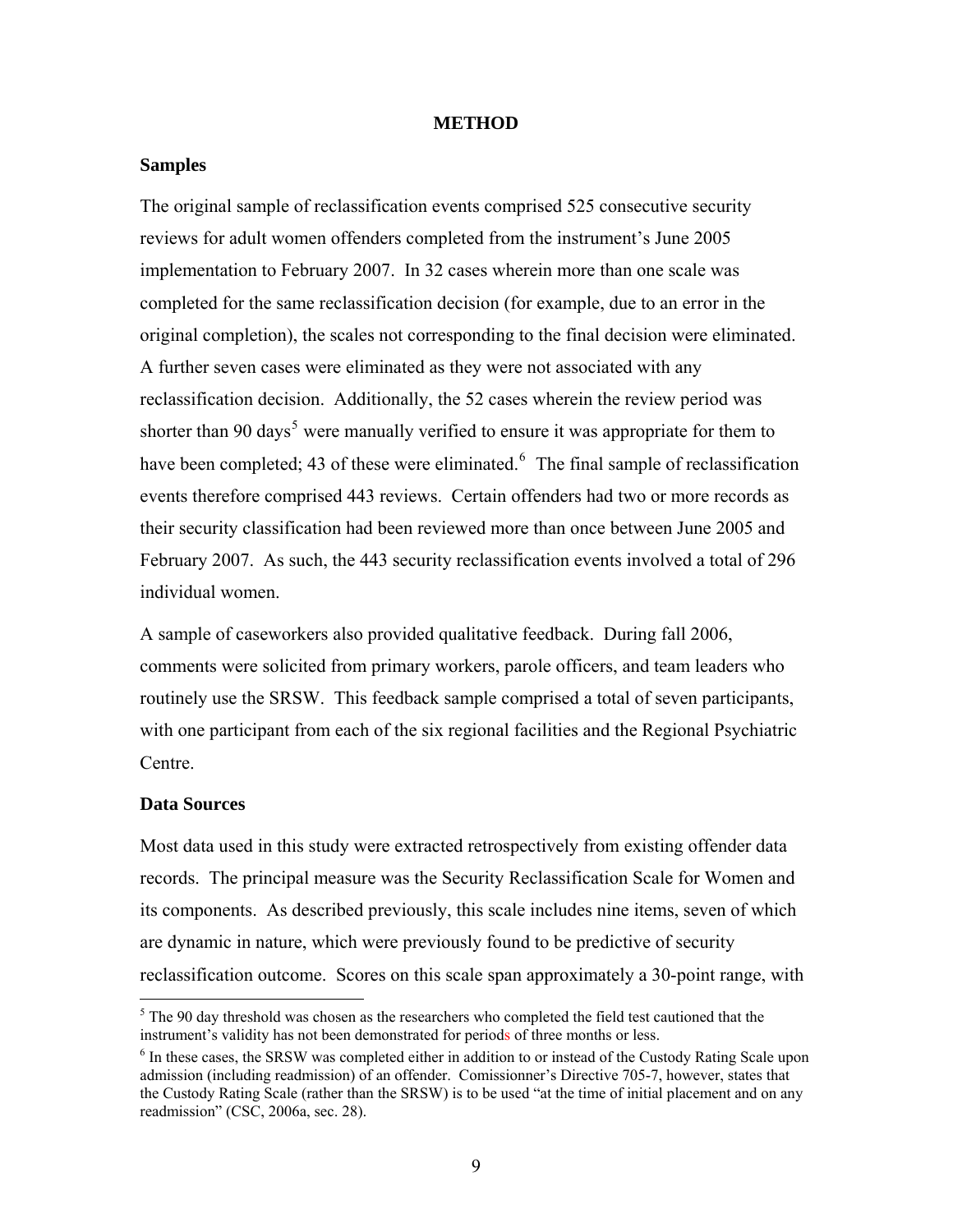<span id="page-19-0"></span>higher scores representing higher assessed risk and resulting in higher security classification recommendations. The range of possible SRSW scores, including cutoffs for each security recommendation and their respective discretionary ranges, are represented in Figure 1.





The study also incorporated Offender Management System data, which include extensive information for each offender in the federal correctional system. Scores on measures of risk, need, and reintegration potential, as well as information regarding institutional behaviour, discretionary release, and post-release returns to custody were extracted for all women for whom a security review had been completed during the study period.

Interviews were used to gather feedback from staff members who have extensive experience with the SRSW. This data collection method permitted very rich information to be gathered, and allowed unexpected issues to surface. A detailed protocol for the interviews is presented in Appendix A. A semi-structured format was used, allowing participants to guide the interaction and comment only on areas relevant to their experience.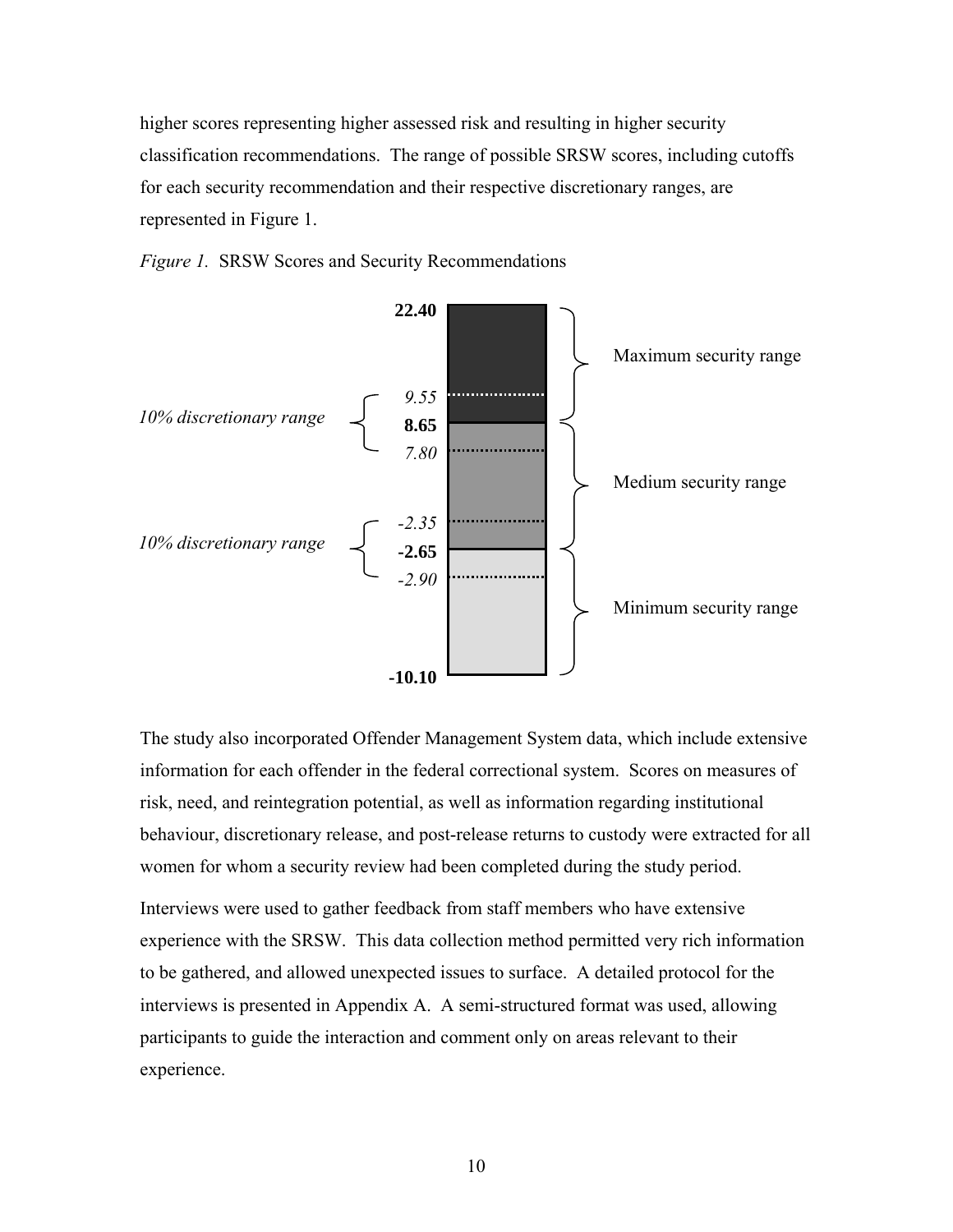## **RESULTS**

## <span id="page-20-0"></span>**Sample**

### *Security Reclassification Event Sample*

The sample was composed of 443 consecutive security reviews conducted from June 1, 2005 to February 1, 2007. This sample of security reclassification events involved 296 federally incarcerated adult women for whom the average age was 33.78 years (*SD* = 9.29), ranging from 19 to 69. Table 1 presents a summary of ethnicity and marital status for this sample. Notably, the proportion of Aboriginal women within this sample (49%) was much higher than the proportion of inmates of Aboriginal origin within the female federally sentenced inmate population  $(27\%)$  $(27\%)$  $(27\%)$ .<sup>7</sup>

| Demographic Variable        | Number $(\%)$ of Offenders |      |
|-----------------------------|----------------------------|------|
| Ethnicity                   |                            |      |
| Caucasian                   | 127                        | (43) |
| Aboriginal                  | 145                        | (49) |
| <b>Black</b>                | 11                         | (4)  |
| Other visible minority      | 8                          | (3)  |
| Unknown                     | 5                          | (2)  |
| <b>Marital Status</b>       |                            |      |
| Single / Widowed / Divorced | 202                        | (68) |
| Married / Common-law        | 91                         | (31) |
| Unknown                     | 3                          | (1)  |

|  | Table 1. Demographic Information |  |
|--|----------------------------------|--|
|--|----------------------------------|--|

 $Note: N = 296$ 

 $\overline{a}$ 

Forty-seven (16%) of the women in this sample were serving life sentences; of those with determinate sentences ( $n = 249$ ; 84%), the mean term aggregate sentence length was 3.96 years  $(SD = 2.69)$ . Offender files were examined to ascertain the offences for which the

 $<sup>7</sup>$  This is likely attributable to the fact that, relative to non-Aboriginal women, a greater proportion of</sup> Aboriginal women are both sentenced to serve shorter terms (i.e., under three years) and classified as being maximum security (CSC, 2007). Both of these factors contribute to more rapid security reviews in an effort to promptly cascade women to lower security levels. The completion of such reviews sooner after admission, relative to women of other ethnicities, would result in Aboriginal women representing a larger proportion of reviews than would otherwise be the case. Notably, however, Aboriginal women do not undergo security reviews more *frequently* than do non-Aboriginal women,  $\chi^2$  (2,  $N = 291$ ) = 1.71, *ns*.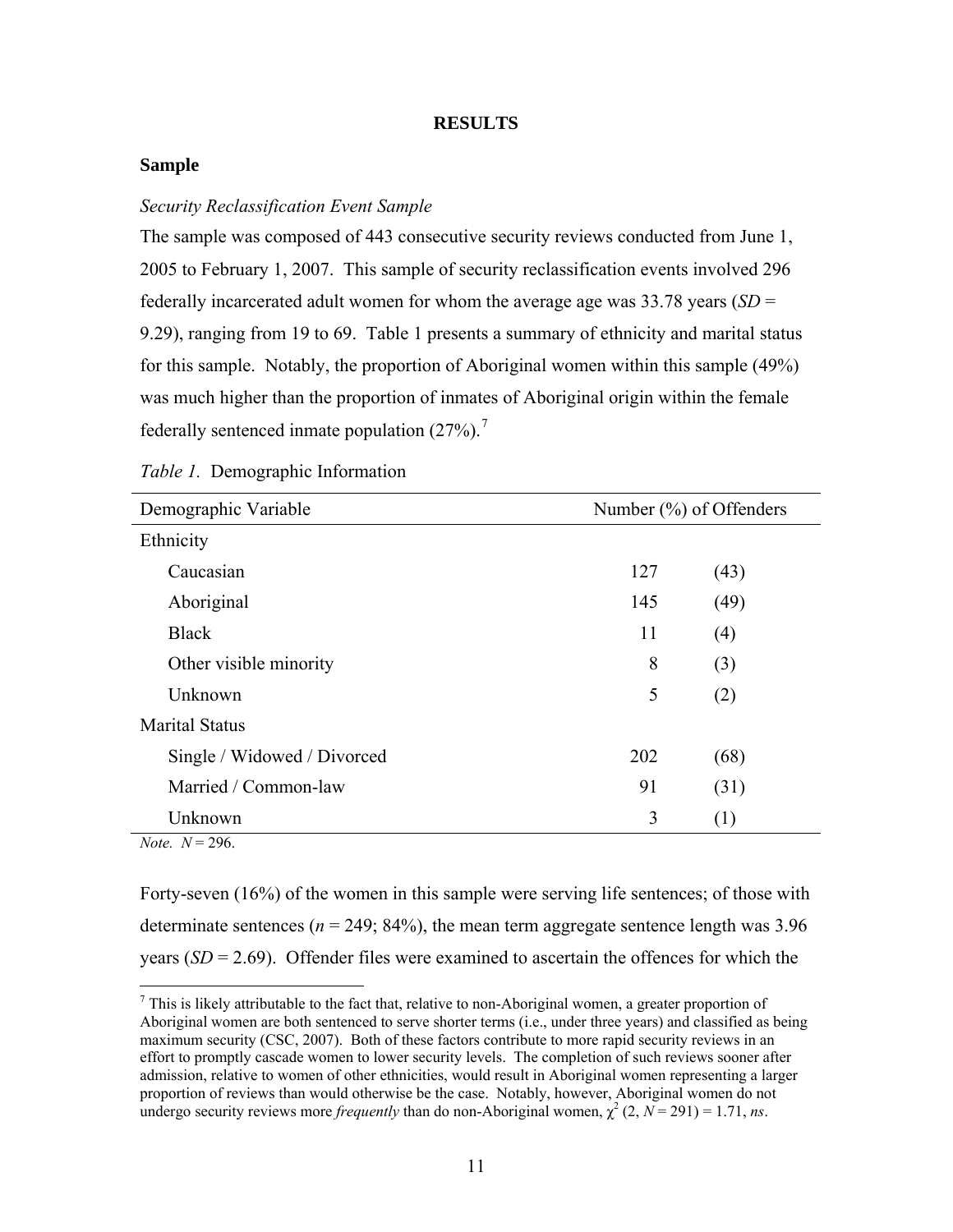<span id="page-21-0"></span>women were convicted. Over three quarters (77%) of the women had perpetrated at least one violent offence for their current conviction, while slightly more than half (56%) had perpetrated at least one non-violent offence. A quarter of the women were homicide offenders. Current offence information for the sample is presented in Table 2.

| Present Conviction(s)                      | Number (%) of Offenders |      |
|--------------------------------------------|-------------------------|------|
| Violent Offences                           |                         |      |
| Homicide (murder, manslaughter)            | 74                      | (25) |
| Attempt murder / Conspire to commit murder | $\overline{4}$          | (1)  |
| Assault (major / minor)                    | 80                      | (27) |
| Robbery (with / without weapon)            | 72                      | (24) |
| Kidnapping / Forcible confinement          | 16                      | (5)  |
| Sexual assault                             | 6                       | (2)  |
| Arson                                      | 21                      | (7)  |
| <b>Utter threats</b>                       | 5                       | (2)  |
| Weapon offences                            | 16                      | (5)  |
| Non-violent Offences                       |                         |      |
| Drug offences (importing, trafficking)     | 39                      | (13) |
| Break and enter                            | 17                      | (6)  |
| Fraud                                      | 3                       | (1)  |
| Obstruct justice                           | 22                      | (7)  |
| Other non-violent                          | 147                     | (50) |

*Note.*  $N = 296$ . Numbers sum to more than 296 because many women were convicted of more than one offence.

## *Caseworker Sample*

A total of seven institutional staff experienced in completing the SRSW, including primary workers, parole officers, and team leaders, provided feedback on the measure. All women's regional facilities were represented in this sample.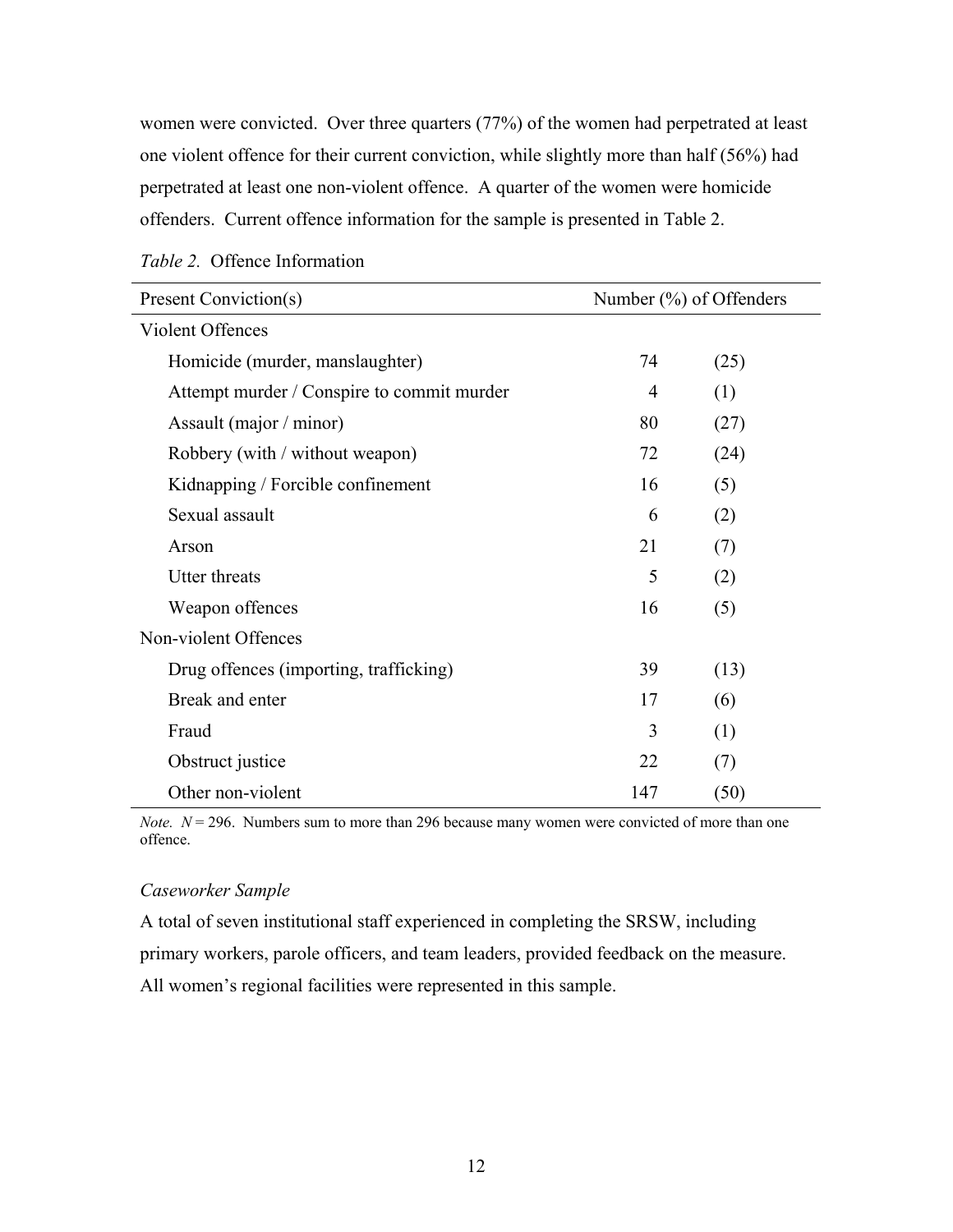#### <span id="page-22-0"></span>**SRSW Descriptive Information**

#### *Review Periods*

As a scale with a dynamic focus, for most items, SRSW instructions indicate that the behaviours being scored must be considered only for the period under review. This period is calculated backwards from the current date and is defined as the length of time from the date of the current review to the date of the last SRSW security review occurring at least six months prior. If there is no SRSW security review which occurred at least six months before the current date, the review period is defined as the length of time from the date of the current review to the date of the last administration of the Custody Rating Scale. Lastly, if there is no Custody Rating Scale on file, the review period is defined as the length of time from the date of the current review to the offender's date of admission on the current term.

Within the present sample, the average review period was  $290$  days  $(SD = 170.34$  days). Given that CSC policies indicate that security reviews occur at different intervals based on security classification, it is not surprising that this average review period differs by pre-review classification. Consistent with expectations, this period was longer for those women with a pre-review classification of minimum security  $(M = 378.77; SD = 385.94)$ than it was for those classified pre-review as medium security ( $M = 287.99$ ;  $SD = 136.85$ ) or maximum security ( $M = 265.87$ ;  $SD = 99.75$ ),  $F (2, 435) = 6.67$ ,  $p < .001$ . There was no statistical difference, however, between the mean review periods for the cases corresponding to pre-review classifications of medium and maximum security.

#### *SRSW Scores*

The mean SRSW score for this sample of women was 0.31 (*SD* = 7.31), with a range of -10.10 to 21.65.This score corresponds to the low end of the range for medium security classification, and is slightly lower than the mean score of 3.12 found during the SRSW field test.

#### *SRSW Security Recommendations*

As can be seen in Table 3, which presents the pre-review security classifications and SRSW security recommendations obtained for this sample of security reviews, more than half (59%) resulted in a recommended change in security classification. Of those where a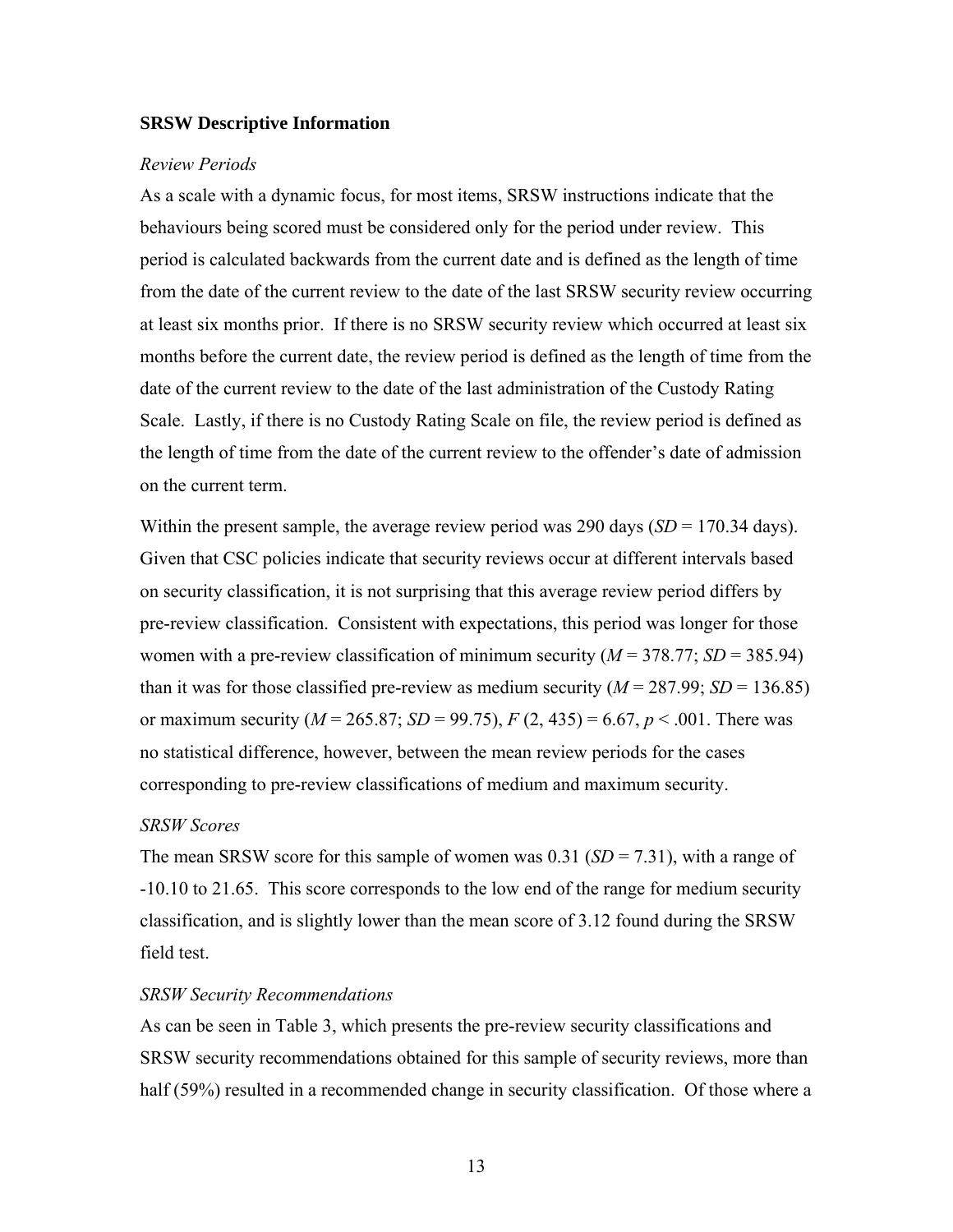<span id="page-23-0"></span>change was recommended, a greater proportion were recommendations of reduced security (84%) than were recommendations of increased security (16%). Using the sign test, this directional difference was found to be statistically significant,  $z = 10.77$ ,  $p <$ .0001 (two tailed).

|                           | <b>SRSW Recommendation</b> |                    |               |              |                                         |                     |
|---------------------------|----------------------------|--------------------|---------------|--------------|-----------------------------------------|---------------------|
| Pre-Review Classification |                            | Min.<br>$n \gamma$ | $\mathfrak n$ | Med.<br>$\%$ | Max.<br>$\frac{0}{0}$<br>$\mathfrak{n}$ | Total<br>$n \gamma$ |
| Minimum <sup>a</sup>      | 21                         | (5)                | 18            | (4)          | -                                       | 39<br>(9)           |
| Medium                    | 151                        | (34)               | 113           | (26)         | 25<br>(6)                               | 289<br>(66)         |
| Maximum                   | 9                          | (2)                | 58            | (13)         | (10)<br>43                              | (25)<br>110         |
| Total                     | 181                        | (41)               | 189           | (43)         | 68<br>(16)                              | 438                 |

*Table 3.* Pre-Review Security Classifications by SRSW Security Recommendations

<sup>a</sup> The lower total number of reclassification events conducted for cases with pre-review classifications of minimum security is attributable to the longer time period and the relative infrequency of reviews at this security level.

*Note.*  $N = 438$ ; pre-review security classification data could not be retrieved for five cases. Recommendations concordant with pre-review classifications appear on the diagonal.

Bonferroni-corrected follow-up analyses were conducted to compare SRSW security recommendations for groups defined by ethnicity, age, region, sentence length, and offence type. SRSW security level recommendations for cases corresponding to Aboriginal and non-Aboriginal women are presented in Table 4; these were found not to differ significantly,  $\chi^2$  (2, *N* = 437) = 5.64, *ns*.

|                            | Ethnicity                 |                                          |  |
|----------------------------|---------------------------|------------------------------------------|--|
| <b>SRSW Recommendation</b> | Aboriginal<br>$(n = 225)$ | Non-Aboriginal <sup>a</sup><br>$(n=207)$ |  |
| Minimum                    | 48                        | 37                                       |  |
| Medium                     | 39                        | 46                                       |  |
| Maximum                    | 13                        | 17                                       |  |

*Table 4*. Percentage of Reviews at Each SRSW Level, by Ethnicity

<sup>a</sup> Does not include reviews corresponding to those whose ethnicity was unknown.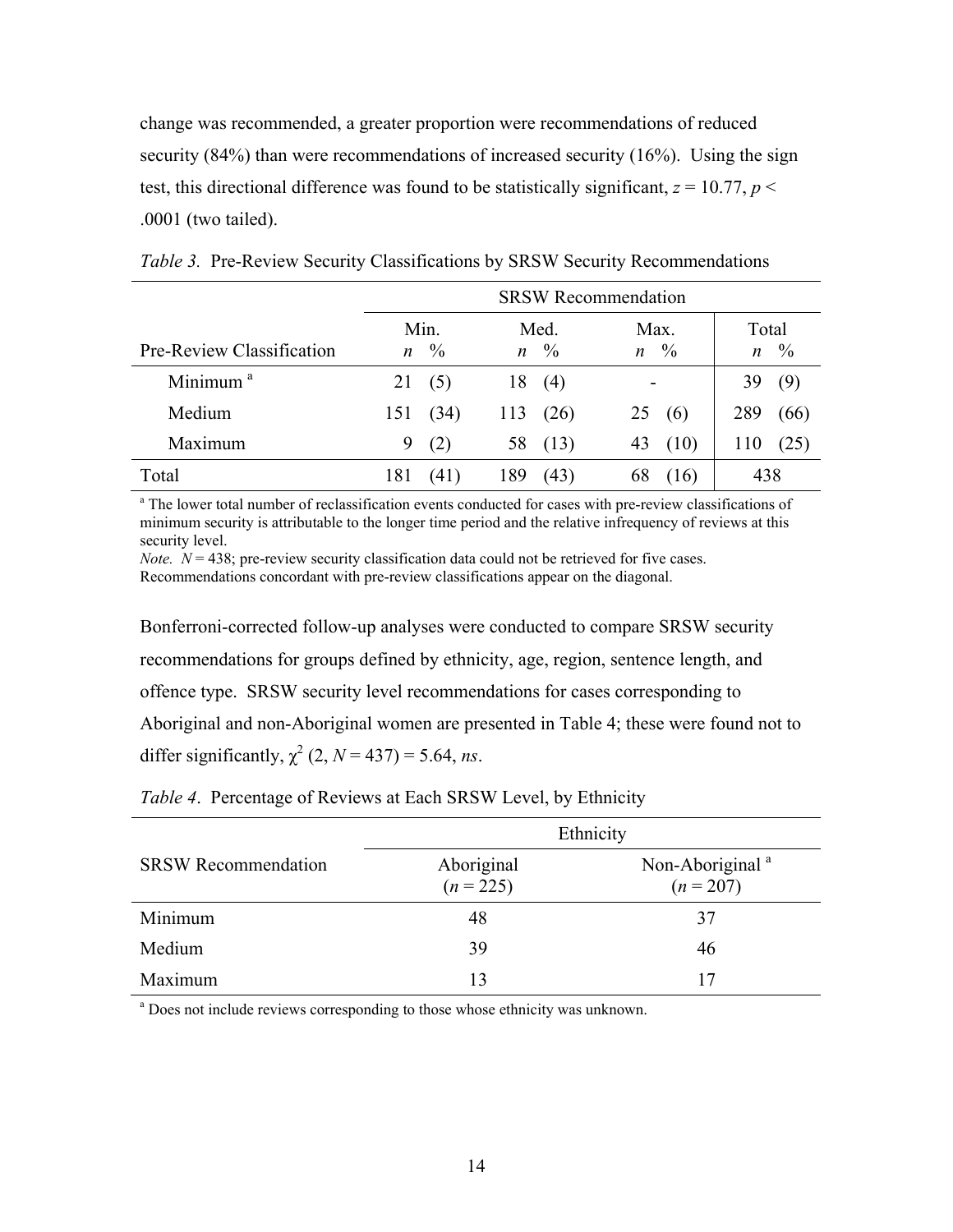<span id="page-24-0"></span>SRSW recommendations were also examined for differences based on age, and are presented in Table 5. The age groupings established in the field test were also used here. Analyses indicated that relative to their younger counterparts, cases corresponding to older women tended to have fewer recommendations to maximum security and more recommendations to minimum security,  $\chi^2$  (4,  $N = 443$ ) = 31.81,  $p < .0001$ .

|                            | Age Group                      |                                |                                 |  |
|----------------------------|--------------------------------|--------------------------------|---------------------------------|--|
| <b>SRSW</b> Recommendation | $18 - 27$ years<br>$(n = 160)$ | $28 - 35$ years<br>$(n = 127)$ | 36 or more years<br>$(n = 156)$ |  |
| Minimum                    | 29                             | 44                             | 53                              |  |
| Medium                     | 45                             | 45                             | 40                              |  |
| Maximum                    | 26                             |                                | 8                               |  |

*Table 5.* Percentage of Reviews at Each SRSW Level, by Age

Significant between-group differences were found by region,  $\chi^2$  (8, *N* = 443) = 30.37, *p* < .001. The proportions of women offenders receiving each security reclassification recommendation in each region are presented in Table 6. A greater proportion of women were classified as maximum security in the Atlantic and Quebec regions, while the greatest proportion of women were classified as minimum security in the Prairies.

|                            | Region   |        |         |                                                           |         |
|----------------------------|----------|--------|---------|-----------------------------------------------------------|---------|
| <b>SRSW</b> Recommendation | Atlantic | Quebec | Ontario | Prairies<br>$(n=81)$ $(n=57)$ $(n=52)$ $(n=215)$ $(n=38)$ | Pacific |
| Minimum                    | 23       | 35     | 37      | 52                                                        | 37      |
| Medium                     | 52       | 40     | 50      | 37                                                        | 55      |
| Maximum                    | 25       | 25     |         |                                                           |         |

*Table 6.* Percentage of Reviews at Each SRSW Level, by Region

*Note.* The higher number of security reviews completed in the Prairies region is attributable to the fact that two of the regional facilities, in addition to the Regional Psychiatric Centre, fall within this region.

To assess SRSW recommendations by sentence length, groups of offenders sentenced to life, more than three years, and up to three years were compared (see Table 7). No significant differences were found,  $\chi^2$  (4, *N* = 443) = 4.39, *ns*.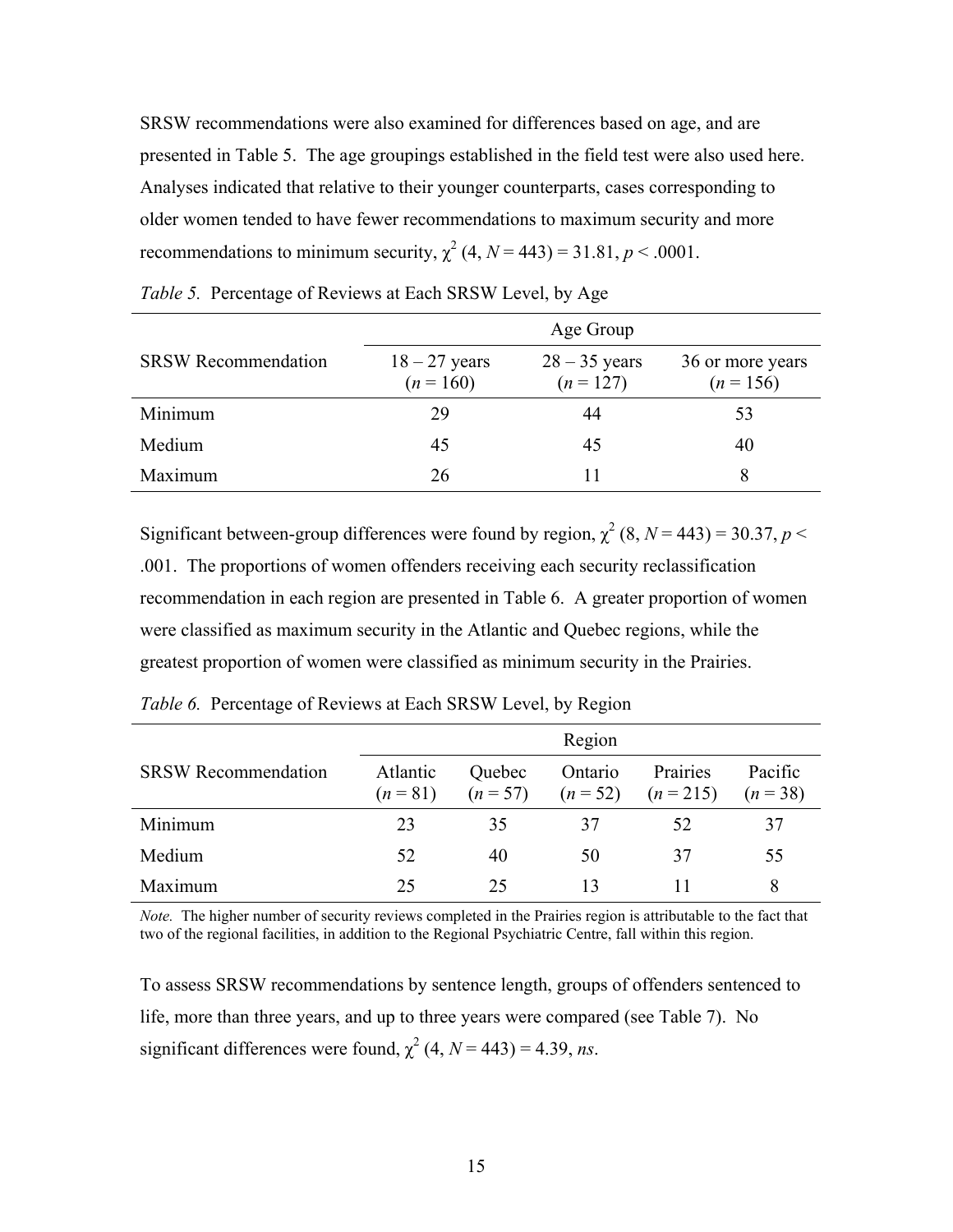|                            |                    | Sentence Length              |                                  |
|----------------------------|--------------------|------------------------------|----------------------------------|
| <b>SRSW Recommendation</b> | Life<br>$(n = 67)$ | Up to 3 years<br>$(n = 177)$ | More than 3 years<br>$(n = 199)$ |
| Minimum                    | 36                 | 47                           | 39                               |
| Medium                     | 49                 | 38                           | 46                               |
| Maximum                    | 14                 | 15                           | 15                               |

<span id="page-25-0"></span>*Table 7.*Percentage of Reviews at Each SRSW Level, by Sentence Length

Finally, between-group differences on SRSW recommendations by offence type were examined. Differences were found in SRSW recommendations when comparing women convicted of violent offences to their counterparts convicted solely of non-violent offences,  $\chi^2$  (2, *N* = 443) = 9.79, *p* < .001, with violent offenders receiving higher security recommendations than non-violent offenders. In further disaggregating the offence types for violent offenders, significant differences were found in SRSW security recommendations for the cases corresponding to women convicted of assault and nonassault offences,  $\chi^2$  (2, *N* = 347) = 21.05, *p* < .0001, though not for those convicted of homicide and non-homicide offences,  $\chi^2$  (2, *N* = 347) = 9.01, *ns*. As shown in Table 8, a greater proportion of cases corresponding to women convicted of violent offences specifically, and of those corresponding to women convicted of assault offences specifically, resulted in maximum security recommendations.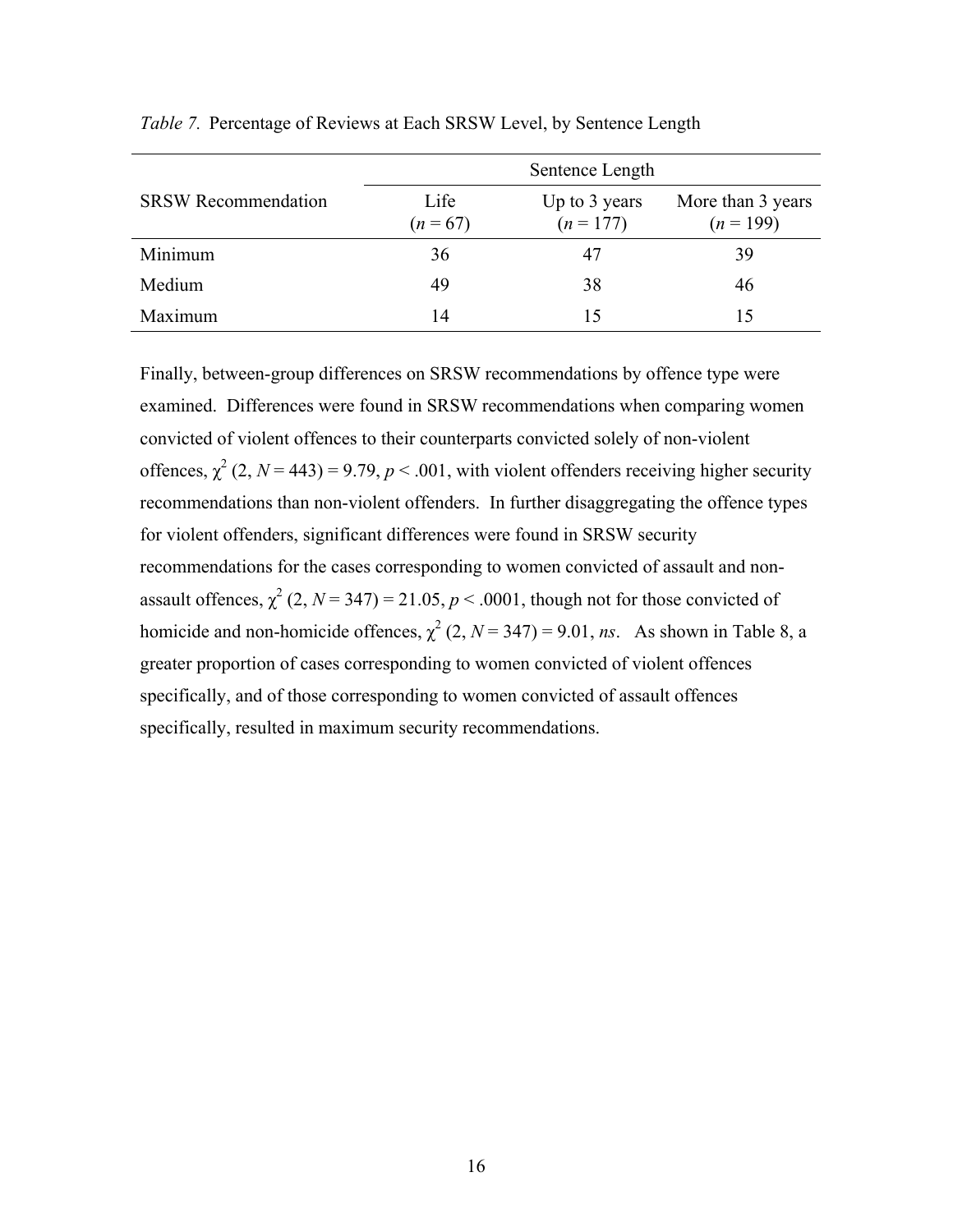|                            | Offence Type           |                             |  |  |
|----------------------------|------------------------|-----------------------------|--|--|
| <b>SRSW Recommendation</b> | Violent<br>$(n = 347)$ | Non-Violent<br>$(n=96)$     |  |  |
| Minimum                    | 38                     | 54                          |  |  |
| Medium                     | 44                     | 39                          |  |  |
| Maximum                    | 17                     | $\overline{7}$              |  |  |
|                            | Homicide<br>$(n=126)$  | Non-Homicide<br>$(n = 221)$ |  |  |
| Minimum                    | 46                     | 40                          |  |  |
| Medium                     | 44                     | 43                          |  |  |
| Maximum                    | 10                     | 17                          |  |  |
|                            | Assault<br>$(n = 145)$ | Non-Assault<br>$(n = 202)$  |  |  |
| Minimum                    | 27                     | 49                          |  |  |
| Medium                     | 47                     | 41                          |  |  |
| Maximum                    | 27                     | 10                          |  |  |

<span id="page-26-0"></span>*Table 8.* Percentage of Reviews at Each SRSW Level, by Offence Type

## *Discretionary Ranges*

For those SRSW scores which fall within 10% of a threshold between security levels, case workers can choose to assign either of the security levels bounding the threshold (see Figure 1). In the current sample of 443 security reclassification events, 36 (8%) of the scale scores fell within one of these discretionary ranges. Slightly fewer of these scores fell near the medium-maximum security level boundary  $(n = 11)$  than near the minimum-medium security level boundary  $(n = 25)$ . Discretion was applied in almost two-thirds of these cases  $(n = 22)$ .

#### **Inconsistencies in Security Reclassification Decisions**

#### *Rates of Inconsistency*

The security reclassification process allows for two opportunities for inconsistency (and therefore three contrasts): between the SRSW and caseworker recommendations and between the caseworker recommendation and the actual security placement approved by the warden or Kikawinaw (Institution Head at the Okimaw Ohci Healing Lodge).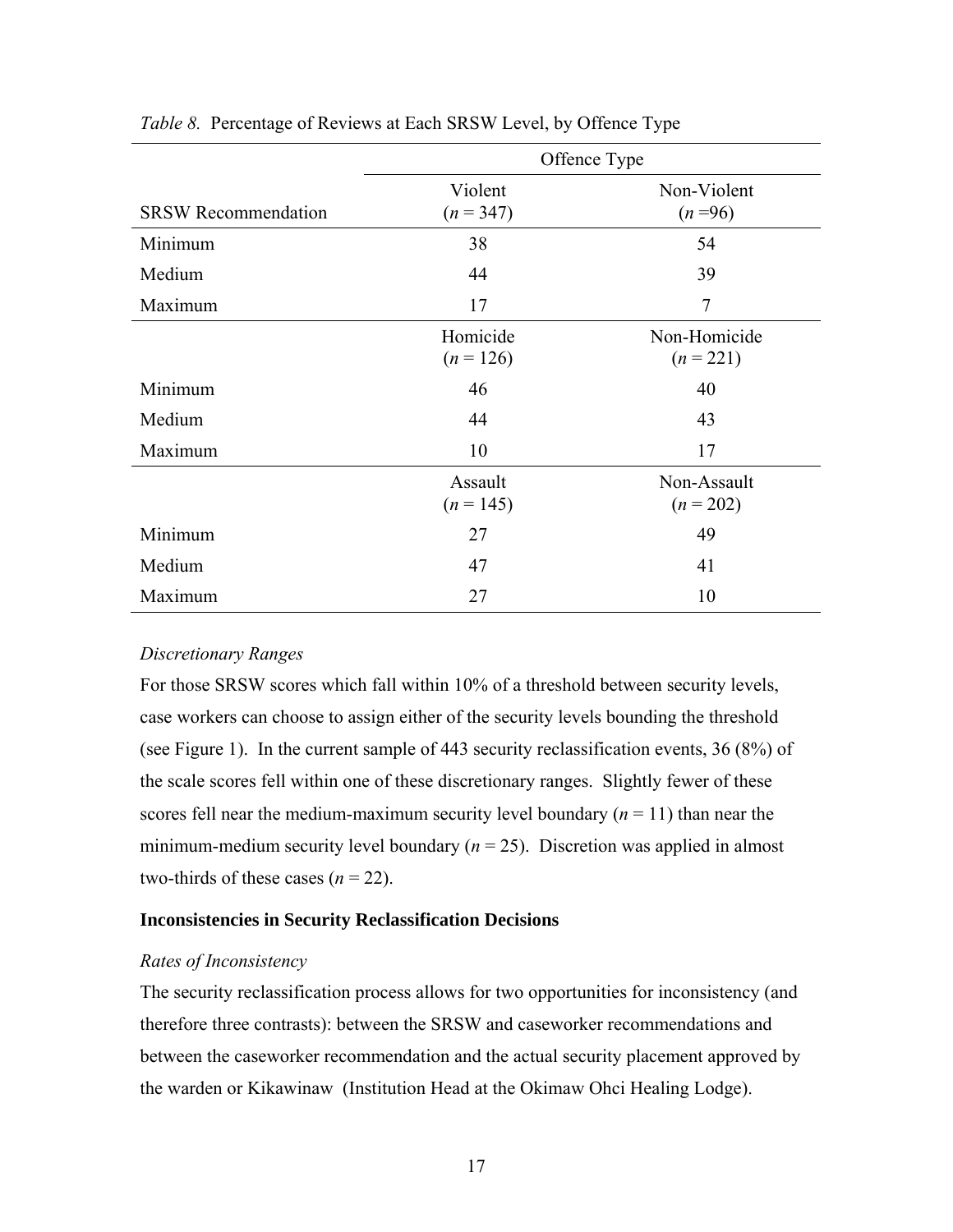<span id="page-27-0"></span>Briefly, the rate of agreement between SRSW and caseworker recommendations was 67%, between caseworker recommendations and actual security placement was 91%, and between SRSW recommendation and actual security placement was  $66\%$ <sup>[8](#page-27-0)</sup> Each of these will be addressed separately.

As shown in Table 9, in 33% of cases (144 of 443), the caseworker's review of casespecific factors suggested that the scale's recommendation was inappropriate, and the caseworker's recommendation was inconsistent with that of the scale.  $9\,$  $9\,$  In 83% of these inconsistent cases ( $n = 119$ ), caseworker recommendations were higher than those produced by the SRSW,<sup>[10](#page-27-0)</sup> while in 17% of cases ( $n = 25$ ) they were lower. The proportion of inconsistencies corresponding to higher caseworker recommendations was significantly higher than that corresponding to lower caseworker recommendations, *z* = 7.75,  $p < .0001$  (two tailed). Notably, in all cases ( $n = 5$ ) where the inconsistency represented a difference of more than one security level, caseworker recommendations were higher than those produced by the SRSW.

|                            | <b>Caseworker Recommendation</b> |               |                |               |                |               |                  |               |
|----------------------------|----------------------------------|---------------|----------------|---------------|----------------|---------------|------------------|---------------|
|                            | Min.                             |               |                | Med.<br>Max.  |                |               |                  | Total         |
| <b>SRSW Recommendation</b> | $\mathfrak n$                    | $\frac{0}{0}$ | $\mathfrak{n}$ | $\frac{0}{0}$ | $\mathfrak{n}$ | $\frac{0}{0}$ | $\boldsymbol{n}$ | $\frac{0}{0}$ |
| Minimum                    | 115                              | (26)          |                | 66 (15)       | 5              | (1)           | 186              | (42)          |
| Medium                     | 12                               | (3)           | 134            | (30)          | 48             | (11)          | 194              | (43)          |
| Maximum                    | $\overline{\phantom{0}}$         |               | 13             | (3)           | 55             | (12)          | 68               | (15)          |
| Total                      |                                  | (29)          | 213            | (48)          | 108            | (24)          |                  | 448           |

*Table 9.* SRSW and Caseworker Security Recommendations

*Note*. Concordant security levels appear on the diagonal.

 $\overline{a}$ 

<sup>&</sup>lt;sup>8</sup> Each type of inconsistency was examined to see if there were differences in frequency for Aboriginal and non-Aboriginal women. No differences were found for each of SRSW and caseworker recommendations,  $\chi^2$  (1, *N* = 432) = 0.28, *ns*, caseworker recommendations and actual security placements,  $\chi^2$  (1, *N* = 432) = 2.05, *ns*, and SRSW recommendations and actual security placements,  $\chi^2$  (1,  $N = 432$ ) = 0.49, *ns*.

 $\degree$  In order both to be consistent with the previous validation of the SRSW and to recognize the integrated flexibility of the instrument, the 10% discretionary ranges were applied to this and subsequent analyses. For example, if an offender's score resulted in a recommendation to medium security but fell within the discretionary range for maximum security, and the actual security placement was maximum security, the SRSW recommendation was changed from 'medium' to 'maximum'.

 $10$  Follow-up analyses revealed that this pattern was not explained by the so-called "two-year rule," whereby women convicted of first or second degree murder are to be classified to maximum security for the first two years of their sentence regardless of scale recommendation. In fact, only 12 cases in the current sample corresponded to a woman for whom this rule was relevant at the time of review.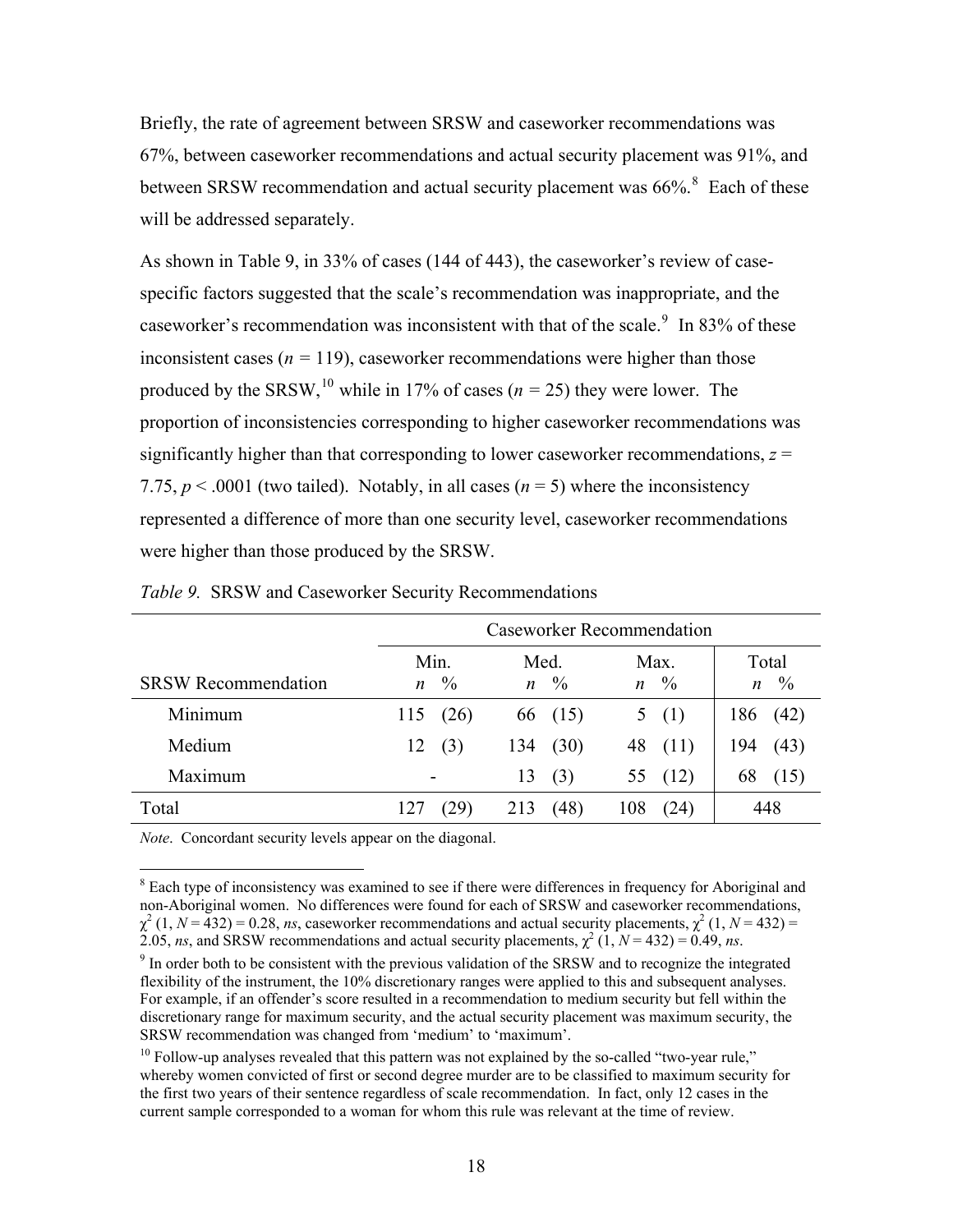<span id="page-28-0"></span>Second, contrasts of caseworker recommendations and actual post-review classifications revealed an inconsistency rate of 9% (34 of 384 cases; see Table 10). Actual classifications were higher than caseworker recommendations in 53% of these cases (*n =*  18) and lower than caseworker recommendations in 47% of cases (*n =* 16). These proportions were not statistically significant,  $z = 0.17$ , *ns* (two tailed).

|                           | Post-Review Classification    |                                |                          |             |  |
|---------------------------|-------------------------------|--------------------------------|--------------------------|-------------|--|
|                           | Min.                          | Med.                           | Max.                     | Total       |  |
| Caseworker Recommendation | $\frac{0}{0}$<br>$\mathbf{n}$ | $\frac{0}{0}$<br>$\mathfrak n$ | $\%$<br>$\boldsymbol{n}$ | $n \gamma$  |  |
| Minimum                   | 94<br>(24)                    | 12<br>(3)                      |                          | (28)<br>106 |  |
| Medium                    | (2)                           | 174<br>(45)                    | (2)<br>6                 | 187<br>(49) |  |
| Maximum                   | -                             | (2)<br>9                       | 82<br>(21)               | (24)<br>91  |  |
| Total                     | 101<br>26 I                   | 195<br>(51)                    | 88<br>(23)               | 384         |  |

*Table 10.* Caseworker Recommendations and Post-Review Security Classifications

*Note.*  $N = 384$ ; post-review security classification data were not available for 59 offenders as security reviews were still being finalized. Concordant security levels appear on the diagonal.

Finally, Table 11 shows that there was inconsistency between SRSW recommendations and actual post-review classifications in 34% of cases (132 of 384). Notably, this rate of inconsistency was higher than that found in the original field test study (28%; Blanchette & Taylor, 2005). The directional difference in inconsistencies was significant,  $z = 7.22$ , *p* < .0001 (two tailed), with 82% of cases (*n =* 108) representing actual classifications which were higher than SRSW recommendations, and 18% (*n =* 24) representing actual classifications which were lower.

|                            |                          | Post-Review Classification |      |                           |               |                     |     |                     |
|----------------------------|--------------------------|----------------------------|------|---------------------------|---------------|---------------------|-----|---------------------|
| <b>SRSW Recommendation</b> | $\mathfrak n$            | Min.<br>$\frac{0}{0}$      | Med. | $n \sqrt[0]{\phantom{0}}$ | $\mathfrak n$ | Max.<br>$^{0}/_{0}$ |     | Total<br>$n \gamma$ |
| Minimum                    | 90                       | (23)                       | 64   | (17)                      | 1             | (0)                 | 155 | (40)                |
| Medium                     | 11                       | (3)                        | 118  | (31)                      | 43            | (11)                | 172 | (45)                |
| Maximum                    | $\overline{\phantom{a}}$ |                            | 13   | (3)                       | 44            | (10)                |     | (15)                |
| Total                      | 101                      | [26]                       | 195  | (51)                      | 88            | (23)                |     | 384                 |

*Table 11.* SRSW Recommendations and Post-Review Security Classifications

*Note.*  $N = 384$ ; post-review security classification data were not available for 59 offenders as their security reviews were still being finalized. Concordant security levels appear on the diagonal.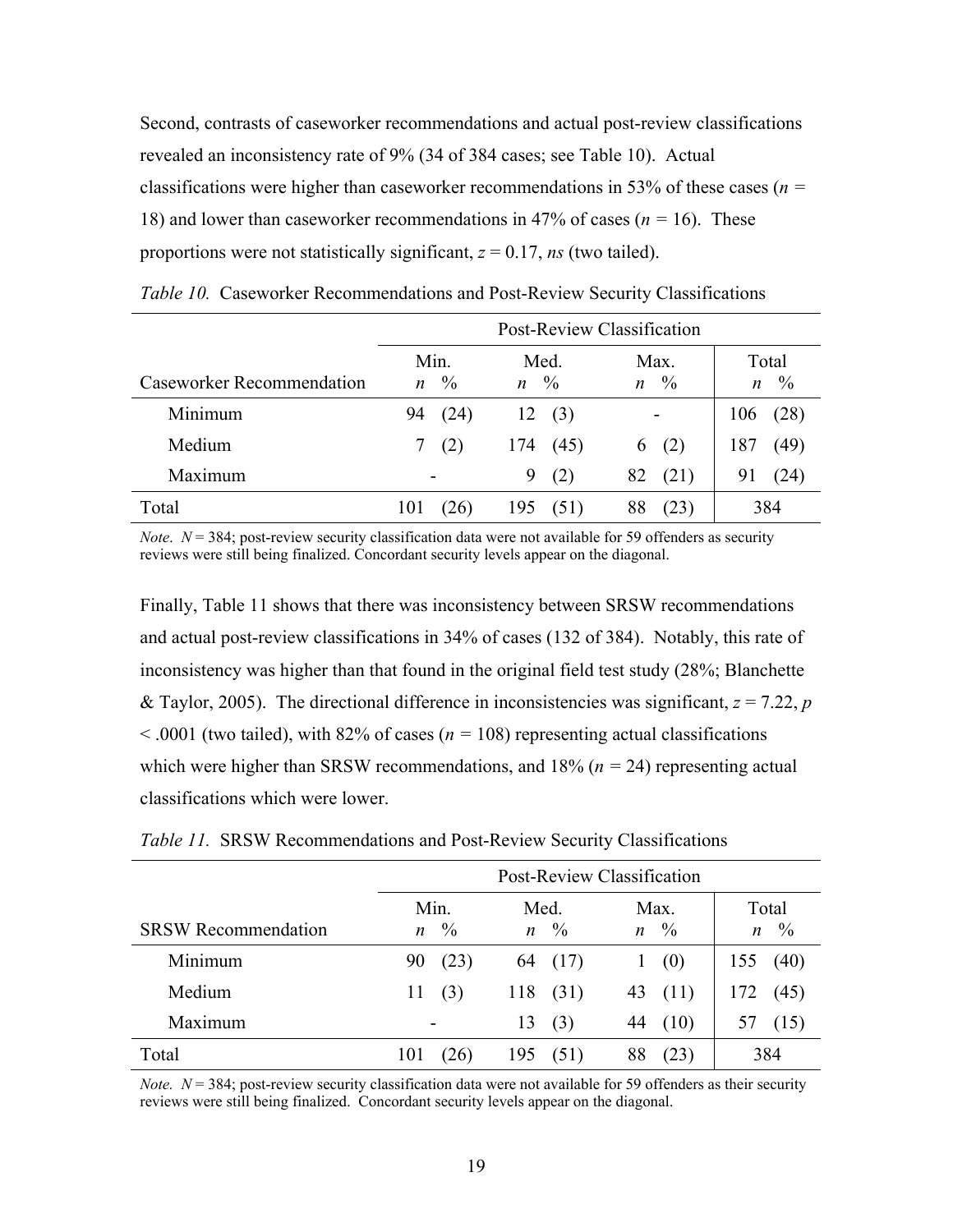<span id="page-29-0"></span>Taken together, these data seem to suggest that most inconsistencies involve the SRSW recommendations; in other words, the rate of concordance between caseworker recommendations and final placement was quite high, and only those contrasts involving SRSW recommendations had relatively high rates of inconsistency. Both caseworker recommendations and actual placements tended to be higher security than SRSW recommendations.

#### *Reasons for Inconsistency*

When a caseworker's clinical appraisal results in an actual security placement inconsistent with the SRSW recommendation (i.e., in the first scenario described above), the caseworker is required to indicate the reason for this discrepancy. Within the scale, a number of specific reasons (e.g., *deportation order on file*, *escape history or escape on current sentence*), as well as an '*other'* option, are available. Caseworkers must endorse one or more of these options in order to make a security recommendation inconsistent with that of the SRSW. In cases where the *other* option is the only one selected, caseworkers must document the reasons for the offender's actual security placement.

Of the 144 cases which represented an inconsistency between SRSW recommendations and caseworker recommendations, inconsistency reasons were available for 121 cases. Of these, the majority (90%; *n* = 110) included an endorsement of the *other* option. In these cases, the documented reasons for inconsistency were reviewed and coded qualitatively using content analysis. As can be seen in Table 12, the four non-exclusive themes identified, in order of prominence, were (1) current behaviour / attitude; (2) progress on programming / dynamic factors; (3) behavioural / attitudinal history; and, (4) requirement for structure or support on the offender's part. A number of other reasons which did not fit in to these themes were also found. No patterns of responses relating to ethnicity were detected.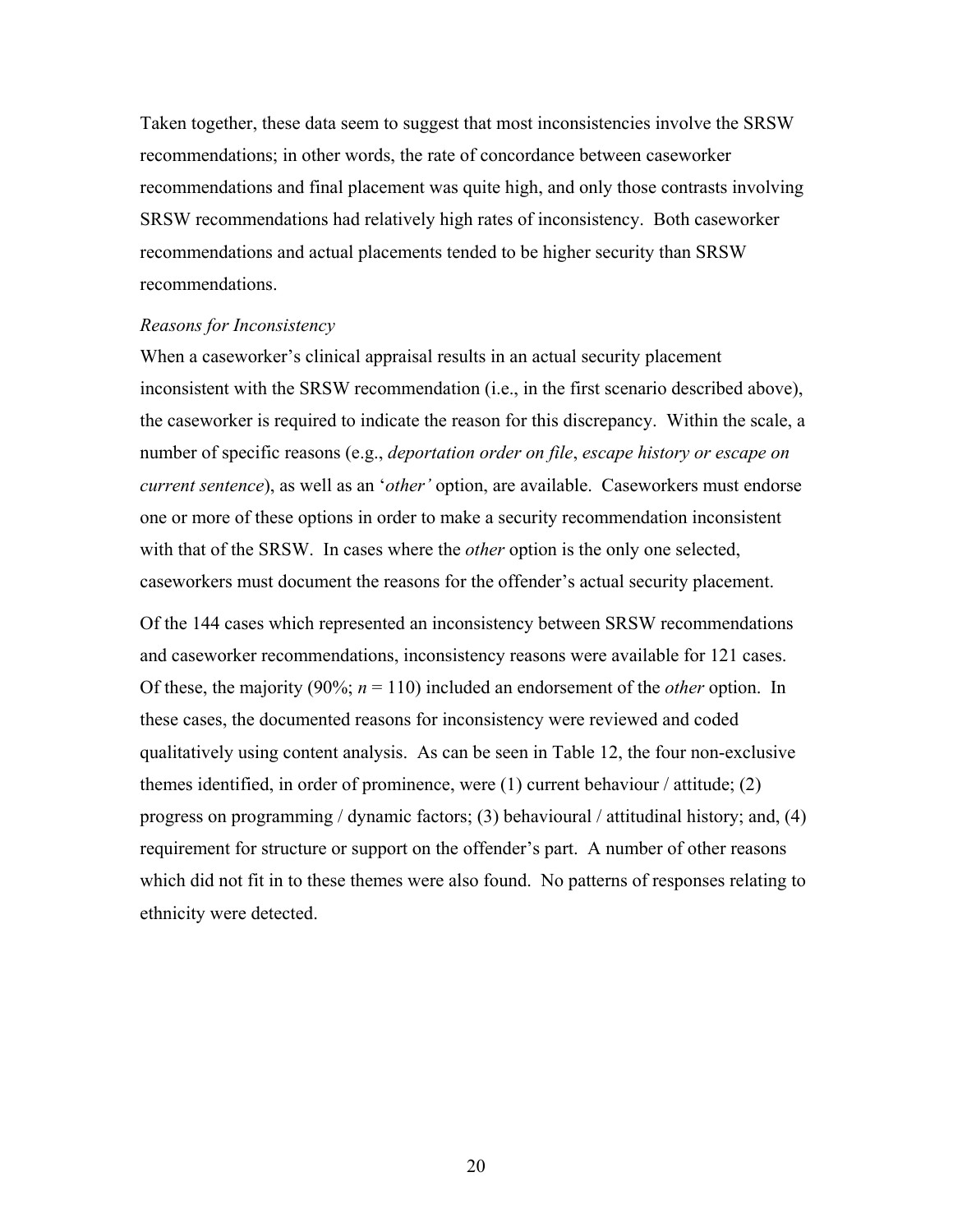|                                                             | <b>Explanations Citing</b> |                            |
|-------------------------------------------------------------|----------------------------|----------------------------|
| Theme                                                       | n                          | $\frac{0}{6}$ <sup>a</sup> |
| Current Behaviour / Attitude                                | 60                         | 55                         |
| Poor attitude (e.g., confrontational, lack of insight)      | 15                         | 14                         |
| Poor institutional behaviour                                | 31                         | 28                         |
| Positive behaviour must be maintained longer                | 14                         | 13                         |
| Positive and stable institutional behaviour                 | 10                         | 9                          |
| Behavioural / Attitudinal History                           | 15                         | 14                         |
| Poor behaviour prior to incarceration (e.g., index offence) | 7                          | 6                          |
| History of poor institutional behaviour                     | 7                          | 6                          |
| History of positive institutional behaviour                 | $\overline{2}$             | $\overline{2}$             |
| Progress on Programming / Dynamic Factors                   | 51                         | 46                         |
| Insufficient / no programming completed                     | 32                         | 29                         |
| Interested in and responsive to programming                 | 11                         | 10                         |
| Failure to address dynamic needs                            | 14                         | 13                         |
| Woman Requires Structure / Support                          | 16                         | 15                         |
| Requires the greater structure of the Secure Unit           | 6                          | 6                          |
| Requires the structure or opportunities of the SLE          | 1                          | 1                          |
| Requires gradual integration into general population        | $\overline{2}$             | $\overline{2}$             |
| Requires more support / assistance                          | 6                          | 6                          |
| Other                                                       | 13                         | 12                         |
| Risk to public safety (no additional information)           | 4                          | 4                          |
| Escape risk (no additional information)                     | 5                          | 5                          |
| Mental health concerns                                      | 4                          | 4                          |
| Management protocol designation prevents security reduction | 1                          | 1                          |
| Deferral to previous Custody Rating Scale recommendation    | 1                          | 1                          |

<span id="page-30-0"></span>*Table 12.* Reasons for Inconsistency between SRSW and Caseworker Security Recommendations

*Note.* Themes are non-exclusive.

<sup>a</sup> Percentages represent the proportion of cases including any given reason for inconsistency among cases for which the *other* option was endorsed as the reason for inconsistency (i.e., *n* / 110).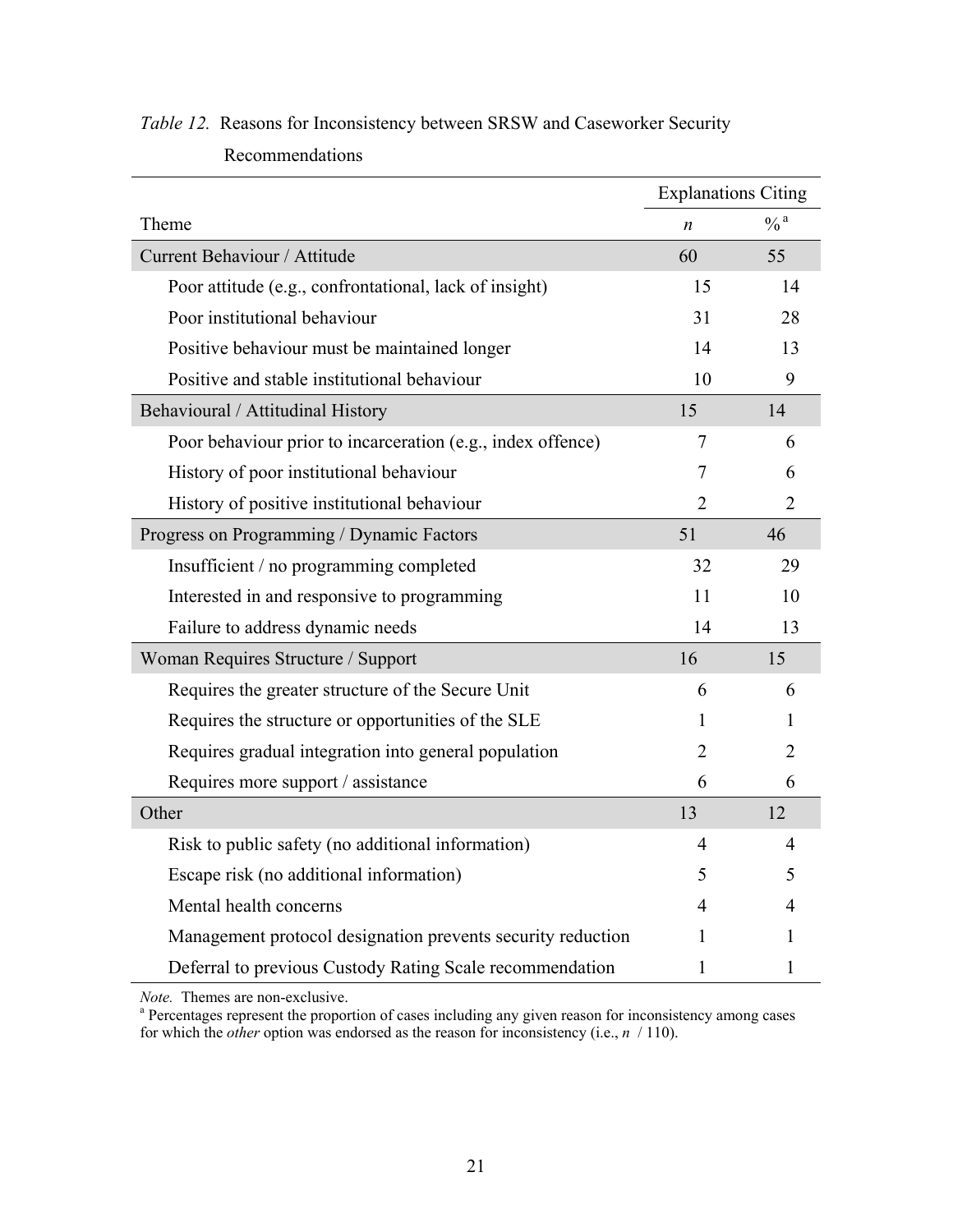The most frequently cited reason for assigning a security classification *above* the one recommended by the SRSW was poor institutional behaviour. For example, one caseworker wrote, "[Offender] continues to use her assaultive behaviour to control and intimidate." Another indicated, "[Offender] has been involved in two serious physical altercations in the last six weeks." Poor attitude was also often cited, as in the following excerpt: "[Offender] has indicated that if she is not successful in her parole hearing, she will no longer cooperate with programming and treatment plans outlined in her correctional plan."

Another common reason for assigning a higher security classification than the scale recommendation was that insufficient correctional programming had been completed by the inmate, as shown in this excerpt: "[Offender]'s risk to public safety cannot be lowered at this time as she has not completed any Core programming to date to lower her risk in this area." Similarly, failure to address dynamic needs was also a commonly found reason given to explain this pattern of inconsistency. For example, one caseworker wrote, "The absence of progress with respect to contributing factors results in [Offender] continuing to represent a serious risk to the public."

The reason cited most often for assigning a security classification *below* the one recommended by the SRSW was responsiveness to programming. For example, one file included the notation, "[Offender] has fully complied with her correctional plan and has maintained a high level of motivation to address her identified need areas." Another caseworker wrote, "[Offender] has shown the ability needed to take full advantage of the required programming." A second commonly cited reason for this pattern of inconsistency was positive or stable institutional behaviour. For example, one caseworker indicated, "Her behaviour in the Secure Unit has been stable," while another wrote, "As a result of [Offender]'s prolonged period of stable behaviour, the CMT [case management team] feels that she is still manageable as a minimum security offender."

A notable cited reason was mental health issues  $(n = 4)$ . For example, one file included the following indication: "Due to her mental health issues, [Offender] requires an environment which offers considerable supervision and support, such as that offered by the secure unit." In all cases, this reason was cited jointly with others, such as a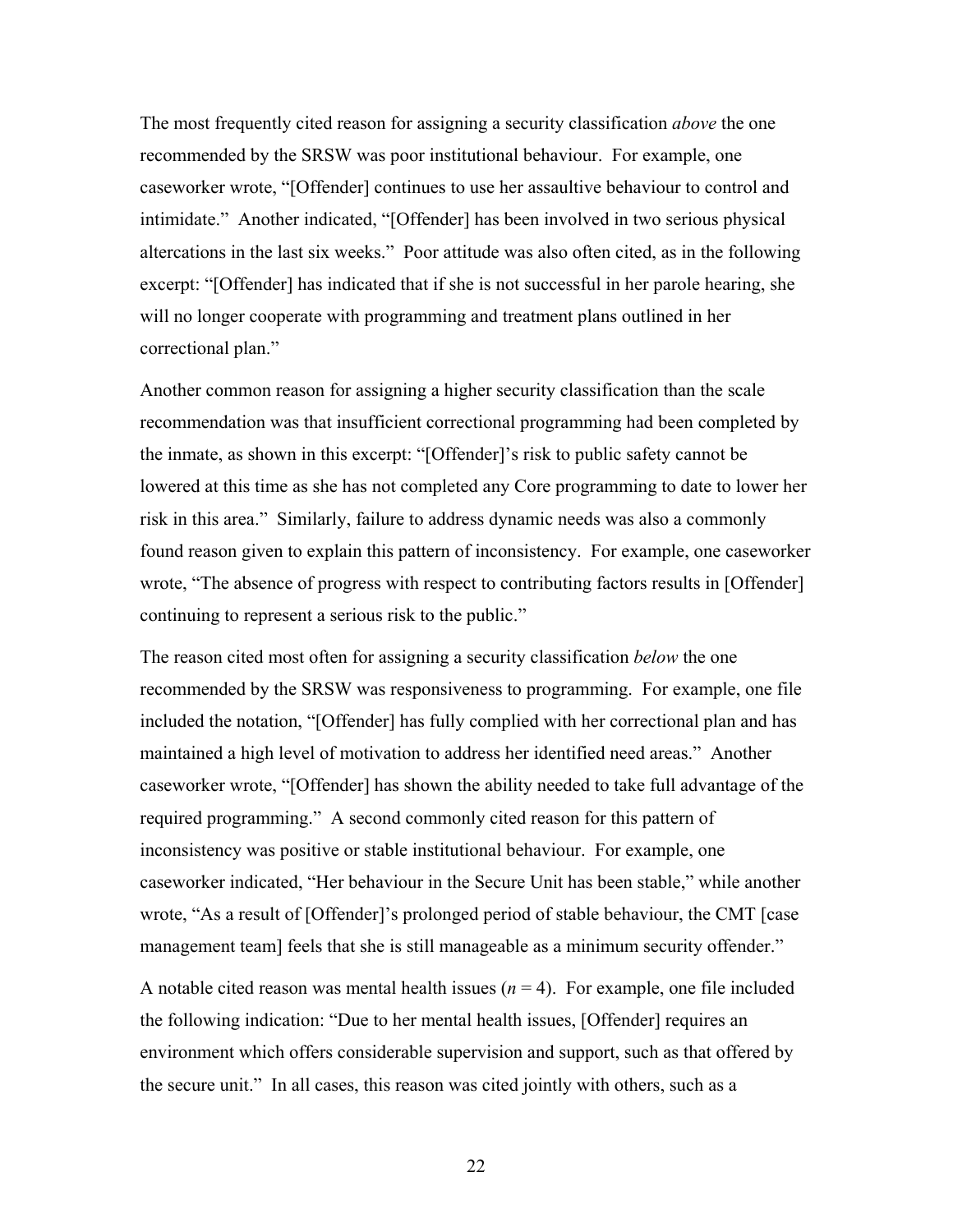<span id="page-32-0"></span>requirement for greater supervision or structure or poor institutional behaviour. It is worth mentioning that in all cases where this reason was documented, the final assigned security level was higher than that recommended by the SRSW.

### *Caseworker Feedback on Inconsistency*

During the qualitative interviews, feedback from caseworkers was also solicited with regards to the frequency and reasons for inconsistencies between recommendations produced by the SRSW and those of the caseworkers themselves. Six of the interviewed staff members shared their perceptions of the proportion of cases wherein such inconsistencies were present: of these, five suggested that the proportion was ten percent or less, while the last respondent indicated that such inconsistencies were present in about half of cases. This staff member further suggested that virtually all inconsistencies stemmed from a scale recommendation of minimum security and a subsequent placement to medium security. Based on the quantitative data reviewed above, it seems that many caseworkers underestimate the frequency of inconsistencies. Notably, one participant mentioned that inconsistencies between SRSW recommendations and clinical appraisals encourage a verification of clinical appraisals for errors, thereby acting as a quality control mechanism.

Principle reasons for inconsistencies were threshold events (e.g., assaults, positive urinalysis results; reported by half of respondents), limited correctional plan progress (33%), public safety risk (33%), and generally having more confidence in one's clinical judgment (33%) than in the mathematically-derived recommendation. Deportation issues were also mentioned (17%), but are accounted for in the SRSW.<sup>[11](#page-32-0)</sup> Finally, the respondent who indicated that the rate of inconsistencies was about half indicated that most of these inconsistencies corresponded to the cases of Aboriginal women, and suggested that the scale may be less sensitive with this group than with other women. As mentioned earlier, however, there were no differences found in the rates of inconsistency by ethnicity.

Finally, respondents indicated whether they felt that the rates of inconsistency were appropriate. The respondents indicating that only a low proportion of cases result in

 $\overline{a}$ 

<sup>11</sup> The scale includes a number of reasons for inconsistencies other than the *other* option, of which *deportation order on file* is one.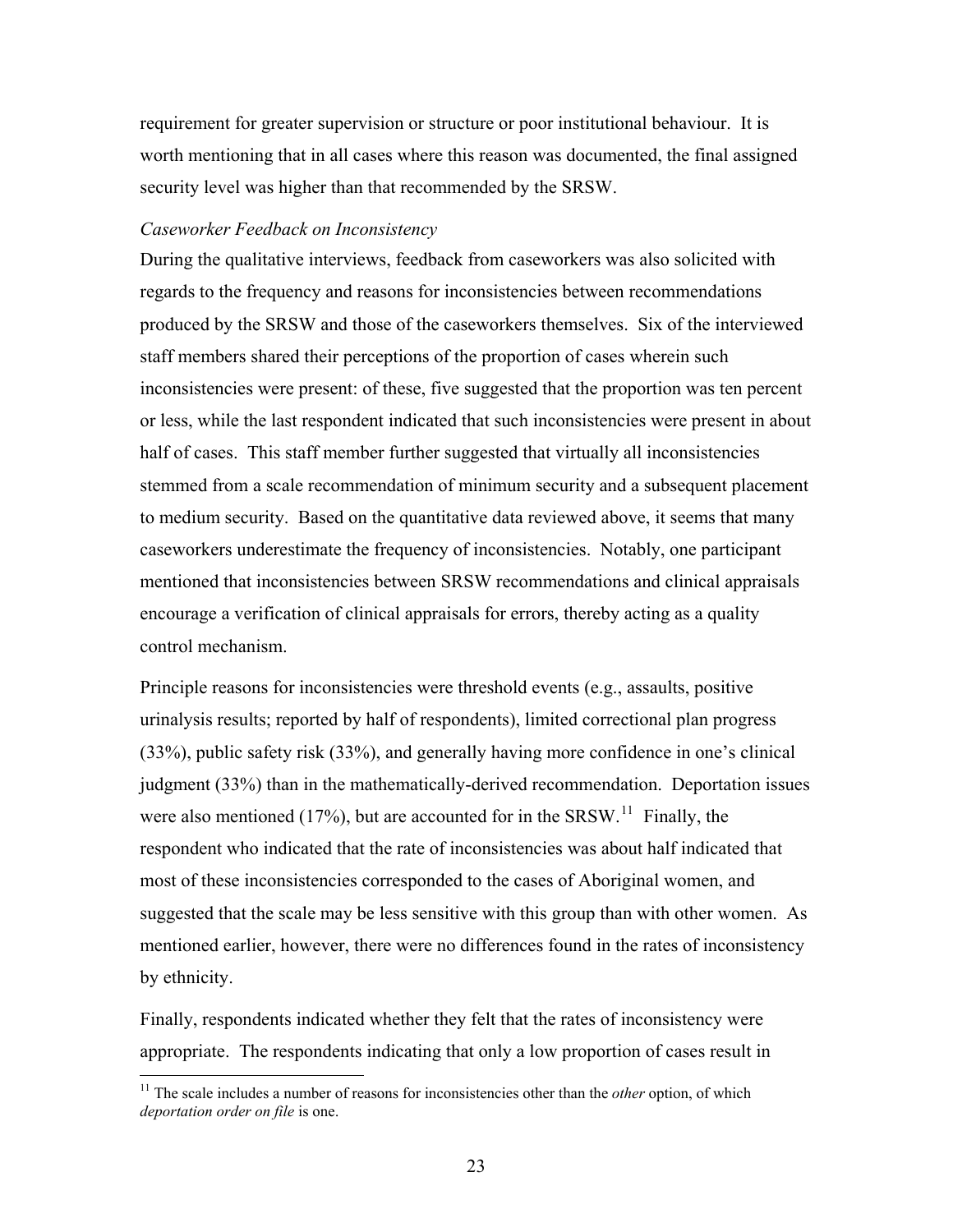<span id="page-33-0"></span>inconsistencies felt that this rate was acceptable. On the other hand, the respondent who reported a discrepancy rate of about half felt, understandably, that this rate was too high. When asked what changes to the scale could reduce the proportion of cases resulting in inconsistencies, most respondents (75%) felt that no changes were required. One said, "for threshold events and one-time circumstances, there's no way to develop a scale to capture every significant possibility." Together, these data demonstrate that the majority of respondents feel both that the SRSW's recommendations are generally consistent with clinical appraisals, and that the frequency of inconsistency is acceptable.

## **Face Validity**

One of the key criteria in ensuring that any assessment scale be accepted by the staff responsible for its administration is that the staff believe that the scale include appropriate items. As such, face validity, which assesses whether scale items are perceived to be measuring targeted concepts, was examined by soliciting feedback from caseworkers. Encouragingly, most respondents indicated both that all relevant items were included in the scale (60%) and that there were no irrelevant items included (67%). One respondent (17%) indicated that the item assessing the quality of family contact should be removed, as many women react emotionally to this item and it provides little useful information. Another (17%) suggested that the unweighted section of the scale might include questions about Aboriginal women's progress on their Elder-assisted healing plans.

The remaining respondents suggested that certain SRSW items required clarification (40%) and that the weighting of certain items could be adjusted (33%). Specifically, respondents indicated that they had difficulty understanding the specific meaning of three items: history of having been unlawfully at large (weighted question); Custody Rating Scale incident history (weighted question); and, presence of positive community contact (unweighted question). For each of these, it was suggested that the scoring instructions might be clarified, and perhaps expanded to include examples, to ensure full understanding.

With regards to weighting, respondents suggested both that some unweighted items should be weighted and that the weighting of some weighted items should be modified. With respect to the former, one respondent suggested specifically that the current drug or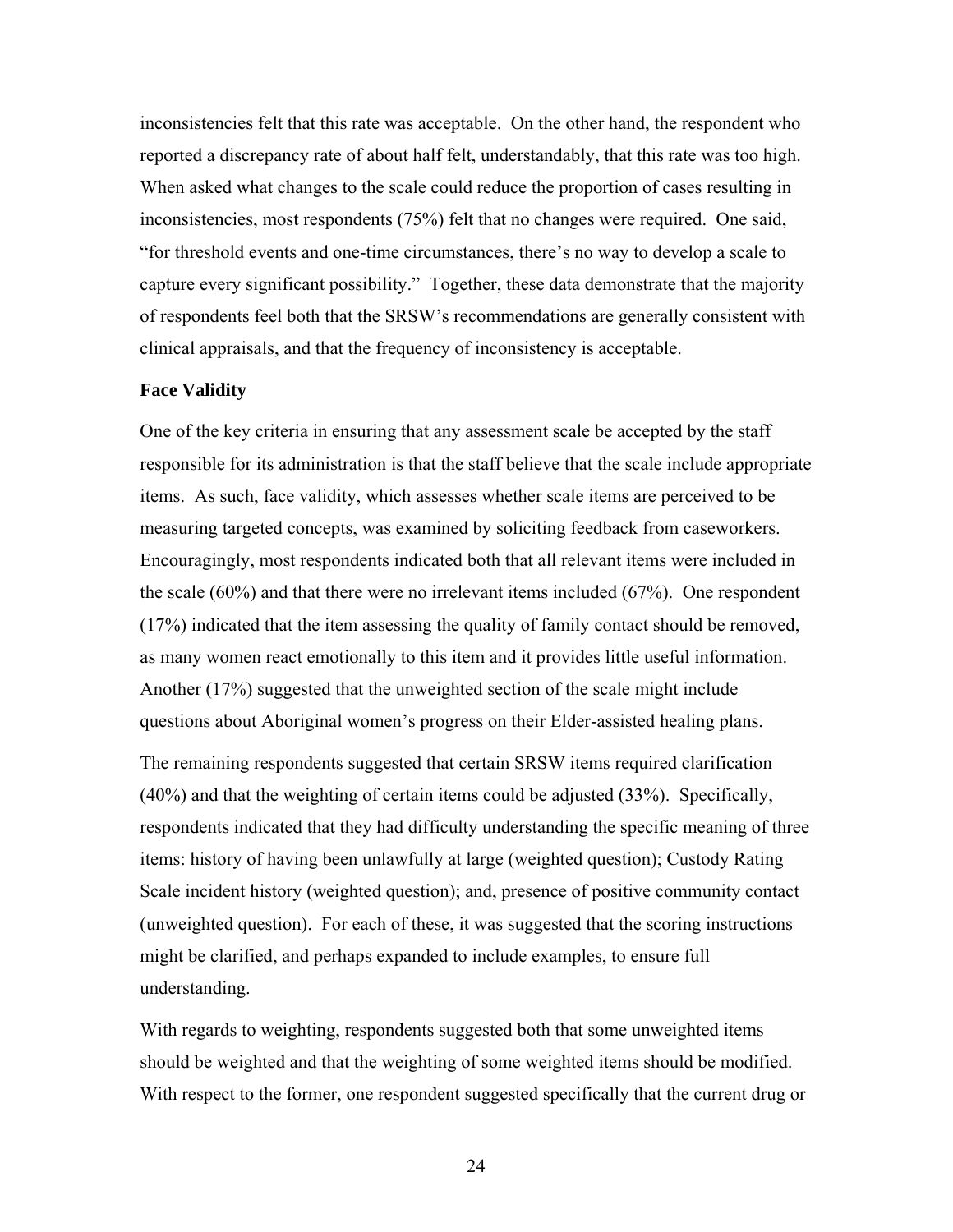<span id="page-34-0"></span>alcohol rating item should be weighted, as substance abuse can often be a contributing factor in offenders' criminal patterns. Similarly, another respondent suggested that the extent of community contact should be a weighted factor, as, in this caseworker's opinion, community contact and family contact should both be considered. In terms of modifying weights, two suggestions were made: first, that minor charges should be ascribed greater weight, as an offender who receives many minor charges should be recognized as representing high risk. Second, that in considering the escorted temporary absence item, the *type* of temporary absence should be considered. One respondent explained, "We have a fairly limited number of family contact and personal development ETAs [escorted temporary absences], but medical are huge. Is that given more emphasis than perhaps it deserves? Because we tend to think of medical ETAs as nothing, they just go out with a staff, whip out to the hospital and they're back – family contact, that's big."

Collectively, this feedback demonstrates that many staff feel that the items included in the SRSW are appropriate and comprehensively evaluate key issues in security reclassification. One respondent provided this feedback: "I can't think of anything on the scale that I would change because these are the kinds of questions that we have always been encouraging the primary workers to be asking prior to doing any kind of security reclass[ification]." Those staff who did provide suggestions for improvement to the scale focused predominantly on clarification of scoring and instructions and item weighting, as opposed to item inclusion.

#### **Reliability**

The SRSW's internal consistency was also examined. Item-total correlations are presented for each of the scale's nine items in Table 13, which also includes the mean and standard deviation for each item. The mean item-total correlation was  $r = .51$ , which demonstrates a moderate to strong association between total scores and individual items. Only one of the correlations fell below the commonly accepted threshold value of  $r = .30$ . Specifically, the item-total correlation for item 5 (*Current institutional pay level*) reached only  $r = 0.15$ . It is notable that in the field test, the item-total correlation for this item was *r* = .30, while those of two other items did not reach this threshold – item 2 (*Positive family contact; r* = .36 in the current revalidation) and item 8 (*Custody Rating Scale*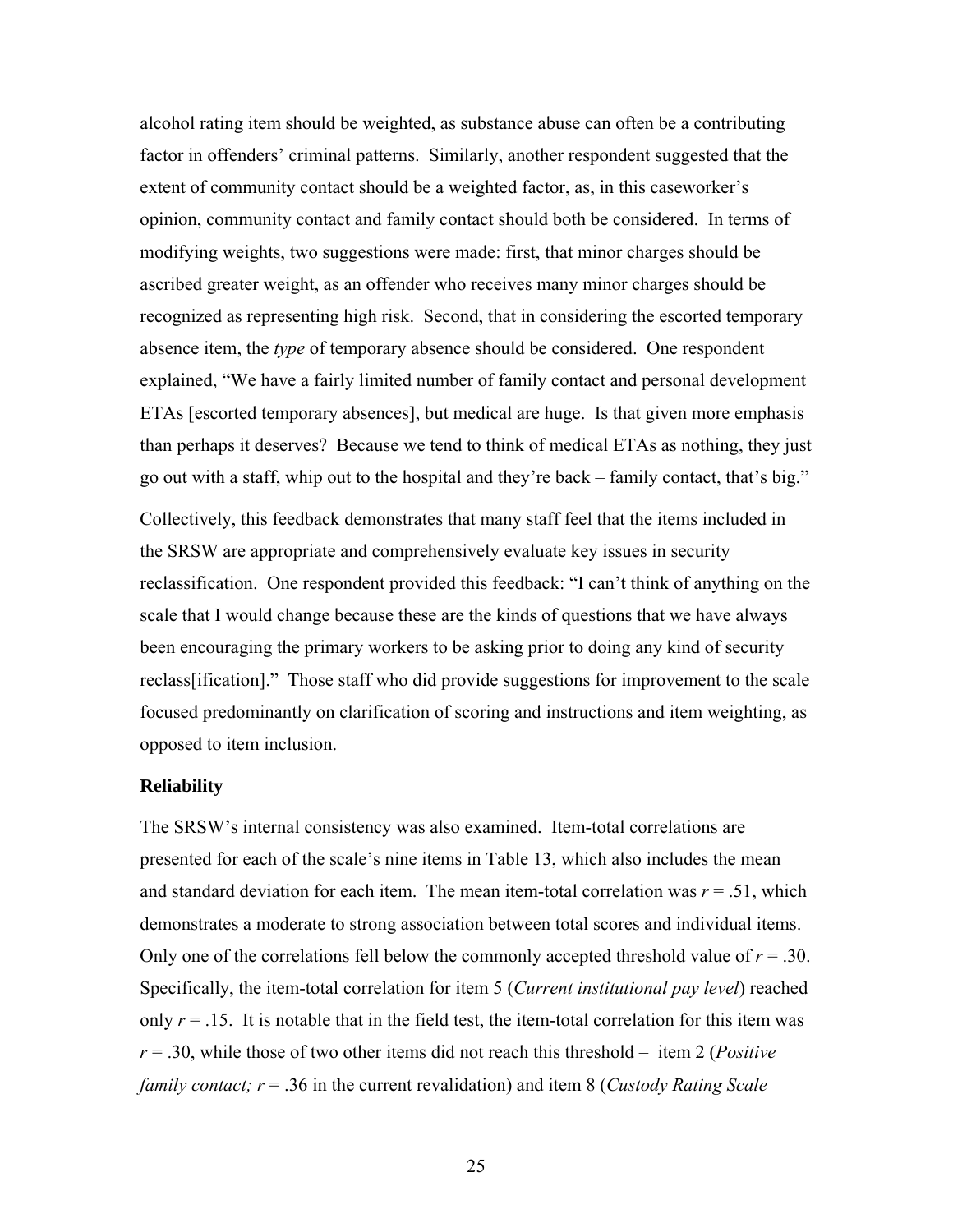<span id="page-35-0"></span>*incident score;*  $r = .44$  *in the current revalidation*). This pattern indicates differences in the distribution of both SRSW scale items and total scores in contrasting the field test and the revalidation samples.

| <b>SRSW Scale Item</b>                         | M(SD)         | $\boldsymbol{R}$ |
|------------------------------------------------|---------------|------------------|
| 1. Correctional plan progress / motivation     | $-0.28(2.13)$ | .63              |
| 2. Positive family contact during review       | 0.16(0.62)    | .36              |
| 3. Serious disciplinary offences during review | $-0.16(1.73)$ | .63              |
| 4. Number of recorded incidents during review  | 0.12(1.88)    | .67              |
| 5. Current institutional pay level             | $-0.60(0.60)$ | .15              |
| 6. Involuntary segregation during review       | 1.02(2.49)    | .45              |
| 7. Successful ETAs during review               | $-0.03(1.00)$ | .79              |
| 8. History of being unlawfully at large        | 0.00(0.54)    | .44              |
| 9. Custody Rating Scale incident history score | 0.07(1.25)    | .51              |

*Table 13.* Mean, Standard Deviation, and Item-Total Correlation for SRSW Scale Items

*Note.*  $r =$  Item-total correlation. All item-total correlations significant at  $p < .001$ .

Inter-item correlations were also calculated. As can be seen in Appendix B, the mean inter-item correlation was  $r = 0.20$ . This is very similar to the mean inter-item correlation of  $r = .19$  found in the first validation study of the SRSW (Blanchette & Taylor, 2005). Interestingly, however, the patterns of inter-item correlations were somewhat different; while item 8 was found to be virtually uncorrelated with the other items during the field test, it was uncorrelated with only one item  $-$  item  $5 -$  in the present revalidation. Conversely, in this study, item 5 was primarily uncorrelated with the other items, which was not the case in the field test.

An alternative analysis was used to assess to what extent the scale items are homogeneous – an exploratory principal components analysis with varimax rotation. Two sets of scale items emerged. Of the nine scale items, eight loaded on the first factor with loadings of .45 or greater; the last, item 5, had a loading of .17. This item had a loading of .84 on the second factor, and was the only item to load importantly on this factor. However, both the eigenvalue of 1.10 for this second factor and scree plot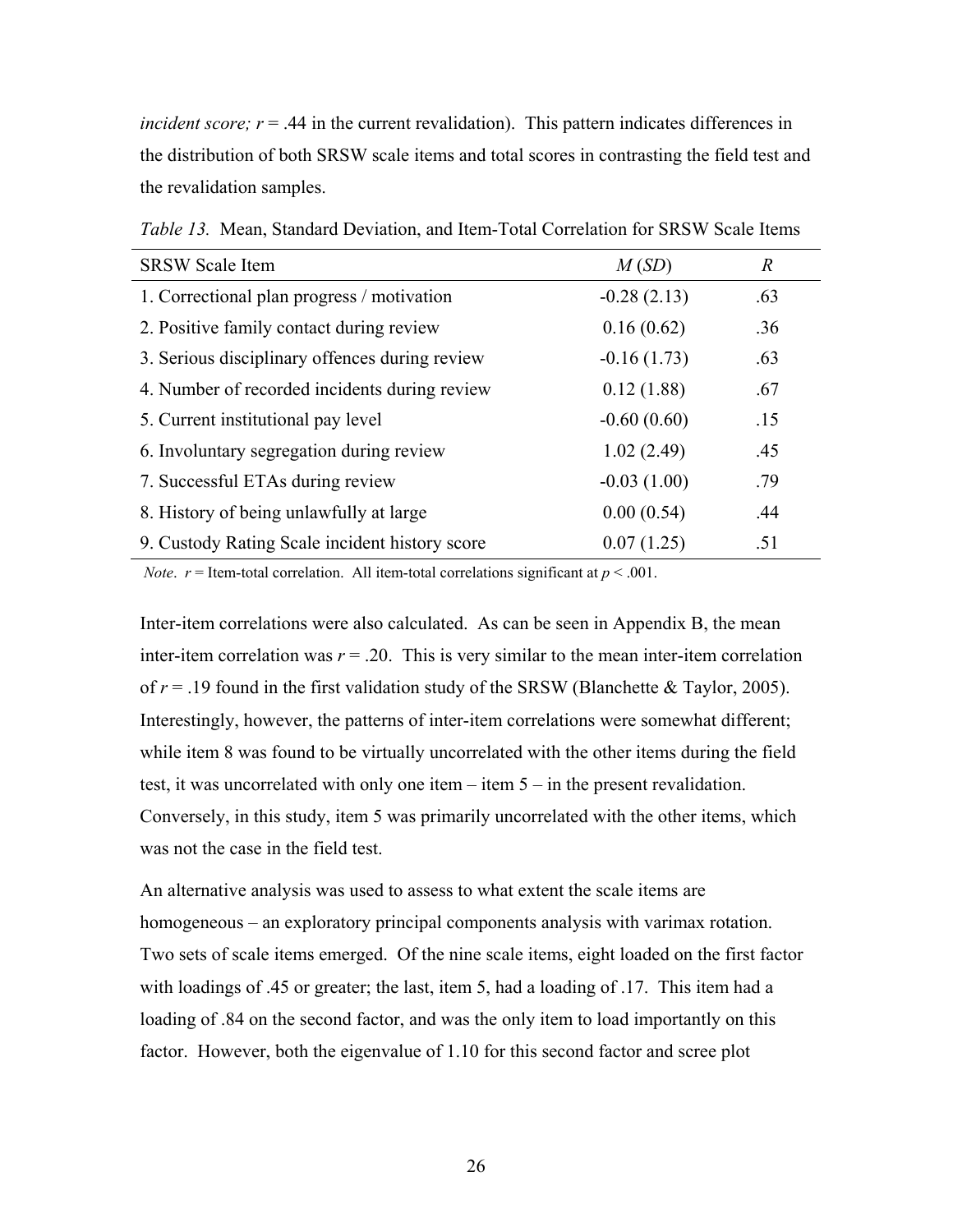<span id="page-36-0"></span>examination suggested that this factor not be retained. This suggests that the scale's items, with the possible exception of item 5, represent a homogeneous set.

Finally, Cronbach's alpha was calculated for the scale, and was found to be *r* = .69, the same value as was obtained during the field test. This is very slightly below the commonly acceptable range for social science research, but is satisfactory for a scale with few items (Cortina, 1993). Excluding item 5, the internal consistency was  $r = .71$ . Taken with the results of the item-total and inter-item correlations and the principal components analysis, these results indicate that, broadly, the SRSW is a reliable and homogeneous scale. Among scale items, item 5 (*Current institutional pay level*) seems the least consistent with the scale as a whole. Notwithstanding this, the scale remains reliable, and its indices of reliability have not changed substantially since its field test.

### **Convergent Validity**

The relations between SRSW scores and conceptually related measures – specifically, measures of risk, need, and reintegration potential – were calculated in order to assess the scale's convergent validity. As shown in Table 14, mean SRSW scores differed significantly with the levels of each of these measures; higher SRSW scores were associated with higher ratings of risk and need and lower ratings of reintegration potential.

| Measure                        | Low                  | Medium               | High            | F          |
|--------------------------------|----------------------|----------------------|-----------------|------------|
| <b>Risk</b>                    | $-1.77$ <sup>a</sup> | $-1.47$ <sup>a</sup> | $2.38^{b}$      | $16.84***$ |
| Need                           | $-2.12^{a, b}$       | $-2.40^{\text{a}}$   | $1.64^{b}$      | $15.78***$ |
| <b>Reintegration Potential</b> | 3.92 <sup>a</sup>    | $-1.16^{b}$          | $-4.20^{\circ}$ | 47.97****  |

*Note.* Means with different superscripts are significantly different at  $p < .05$  according to Tukey's HSD criterion for pair-wise comparisons. \*\*\*\*  $p < .0001$ .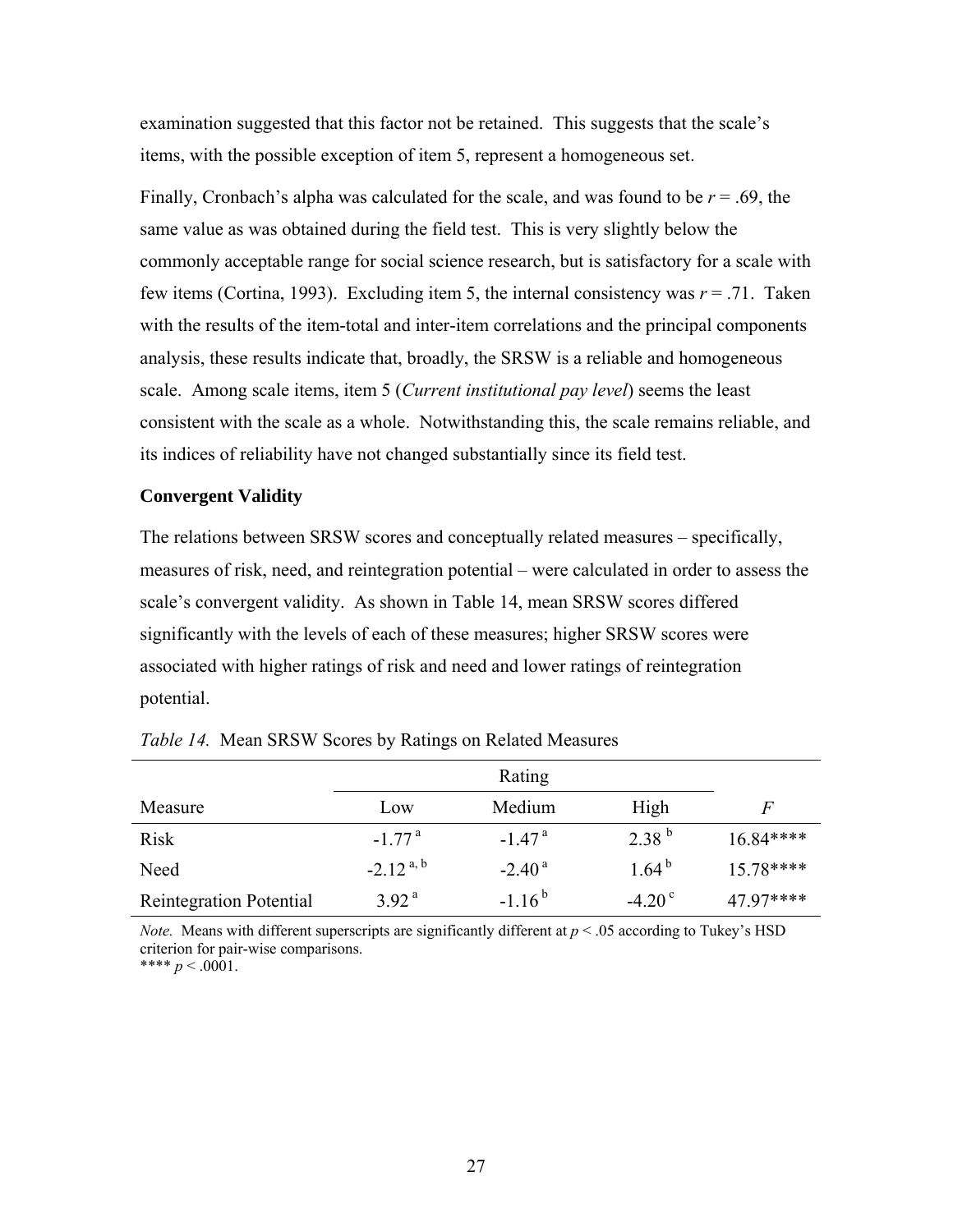## <span id="page-37-0"></span>**Predictive Validity**

 $\overline{a}$ 

## *Institutional Misconducts*

In order to assess whether SRSW classification recommendations were able to predict involvement in institutional misconducts, each offender's file was verified for involvement in such misconducts after completion of each reclassification review. A three-month follow-up period was used for these analyses; the 84 cases for which data were not available for this period were excluded, leaving a sample of 359 reclassification events for these analyses. Misconducts were coded as minor or major;<sup>[12](#page-37-0)</sup> 12% of reviews were associated with a subsequent minor misconduct, 12% with a major misconduct, and 23% with any (i.e., minor or major) misconduct.

As illustrated in Table 15, reviews involving a higher SRSW security classification recommendation were associated with greater involvement in institutional misconducts than were reviews involving a lower security classification recommendation. This difference was significant for each of any misconducts, minor misconducts, and major misconducts. Offenders' actual post-review security classifications were also significantly related to involvement in institutional misconducts.

 $12$  In order to ensure comparability with the previous validation study, major misconducts were defined as the following: homicide, assault, sexual assault, fighting, threatening behaviour, hostage-taking, inciting to riot or strike, possession of drugs, possession of weapons, escape, or attempting escape. Minor misconducts were defined as any misconduct not defined as major.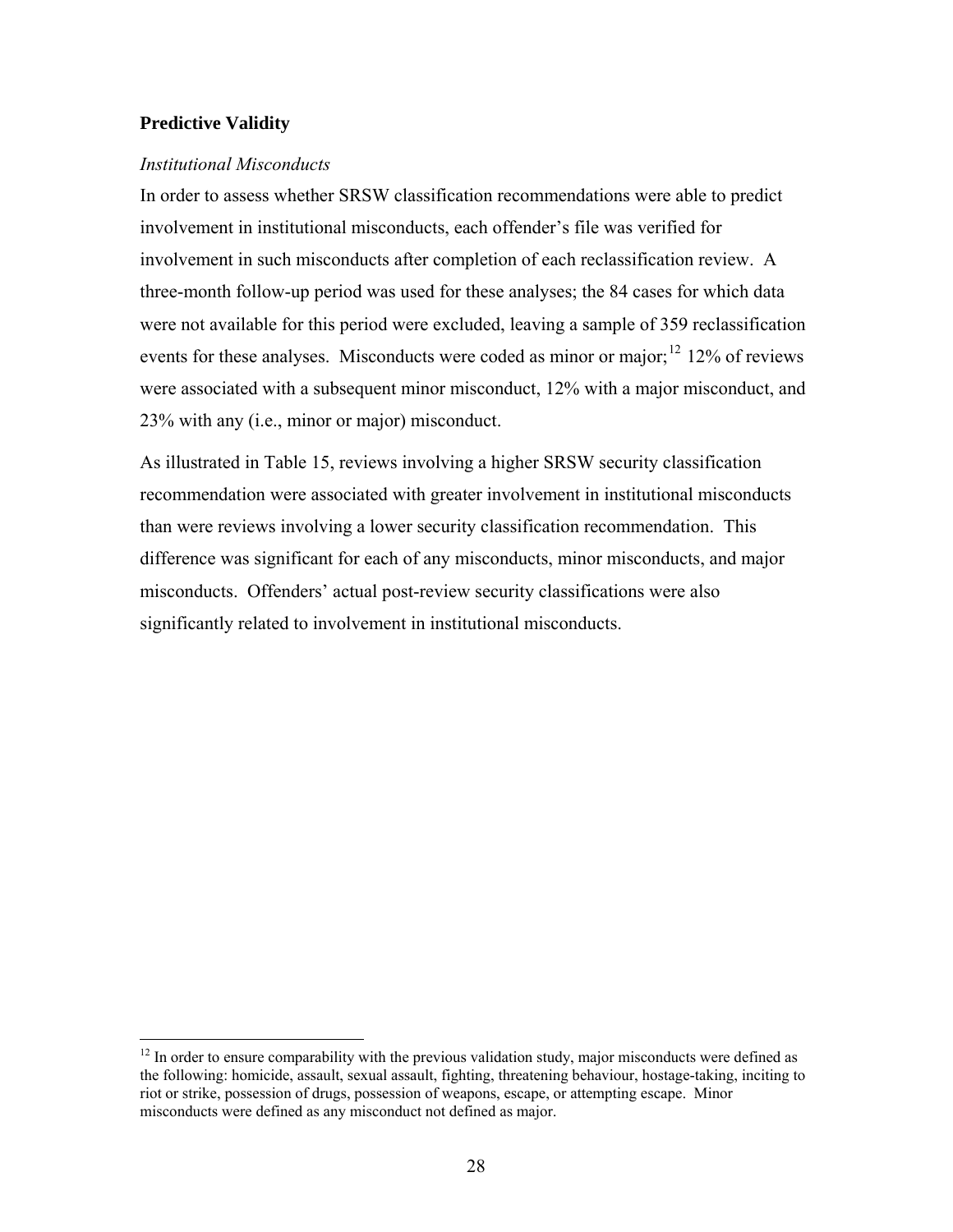|                                   | Percentage of Reviews Associated with Misconduct |            |           |  |  |  |
|-----------------------------------|--------------------------------------------------|------------|-----------|--|--|--|
| Security Classification           | Any                                              | Minor      | Major     |  |  |  |
| <b>SRSW Recommendation</b>        |                                                  |            |           |  |  |  |
| Minimum                           | 9                                                | 5          | 3         |  |  |  |
| Medium                            | 28                                               | 15         | 17        |  |  |  |
| Maximum                           | 48                                               | 24         | 24        |  |  |  |
| $\chi^2$                          | 36.93****                                        | $14.66***$ | 23.68**** |  |  |  |
| <b>Actual Classification</b>      |                                                  |            |           |  |  |  |
| Minimum                           | 15                                               | 8          | 5         |  |  |  |
| Medium                            | 18                                               | 9          | 11        |  |  |  |
| Maximum                           | 42                                               | 21         | 22        |  |  |  |
| $\chi^2$                          | $21.76***$                                       | $8.69*$    | 12.14**   |  |  |  |
| $*_{n}$ (15 ** n < 01 *** n < 001 | **** $n < 0001$                                  |            |           |  |  |  |

<span id="page-38-0"></span>*Table 15.* Misconduct Rates by Security Classification

\* *p* < .05. \*\* *p* < .01. \*\*\* *p* < .001. \*\*\*\* *p* < .0001.

In examining these results, it was seen that the proportion of reviews corresponding to offenders actually classified as minimum and medium security who engaged in institutional misconducts were similar. Post-hoc chi-square analyses were therefore computed to determine whether involvement in misconducts differed when considering only those offenders classified as minimum and medium security. Considering SRSW recommendations, each of any misconducts,  $\chi^2(1, N = 305) = 17.00, p < .0001$ , minor misconducts,  $\chi^2(1, N = 305) = 7.54$ ,  $p < .01$ , and major misconducts,  $\chi^2(1, N = 305) =$ 18.17,  $p < .0001$ , continued to differ significantly by security level. In considering actual classifications, however, none of any misconducts,  $\chi^2(1, N = 261) = 0.34$ , *ns*, minor misconducts,  $\chi^2(1, N = 261) = 0.10$ , *ns*, or major misconducts,  $\chi^2(1, N = 261) = 3.30$ , *ns*, differed by security level. In other words, in considering only women classified as minimum and medium security, the proportion of cases involved in incidents differed by security level when the classification was determined by SRSW recommendations, but did not when classification was determined by actual placement. This finding suggests differences in the discriminative ability of SRSW recommendations and actual placements, with SRSW recommendations more able to differentiate between women classified as minimum and medium security.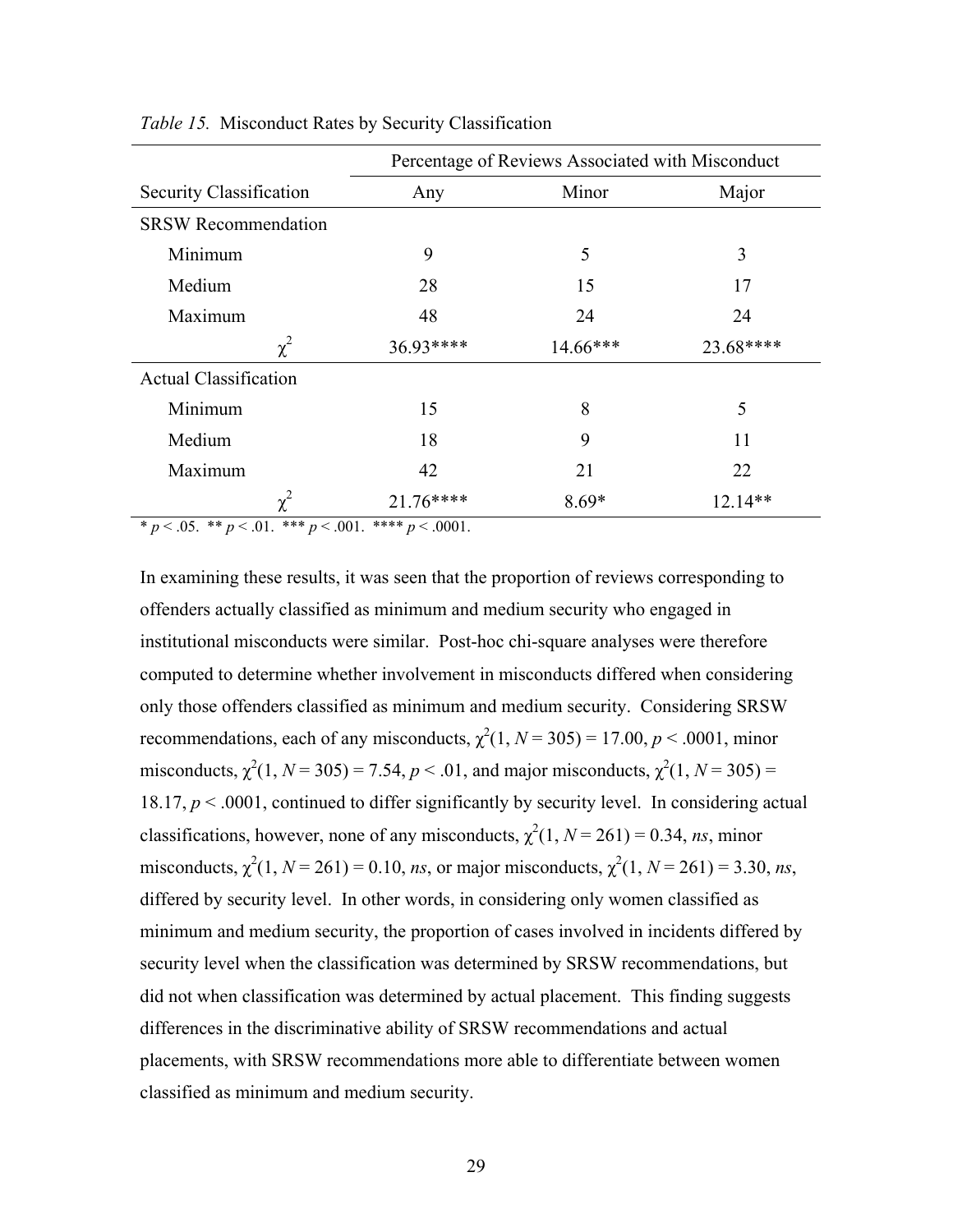<span id="page-39-0"></span>In order to further investigate the ability of SRSW recommendations to predict rates of misconduct, receiver operating characteristic (ROC) curves were calculated. This analytic technique provides an estimate of the overall predictive ability of a scale or measure – that is, it combines estimates of likelihood of a measure classifying correctly and avoiding classifying incorrectly. Though ROC curves provide extensive information, the easiest to interpret is the area under the curve (AUC), which can be described as the likelihood that the measure will assign a higher score to an offender who will display the outcome of interest (in this case, institutional misconduct) than to one who will not. AUCs range from .50 to 1.00, with higher values representing greater predictive accuracy. A generally accepted guideline is that an AUC of at least .70 indicates acceptable prediction (e.g., Swets, 1988).

As displayed in Table 16, SRSW recommendations were able to adequately predict involvement in incidents of major and any institutional misconduct. Minor incidents were less well predicted. Prediction based on actual placements did not reach the .70 threshold, most notably minor misconducts. Each pair of predictive results was compared (using the method outlined by Hanley & McNeil, 1983); AUCs for the SRSW recommendations and the actual security classification were not found to differ significantly for minor misconducts,  $z = 1.55$ ,  $p < .05$ , or major misconducts,  $z = 1.41$ , *ns*, though they did for any misconducts,  $z = 2.16$ ,  $ns$ .<sup>[13](#page-39-0)</sup>

 $\overline{a}$ 

<sup>&</sup>lt;sup>13</sup> The analyses specific to the SRSW were also conducted separately for Aboriginal and non-Aboriginal offenders. Results demonstrated that the scale was equally or more predictive of each type of institutional misconduct for Aboriginal offenders than it was for non-Aboriginal offenders.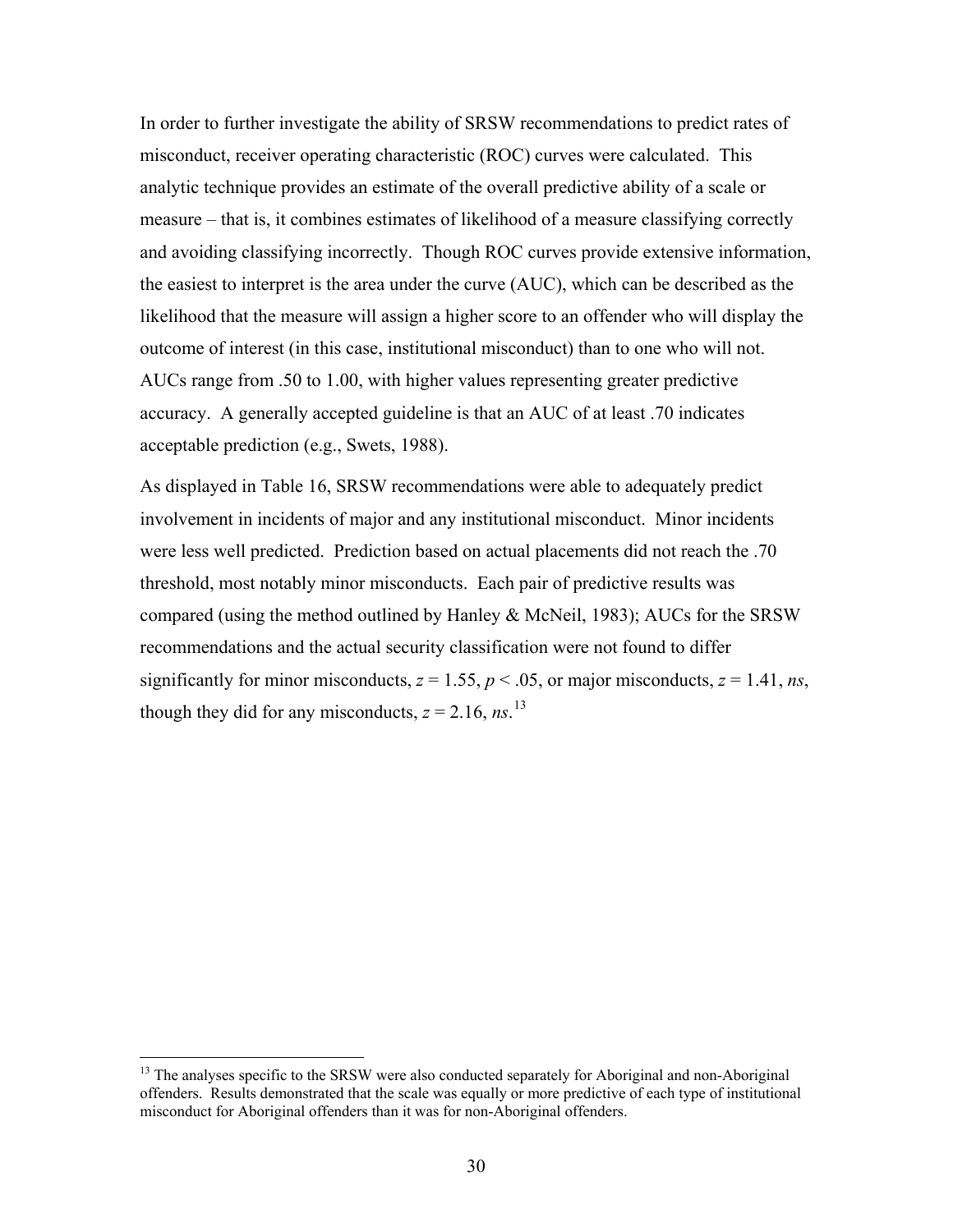| Model                            | <b>AUC</b> | 95% C.I.    |
|----------------------------------|------------|-------------|
| Any Institutional Misconduct     |            |             |
| <b>SRSW Recommendation</b>       | $.69***$   | $.64 - .75$ |
| <b>Actual Security Placement</b> | $63***$    | $.57 - .71$ |
| Minor Institutional Misconduct   |            |             |
| <b>SRSW Recommendation</b>       | $.66***$   | $.59 - .74$ |
| <b>Actual Security Placement</b> | $.61*$     | $.51 - .70$ |
| Major Institutional Misconduct   |            |             |
| <b>SRSW Recommendation</b>       | 70***      | $.63 - .77$ |
| <b>Actual Security Placement</b> | $.65***$   | $.57 - .74$ |
|                                  |            |             |

<span id="page-40-0"></span>*Table 16.* Prediction of Institutional Misconduct from SRSW Recommendation and Actual Security Classification

 $* p < .05.$  \*\*  $p < .01.$  \*\*\*  $p < .001.$ 

The predictive ability of the SRSW recommendations was then assessed using survival analysis. This type of analysis examines whether there are differences, associated with security recommendation or classification, in the average number of days that elapse before an offender is involved in an institutional misconduct. This technique also accounts statistically for differing follow-up periods (or time at risk) and for offenders who do not become involved in misconducts. Given these features, the entire sample of 443 reclassification events (as opposed to the sample for which three-month follow-up periods were available) was used in these analyses. The follow-up period varied by case, and was defined as the period from the date of the security review to the next security review, release, or February 1, 2007 (the end of the study period), whichever came first.

Analyses were conducted for any, minor, and major misconducts. In all cases, the relationships between time to failure and security level were significant for both SRSW recommendations and actual security classifications. Mean time to failure (i.e., to misconduct) was shortest for maximum security cases, though similar, in most cases, for minimum and medium cases. Table 17 summarizes these results for any misconduct; analyses for minor and major misconducts, being substantively similar, are reported in Appendix C.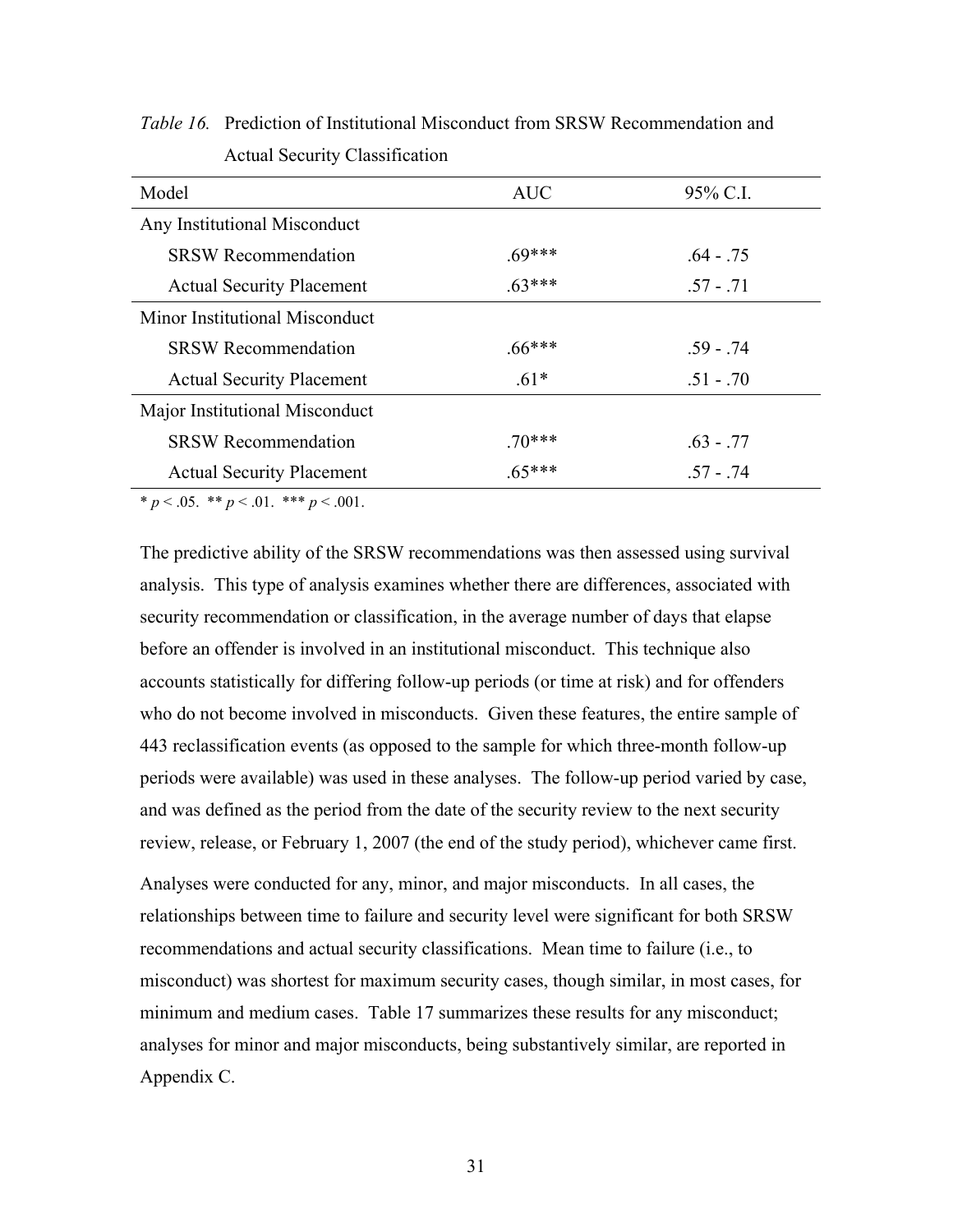|                |                            | Mean Survival (Days)             |       |            |           |  |
|----------------|----------------------------|----------------------------------|-------|------------|-----------|--|
| Security Level | $\overline{N}$             | <i>n</i> Failed $(\%)$           | Total | Uncensored | $\chi^2$  |  |
|                | <b>SRSW Recommendation</b> |                                  |       |            |           |  |
| Minimum        | 183                        | 23(5)                            | 118   | 78         | 41.81**** |  |
| Medium         | 192                        | 74 (17)                          | 115   | 79         |           |  |
| Maximum        | 68                         | 34(8)                            | 83    | 60         |           |  |
|                |                            | <b>Actual Security Placement</b> |       |            |           |  |
| Minimum        | 101                        | 19(19)                           | 129   | 66         | 34.42**** |  |
| Medium         | 195                        | 59 (30)                          | 135   | 97         |           |  |
| Maximum        | 88                         | 44 (50)                          | 80    | 58         |           |  |

<span id="page-41-0"></span>*Table 17.* Survival Time for Any Misconduct by Security Classification

\*\*\*\*  $p < .0001$ .

The relationships between time before involvement in any institutional misconduct and security classification for the SRSW recommendations are also presented graphically in Figure 2. This figure presents the proportion of cases of each security classification for which no participation in institutional misconduct was recorded at each point in time. (For ease of presentation, the data in this figure are truncated at 330 days.) Again, the difference between security classifications is clear, with maximum security cases engaging in more misconduct sooner, and minimum security cases engaging in less misconduct, and taking longer to do so. These results are consistent with those found using the ROC analyses.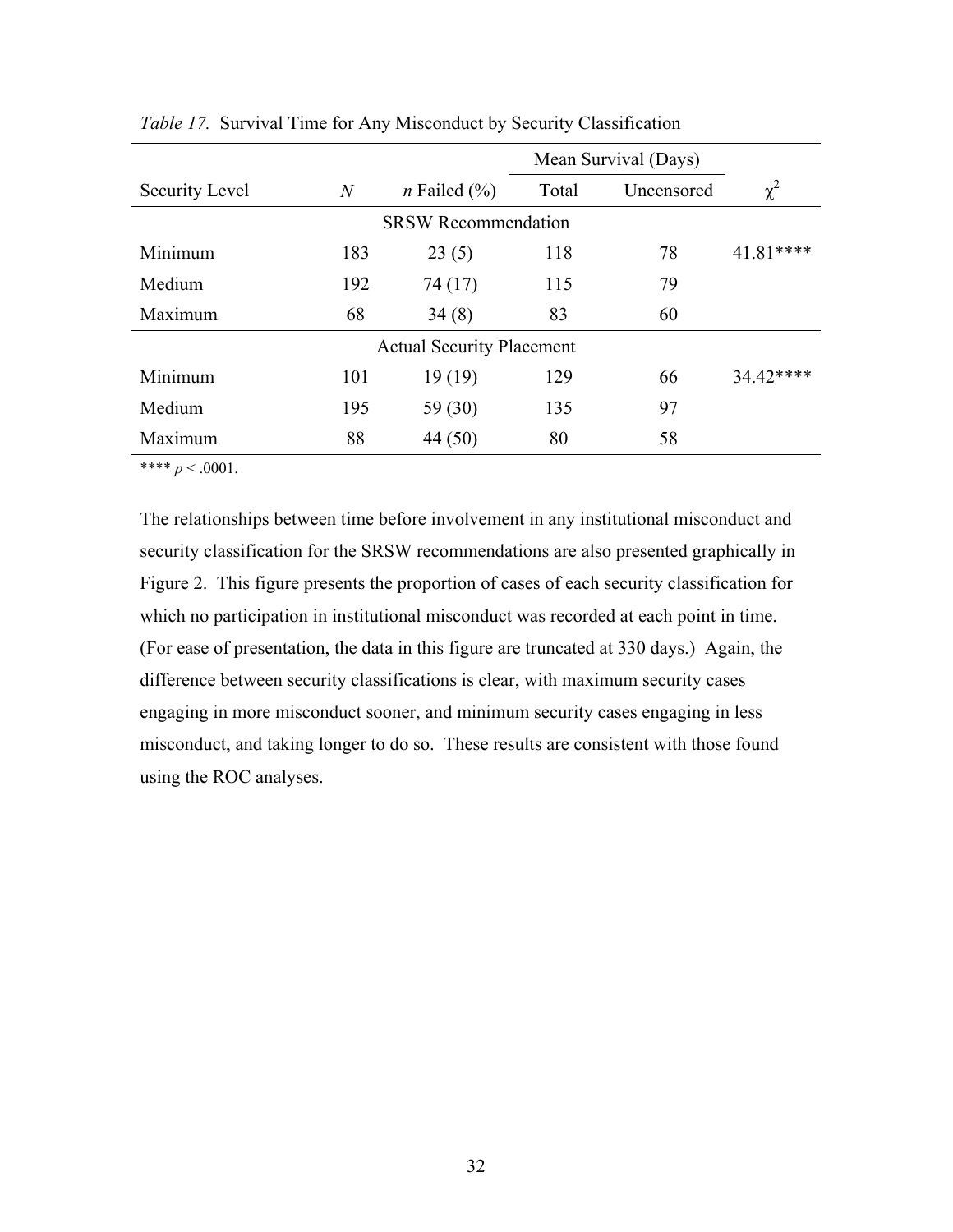<span id="page-42-0"></span>



# *Escape Incidents*

It was not possible to analyse the relationship between security classifications and escape incident as there were no escapes during the study period. Of the women included in the sample, however, seven had committed escapes prior to the commencement of the study period (two of these women committed two escapes each; the remainder committed one escape each).

# *Discretionary Release*

 $\overline{a}$ 

145 of the 296 women in this sample had been released at least once by the date of data collection (February 1, 2007).<sup>[14](#page-42-0)</sup> In order to be consistent with the previous study, only each woman's first release following her date of inclusion in the study sample was considered. The releases were coded as being discretionary (day and full parole;  $n = 61$ ), or non-discretionary (statutory release, warrant expiry; *n* = 80). Since the granting of discretionary release suggests that risk to the public is considered manageable, the proportions of women at each security classification receiving this type of release (in contrast to non-discretionary release) were compared. As can be seen in Table 18, rates

<sup>&</sup>lt;sup>14</sup> Only releases occurring after a security review were considered. In other words, if an offender was released and subsequently returned to custody, this prior release, if occurring prior to the review under study, was not considered in these analyses.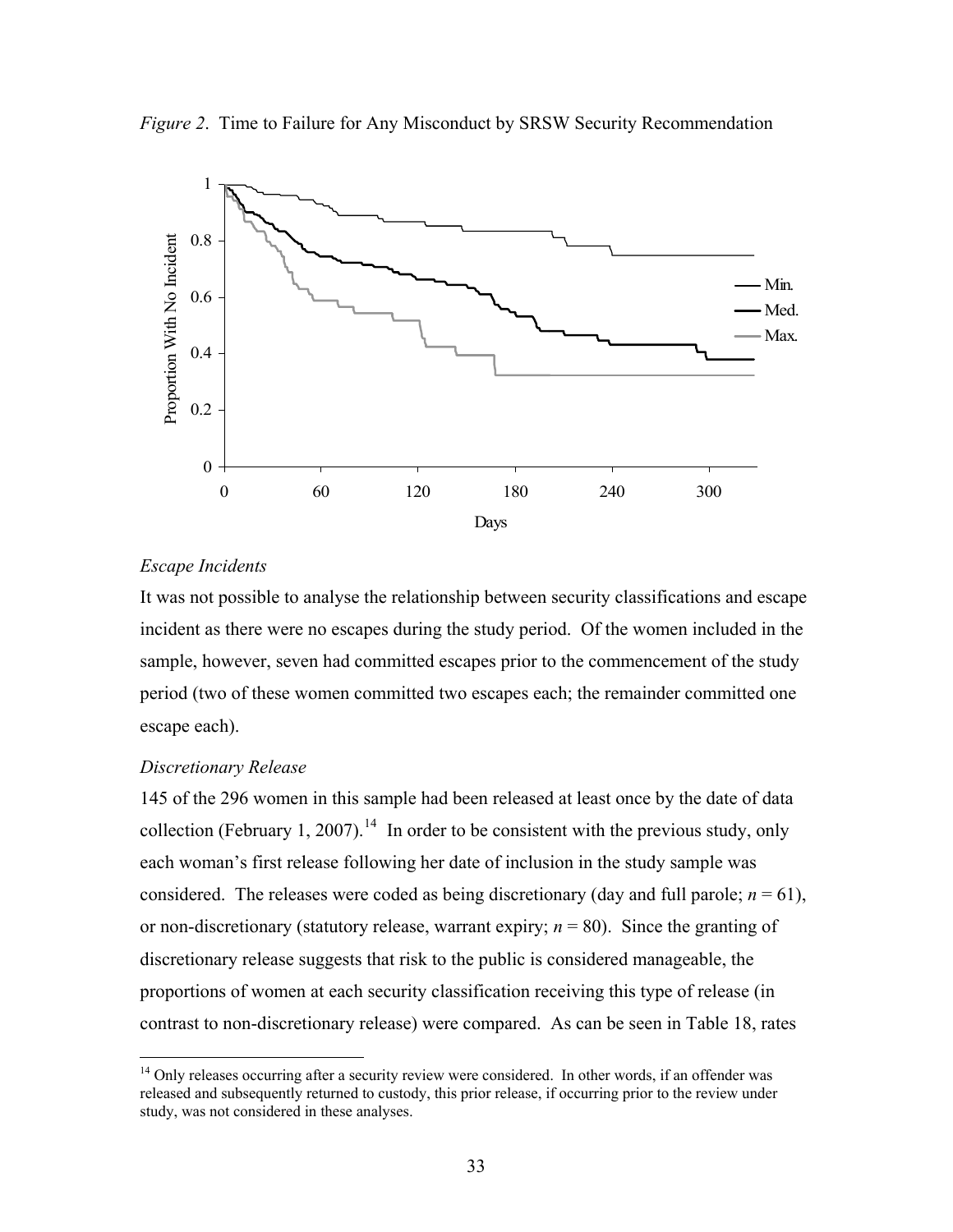<span id="page-43-0"></span>of discretionary release differed by security classification for both SRSW recommendations and actual security placements. In both cases, discretionary release was granted to a higher proportion of women with a minimum classification, to a lower proportion of those with a medium classification, and to none of those with a minimum classification. This suggests that the proportion of women classified as minimum security considered to be of manageable risk to the public is higher than the proportion classified as medium security, which is in turn higher than the proportion classified as maximum security.

|                                  | Rate of Discretionary Release |               |           |
|----------------------------------|-------------------------------|---------------|-----------|
| Security Classification          | n/N                           | $\frac{0}{0}$ | $\chi^2$  |
| <b>SRSW Recommendation</b>       |                               |               |           |
| Minimum                          | 47/72                         | 65            | 31.49**** |
| Medium                           | 14/57                         | 25            |           |
| Maximum                          | 0/12                          | $\theta$      |           |
| <b>Actual Security Placement</b> |                               |               |           |
| Minimum                          | 31/46                         | 67            | 28.80**** |
| Medium                           | 21/63                         | 33            |           |
| Maximum                          | 0/20                          | $\theta$      |           |

*Table 18.* Discretionary Release by Security Classification

\*\*\*\*  $p < .0001$ .

 $\overline{a}$ 

In order to further investigate the ability of security classification to predict the granting of discretionary release, ROC curves were calculated. The areas under the curve for both SRSW recommendation (AUC = .75,  $p < .001$ ; CI = .67 – .83)<sup>[15](#page-43-0)</sup> and actual security placement (AUC = .75,  $p < .001$ ; CI = .67 – .84) exceeded the conventional threshold of .70, indicating that both methods satisfactorily predict the granting of discretionary release. The AUC values derived using SRSW recommendations and actual security were virtually identical, demonstrating that neither is superior to the other in predicting the granting of such releases.

<sup>&</sup>lt;sup>15</sup> These analyses were also conducted separately for Aboriginal and non-Aboriginal women; no statistical differences by ethnicity emerged.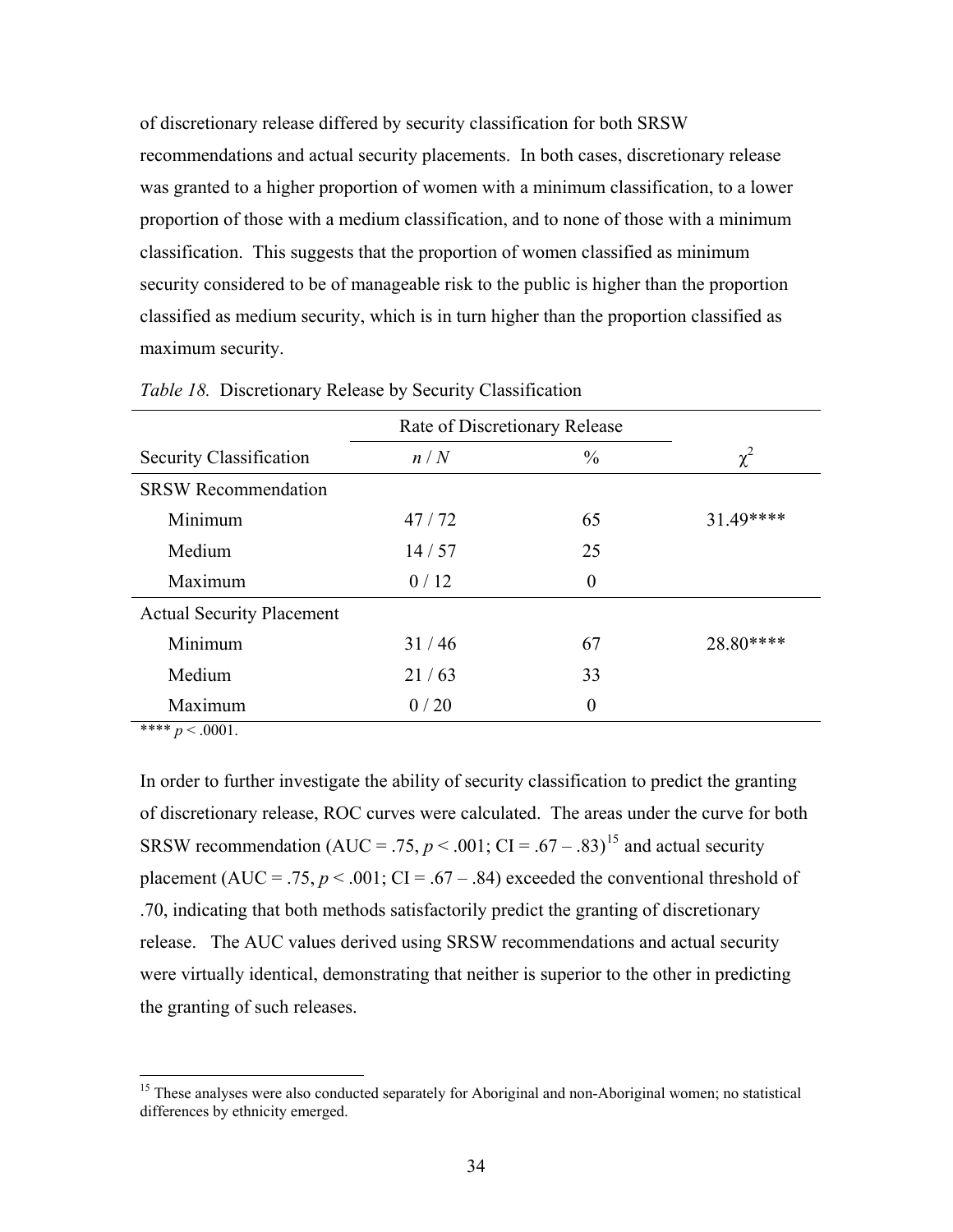## <span id="page-44-0"></span>*Post-Release Outcome*

For those offenders who had been released (either on discretionary or non-discretionary release), the relationship between SRSW security classification recommendations and return to custody was also examined. Due to the relatively short time period encompassed in the current study, a three-month follow-up period was used; there were 106 offenders for whom this follow-up was possible. Of these, 38 (36%) returned to custody during the study period.<sup>[16](#page-44-0)</sup> Table 19 presents the proportion of these offenders at each security classification, both for SRSW recommendations and by actual security placements. In both cases, a greater proportion of women classified as maximum security than as minimum or medium security returned to custody. These differences, however, were not significant, and can therefore not be considered reliable.

| Rate of Return to Custody    |       |               |             |  |  |  |
|------------------------------|-------|---------------|-------------|--|--|--|
| Security Classification      | n/N   | $\frac{0}{0}$ | $\chi^2$    |  |  |  |
| <b>SRSW Recommendation</b>   |       |               |             |  |  |  |
| Minimum                      | 19/60 | 32            | $2.04^{ns}$ |  |  |  |
| Medium                       | 14/37 | 38            |             |  |  |  |
| Maximum                      | 5/9   | 56            |             |  |  |  |
| <b>Actual Classification</b> |       |               |             |  |  |  |
| Minimum                      | 11/39 | 28            | $1.21^{ns}$ |  |  |  |
| Medium                       | 17/44 | 39            |             |  |  |  |
| Maximum                      | 6/15  | 40            |             |  |  |  |

|  |  | Table 19. Return to Custody by Security Classification |
|--|--|--------------------------------------------------------|
|  |  |                                                        |

*ns* non-significant.

 $\overline{a}$ 

Due to the low rates of return to custody, indices of predictive accuracy were not calculated. As such, though these data demonstrate that the rates of return to custody do not significantly differ according to security classification, a full analysis of this area was not possible.

<sup>&</sup>lt;sup>16</sup> Due to the small number of women in this study, analyses were not disaggregated by type of return (e.g., revocation with or without a new offence).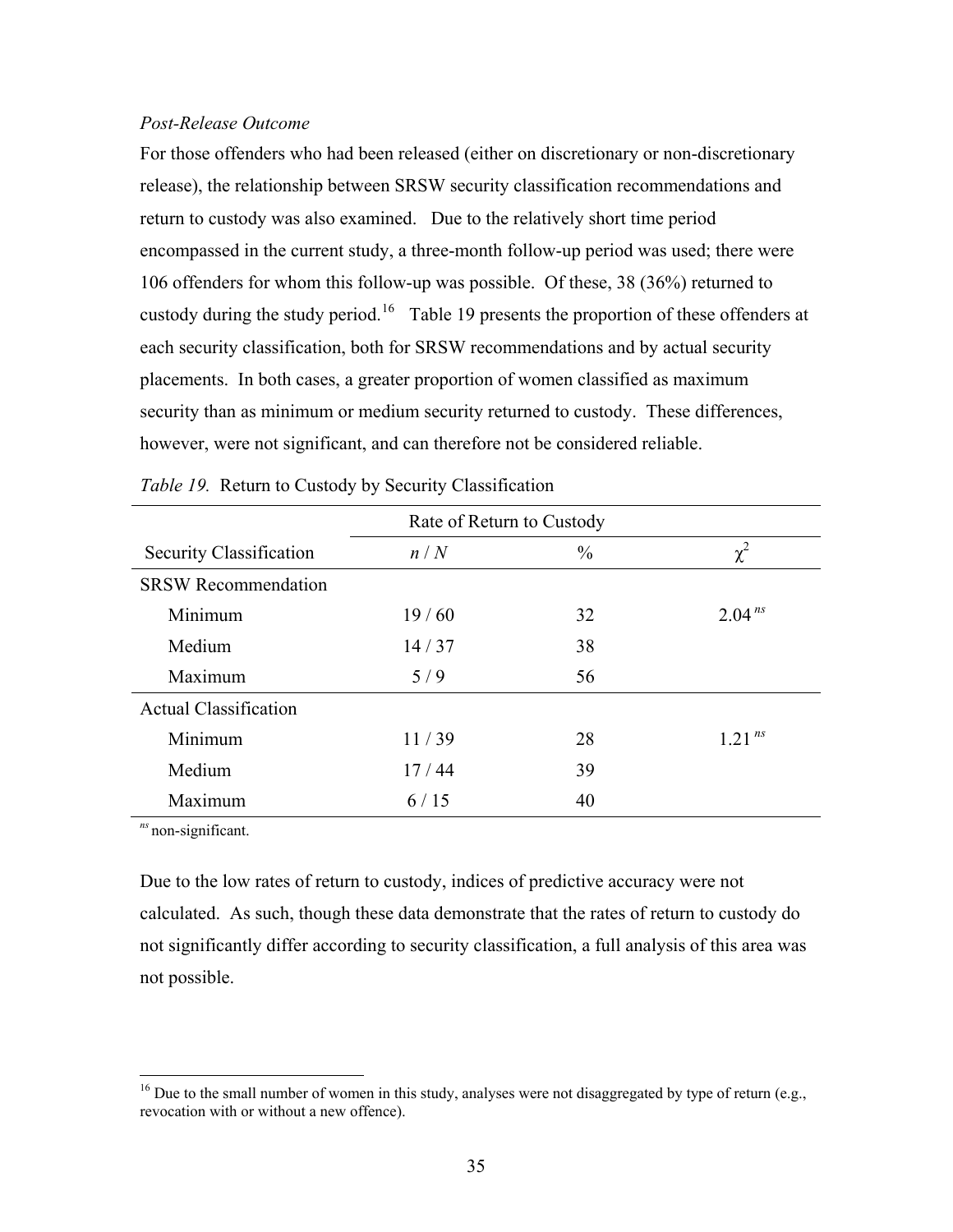## <span id="page-45-0"></span>**Impacts of the SRSW**

#### *Implementation*

During the qualitative interviews conducted with primary workers, parole officers, and team leaders, a series of questions were asked regarding the implementation of the SRSW. Staff were uniformly positive about the approach used in training staff on the SRSW, the support provided during this process, the way in which the scale was implemented, and the process of completing the SRSW. Respondents commented on the scale's simple structure (67%) and user-friendliness (50%), as well as the support provided at both the institutional (33%) and national (50%) level during implementation. One staff member said, "From day one, my experience has been that the SRSW has been really well brought forward and implemented. We've had very few problems using it." It should be noted, however, that one participant mentioned that some staff were uncomfortable with the SRSW, asking, "Well, is it [the implementation of the SRSW] because they don't trust us and is it because they don't have faith in us to be able to know our clients?"

When asked for suggestions to improve the scale, half (50%) of staff respondents indicated that no improvements were necessary. The remaining caseworkers provided a number of suggestions, among which was the inclusion of an illustrative schematic of score ranges (available in the training manual and reproduced in Figure 1) in the computerized application in order to facilitate interpretation of the final SRSW score provided for each offender. Suggestions were also made with regards to formatting issues associated with the scale (which were resolved since), and the provision of refresher training for staff members. One staff member explained, "They [caseworkers] don't do a lot of scales, so they'll do one, and then they won't do another for months and months, so it kind of wears off, the training."

## *Impacts on Reclassification Process*

Caseworkers were also asked to comment on the impacts of the addition of the SRSW to the security reclassification process both generally and in terms of difficulty, time requirements, decisional comfort and decisional confidence. Most feedback in this area was positive, with respondents indicating that the scale provides a guide or framework for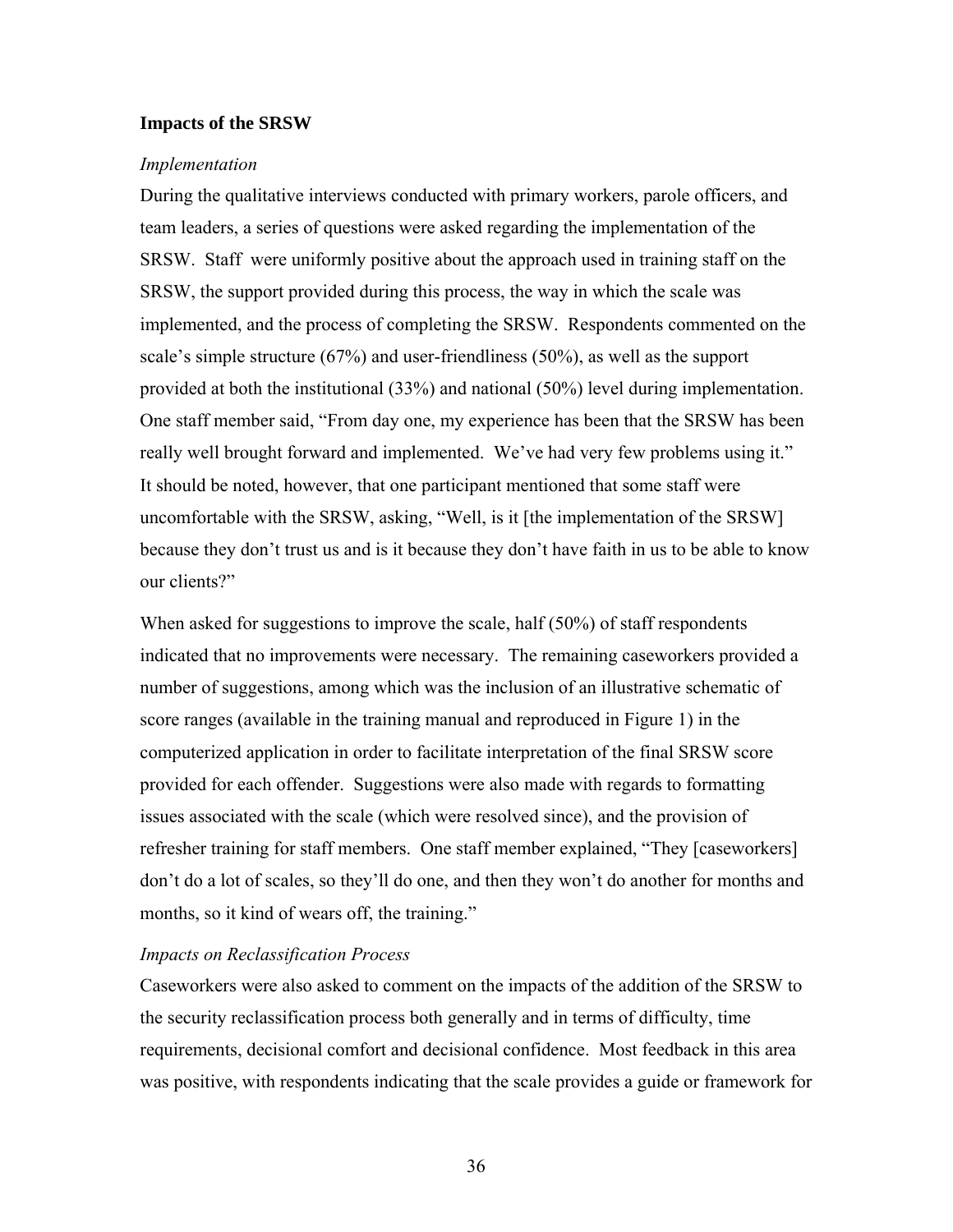<span id="page-46-0"></span>decision making (40%), is objective (40%), and serves to increase consistency (20%). One caseworker's explanation expands on these points: "I like working on the [SRSW] tool in conjunction with the clinical analysis, because it does provide a framework, it does give you a very step-by-step approach to what kind of things you should be assessing in terms of security level, and what is considered risk, and what isn't risk and is only annoying behaviour." Participants also mentioned that the SRSW recommendations can assist when caseworkers are called upon to defend their recommendations, either at offender management review boards (60%) or to the offender herself (20%). One participant shared an example of the latter: "It was a lot easier to explain to the inmate why medium is being recommended when she [a co-worker] had the scale, because she was able to say, 'See, you're even coming up medium on the scale, and I have no information which I could use to override the scale.'"

Moreover, most respondents felt that having a recommendation produced by the SRSW can increase the caseworker's levels of comfort (60%) and confidence (50%), this being especially the case when the clinical appraisal and the SRSW provide the same recommendation. One respondent indicated that the requirement that the scale be completed adds to primary workers and parole officers' workloads, saying, "There is a fair amount of additional work involved." This was the exception, however, as the remainder indicated that the scale was neither particularly time consuming ("If you know your case, you can get it [SRSW] done in less than five minutes") nor difficult to complete. Moreover, two staff members mentioned their appreciation of working with a gender-specific tool. One respondent summarized as follows: "I think the SRSW is a great tool, I'd like to continue using it, and I want to see both of them [the SRSW and the clinical appraisal] kept together."

#### *Other Impacts*

Caseworkers were asked whether there were any differences in the distribution of security reclassifications since the SRSW had been implemented. Most (67%) indicated that no such differences were apparent. The remaining two staff members, however, reported opposite perceptions – one felt that the addition of the SRSW coincided with an overall decrease in security classifications, while the latter perceived the opposite. The first said, "I think it gave a much clearer picture, security-wise, using the scale, because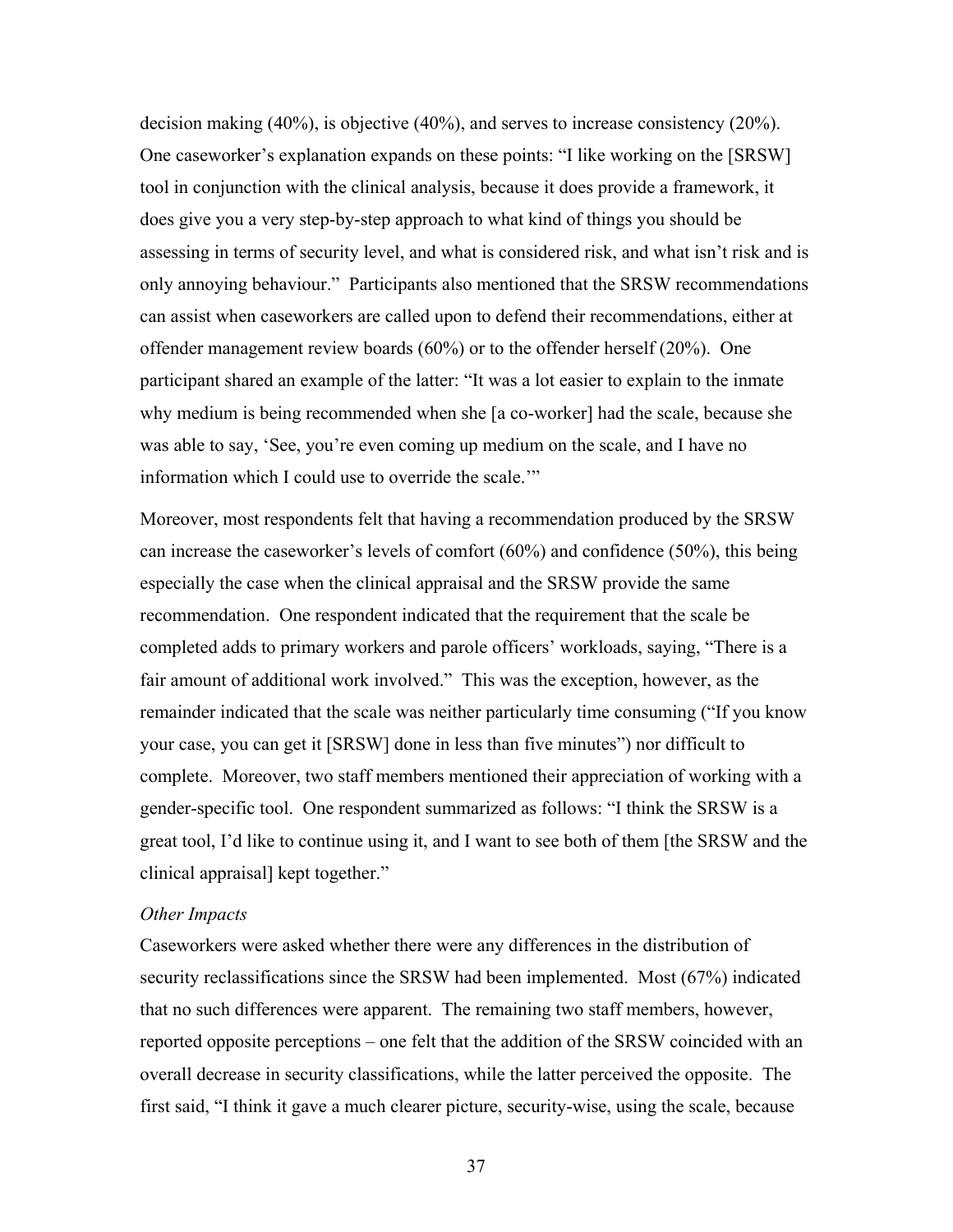we did have a lot more women coming out minimum, where they rightfully should be, whereas in the past, a big chunk of women were sitting in medium when they probably didn't need to be." The other, however, felt that Aboriginal women were often classified by the scale as medium when they were more appropriately considered minimum security.

The qualitative interview also included a question examining the extent to which the implementation of the SRSW, with its very specific scoring criteria, had influenced the women offenders' understanding of how their behaviours impact security classification. Though most respondents (67%) indicated that there has been no influence in this regard, a proportion (33%) did think there had been a minimal effect. One summarized this impact as follows, "There's a very small percentage of our population that will actually look at that [the SRSW's items] and try to look at the information; most of them just look at the bottom line." Another respondent also mentioned, however, that the use of the SRSW helps offenders understand that the decision is based on objective criteria (even if the specific criteria aren't considered), and is therefore less subject to personal bias. An example illustrates this point: "The inmate was already actually saying to her team leader that the PW [primary worker] was against her, she wasn't supporting her for anything, she had done all that she had been asked to do... But once she saw the scale, then she realized, 'Okay, well maybe there's validity to what my PW is telling me. Maybe it's not just that she's against me."

Finally, those respondents whose institutions regularly process Aboriginal offenders were asked to comment on the relative applicability of the SRSW to Aboriginal and non-Aboriginal offenders. One of the three respondents who addressed this question indicated that (as previously mentioned) rates of inconsistency between SRSW recommendations and clinical appraisal were consistently higher for Aboriginal women than for their non-Aboriginal counterparts. This respondent mentioned, however, that a larger proportion of non-Aboriginal offenders were accelerated parole review cases, and therefore suggested that ethnicity and accelerated parole status may be confounded. The other two respondents indicated that there were no apparent differences between Aboriginal and non-Aboriginal offenders in relation to SRSW recommendations. One of these participants, however, suggested that the scale could include, in its unweighted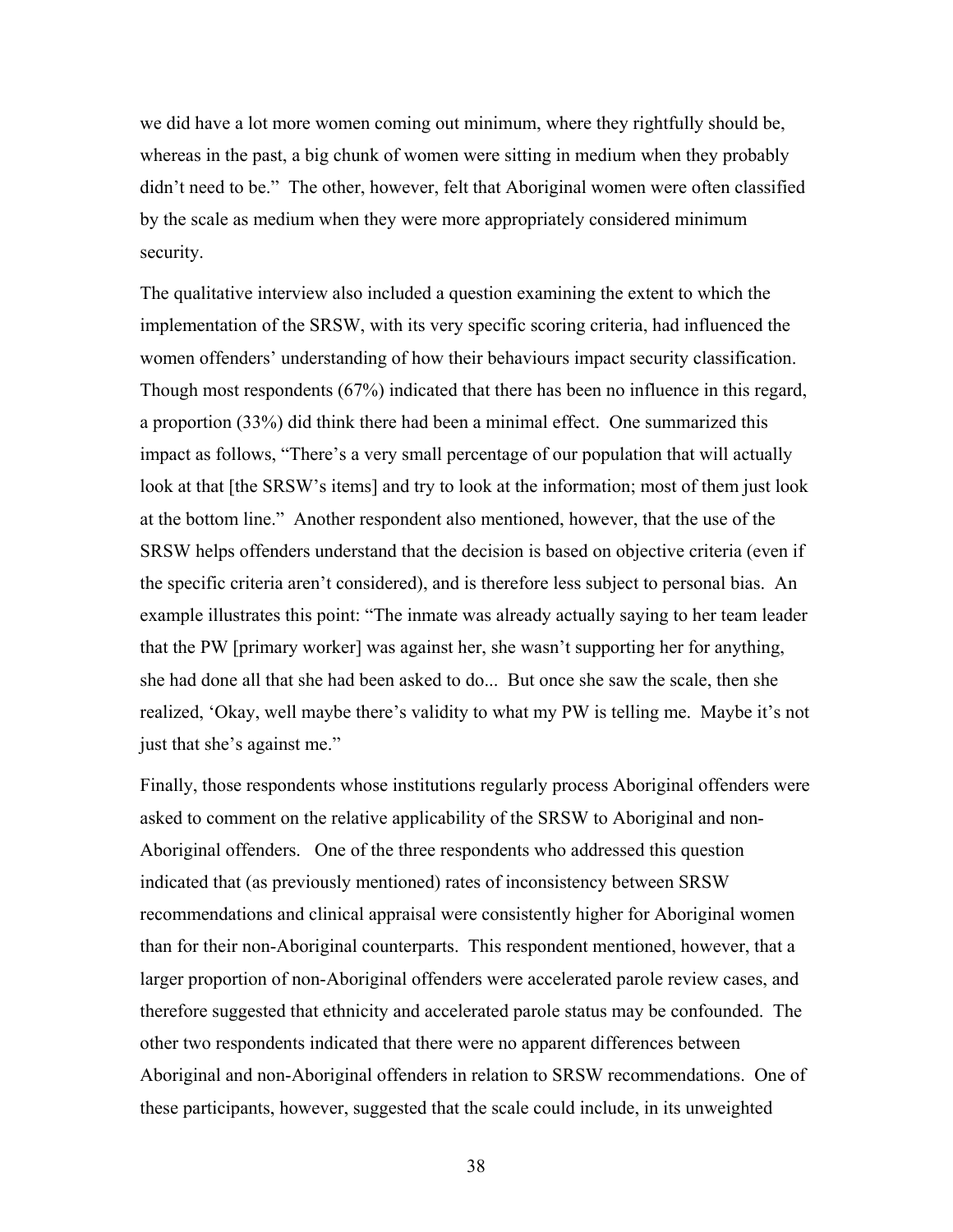<span id="page-48-0"></span>section, some items regarding preparation of and adherence to Elder-assisted healing plans.

#### **Appropriateness of Security Reclassification Decisions**

It was important to examine whether the security reclassification decisions resulting from the current system (i.e., SRSW scales completed jointly with a clinical appraisal) were *more appropriate* than those resulting from the previous system, which consisted solely a clinical appraisal. The measurement of appropriateness was quite specific, and involved consideration of two indicators: first, changes in reclassification *relative to risk*, examined through comparison of the reclassification decisions made with each system, using measures of risk and need for comparison; and second (if applicable), frequency of institutional misconducts. More appropriate classifications would be demonstrated by a pattern of lowered security classifications relative to risk after the implementation, in combination with unchanged (or lowered) frequencies of institutional misconduct. Since the mean security classification at admission of federally incarcerated women has been increasing in recent years (Correctional Service Canada, 2005), any other pattern of findings would not be conclusively interpretable. Specifically, other patterns could be attributable either to this trend in security classifications or to the implementation of the SRSW.

Interrupted time series analysis was used to explore this issue. This type of analysis is conducted on a number of consecutive observations of the same variable (in this case, security reclassification decisions), and involves comparison of the observations taken before and after an "interruption" (here, the implementation of the SRSW). The inclusion of a large number of observations over time allows the pre-existing trend in the data to be modeled, and helps to differentiate between changes over time due to an implementation effect and those due to these pre-existing trends.

For the analyses conducted in this study, the "interruption" was defined as the date of implementation of the SRSW, June 1, 2005; because it took time for all women to undergo a security reclassification using the  $SRSW<sub>1</sub><sup>17</sup>$  $SRSW<sub>1</sub><sup>17</sup>$  $SRSW<sub>1</sub><sup>17</sup>$  the data were examined for a

 $\overline{a}$ 

 $17$  As mentioned, reclassification events occur with varying frequency depending on pre-review security classification.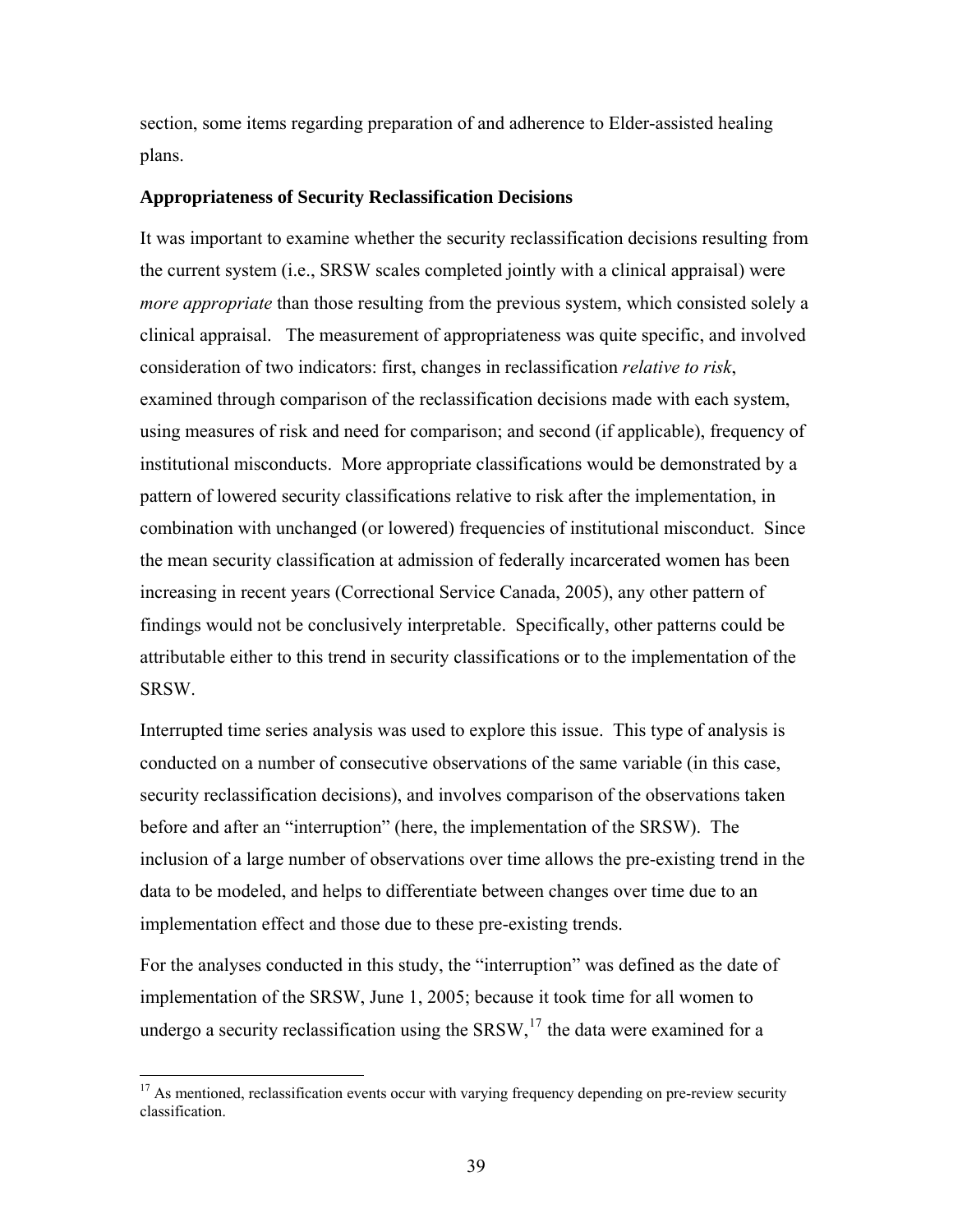<span id="page-49-0"></span>gradual effect. Observations included all women offenders incarcerated between January 2002 and January 2007 who had undergone at least one security review, regardless of outcome. The proportion of this sample of women classified at each security level was recorded on the first of each month for the period defined above. Figure 3 summarizes these data.<sup>[18](#page-49-0)</sup> It is evident that there are considerable month-to-month fluctuations.

*Figure 3.* Proportion of Offenders at Each Security Classification



For each security level, separate models were fit to the data representing the proportion of offenders at each month during the study period. In each case, the June 2005 SRSW implementation date was input as an intervention parameter and Akaike Information Criterion (AIC) values were used to select the most parsimonious model. For minimum security classification, the interruption (i.e., the SRSW implementation) did not significantly influence the existing pattern,  $t(60) = 1.47$ , *ns.* Conversely, for medium and maximum security classifications, the SRSW implementation did influence the underlying trend. For medium security classifications, the interruption parameter was negative and of relatively small magnitude,  $\beta$  = -0.27, SE<sub>*β*</sub> = 0.08, *t*(60) = 3.42, *p* < .01,

 $\overline{a}$ 

<sup>&</sup>lt;sup>18</sup> It must be remembered that in over a third of cases, the actual security placement after a security review is *not* consistent with the SRSW recommendations, and therefore these data do not solely reflect the results of the SRSW implementation.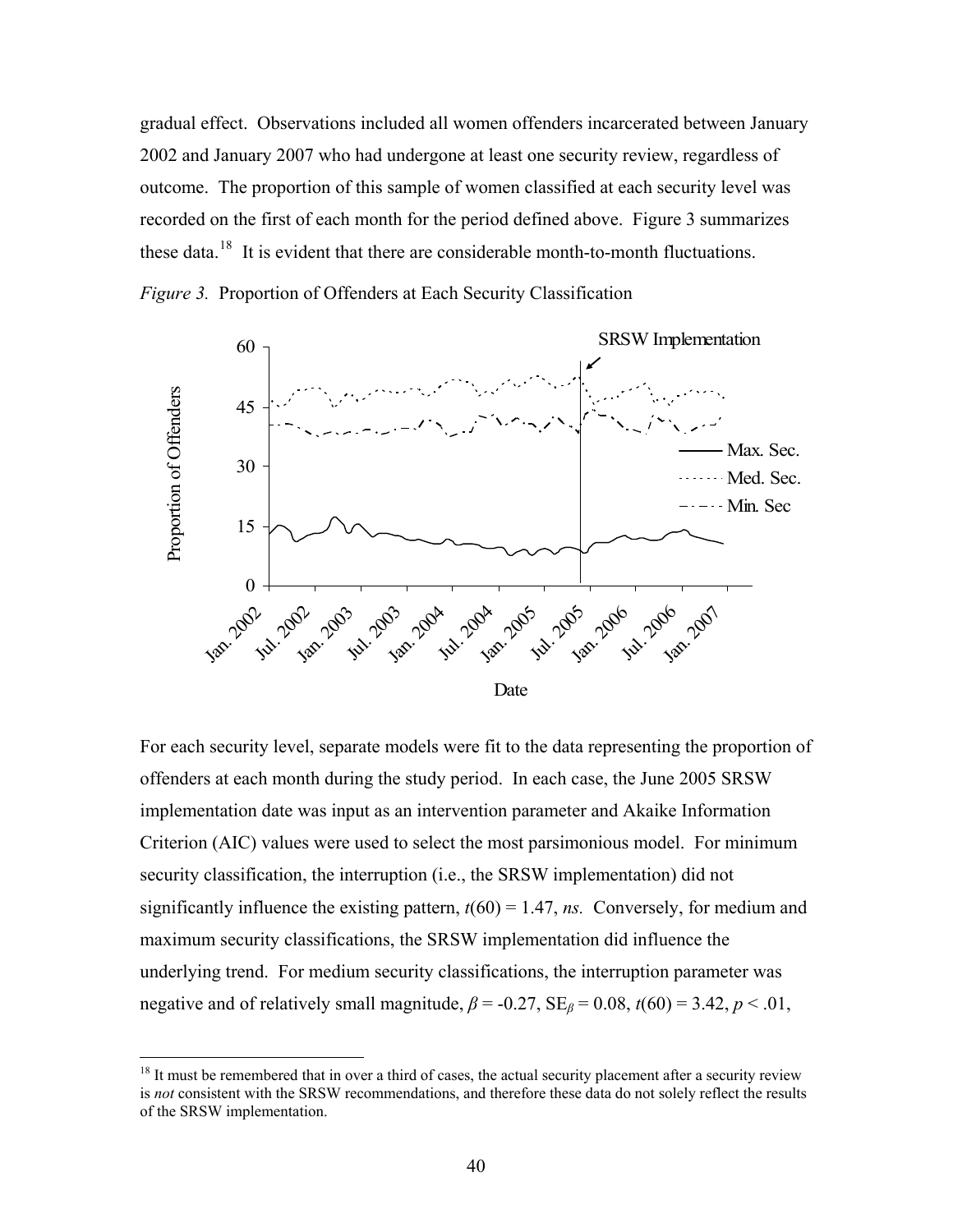<span id="page-50-0"></span>while for maximum security classifications, it was positive and also of relatively small magnitude,  $\beta = 0.27$ ,  $SE_\beta = 0.12$ ,  $t(60) = 2.18$ ,  $p < .05$ , respectively. This indicates a small increase in the proportion of maximum security classifications, a small decrease in the proportion of medium security classifications, and a statistically unchanged proportion of minimum security classifications, since June 2005. The proportions of variance accounted for by these models, however, were relatively low, at  $R^2 = .39$ ,  $R^2 =$ .49, and  $R^2$  = .76, for minimum, medium, and maximum security respectively. This suggests that additional unmeasured variables may be influencing these data.

The same procedure was followed for the proportion of women classified at each level of risk and at each level of need on the first of each month for the period defined above. Notably, these risk and need ratings correspond to the rating closest in time to (but before) the security review. As can be seen in Table 20, which presents the regression parameters and t-test values for the interruption component of the resulting models, along with  $R^2$  values, the findings above are mirrored in those for the proportions of women classified as high and moderate risk. No statistical differences in the time series were detected with regards to the proportion of women classified as low risk, nor with respect to levels of need. These findings demonstrate that the differences in security classification identified above are consistent with those in assessed risk.

| Predictor   | β       | $SE_{\beta}$ | t                 | $R^2$ |
|-------------|---------|--------------|-------------------|-------|
| <b>Risk</b> |         |              |                   |       |
| Low         | $-0.07$ | 0.09         | .85 <sup>ns</sup> | .66   |
| Moderate    | 0.51    | 0.13         | 3.98***           | .94   |
| High        | $-0.01$ | 0.00         | $4.97***$         | .92   |
| Need        |         |              |                   |       |
| Low         | $-0.09$ | 0.05         | $1.98^{ns}$       | .55   |
| Moderate    | 0.02    | 0.01         | $1.57^{ns}$       | .61   |
| High        | $-0.47$ | 0.40         | $1.19^{ns}$       | .68   |

| <i>Table 20.</i> Parameter Estimates for Levels of Risk and Need |  |  |  |  |  |  |
|------------------------------------------------------------------|--|--|--|--|--|--|
|------------------------------------------------------------------|--|--|--|--|--|--|

*ns* non-significant. \*\*\**p* < .001. \*\*\*\**p* < .0001.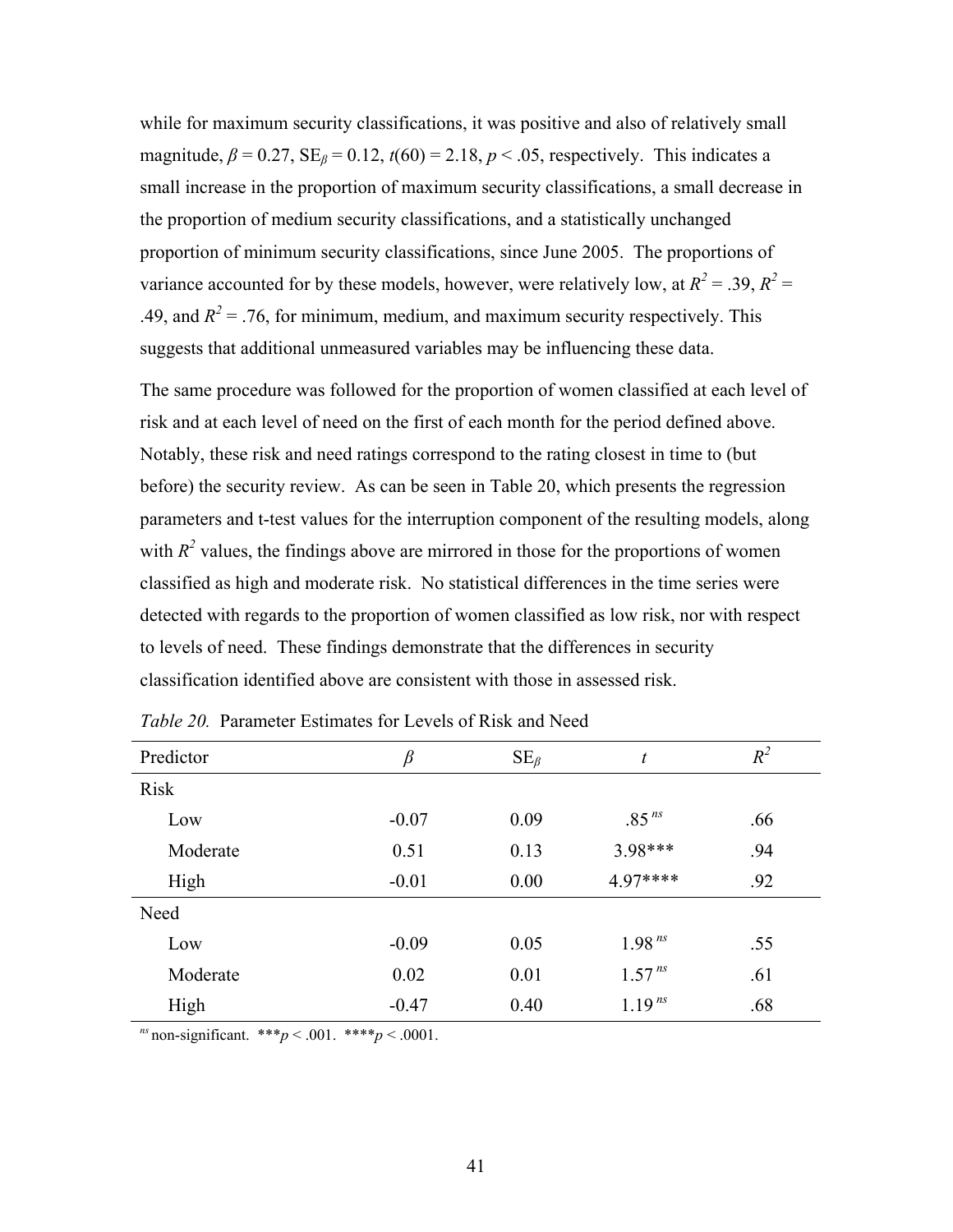These contrasts, together with the fact that the above data are consistent with the general trend of increased security classifications among women offenders mentioned above, suggest that the increases in security classifications associated with security reviews occurring since June 2005 are not attributable to the SRSW's implementation. This cannot be considered conclusive, however, as only the opposite pattern of findings would have been unambiguous. Due to this result, however, analyses were not conducted on the frequency of institutional misconducts. As explained earlier, the present pattern does not allow for assessment of the *appropriateness* of security reclassification decisions (as explained above). In considering these findings, moreover, it is important to recall the high rate of inconsistency between SRSW recommendations and actual security placements. Since the data analysed here correspond to actual placements, they attempt to measure the appropriateness of security reclassification decisions made considering SRSW recommendations and clinical appraisals jointly; they do not represent an assessment of the appropriateness of SRSW recommendations. Analyses were not conducted to determine the appropriateness of SRSW recommendations in and of themselves because it would have been impossible, methodologically, to differentiate the impact of SRSW recommendations from that of the environments associated with actual security placements.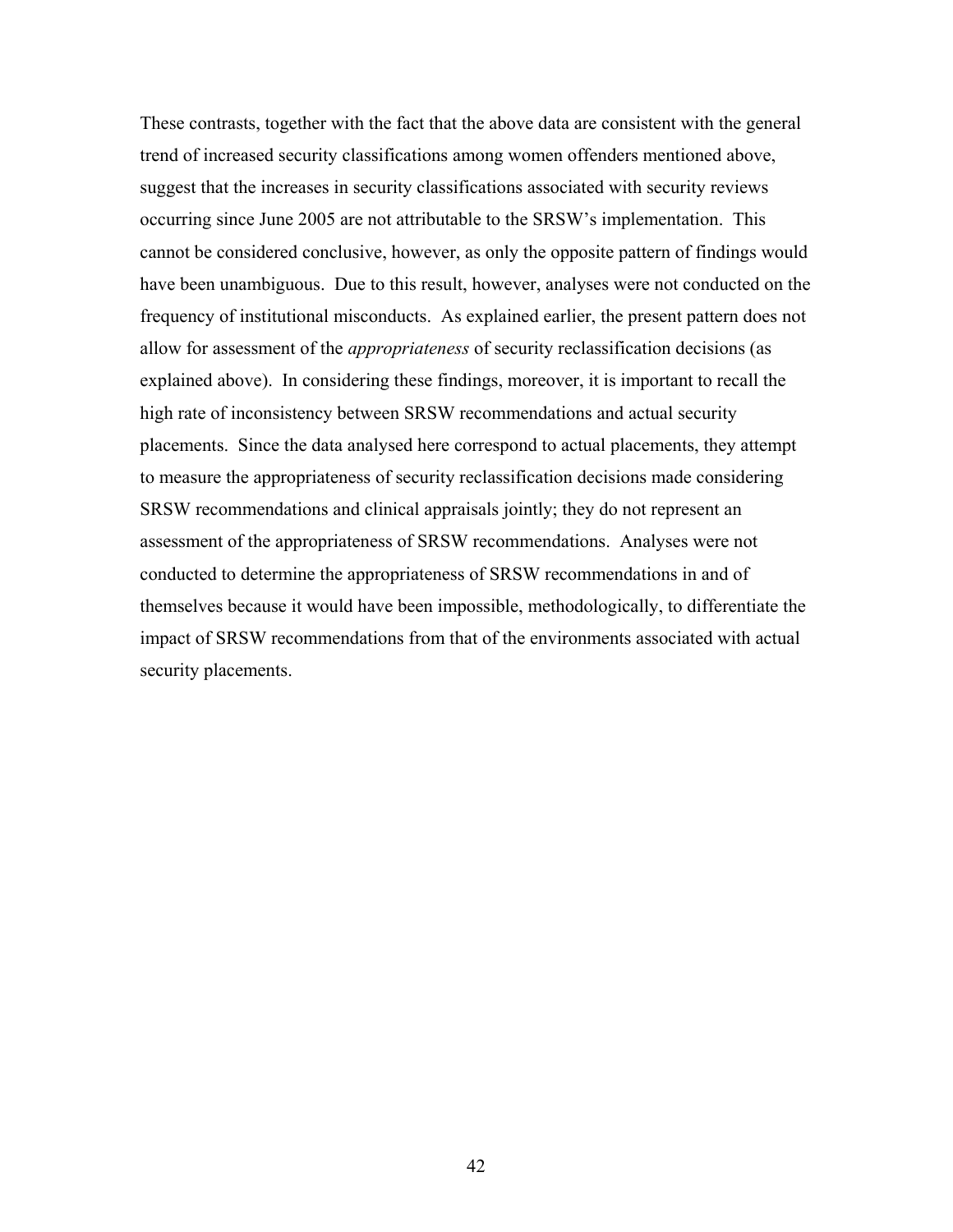### **DISCUSSION**

<span id="page-52-0"></span>This study comprised a revalidation of the Security Reclassification Scale for Women (SRSW). The objectives of this study were to examine the appropriateness of security reclassification decisions made using clinical appraisal in conjunction with the instrument's recommendations, to investigate the impacts of implementation of the scale, and to verify whether the scale reliably measures what it purports to measure (i.e., to examine the scale's psychometric characteristics). Each of these areas will be discussed separately.

#### **SRSW Psychometric Characteristics**

Indices of reliability for the scale, including item-total correlations, inter-item correlations, factor analysis, and calculation of Cronbach's alpha, demonstrated that the SRSW is a reliable and homogeneous scale. Notably, one of the scale's component items, *Current institutional pay level*, was less consistent with the scale as a whole than were the other items. This finding was not in harmony with those of the field test, however, and is therefore insufficient to suggest that removal of the item is warranted at the current time. Indices of reliability have not substantially changed since the scale's field test, and these results therefore continue to support the scale's reliability.

A number of indicators of scale validity were also examined. In assessing the extent to which the SRSW items were perceived by users to measure the constructs of interest (i.e., face validity), qualitative findings demonstrated that most surveyed caseworkers indicated that no changes to the scale were needed, that the SRSW included all the relevant items, and that it did not include any irrelevant items. Those respondents who did provide suggestions for scale improvement suggested clarification of scoring and instructions rather than changing the items themselves.

Arguably the most important indicators of validity are convergent and predictive validity, which measure the extent to which scale scores are related to similar constructs and are associated with relevant outcomes, respectively. If unsatisfactory results were found in these areas, the SRSW would be of limited value, despite acceptable findings in the areas of reliability and face validity. The present findings, however, were unambiguously and persuasively supportive of the scale's validity in both of these areas. First, an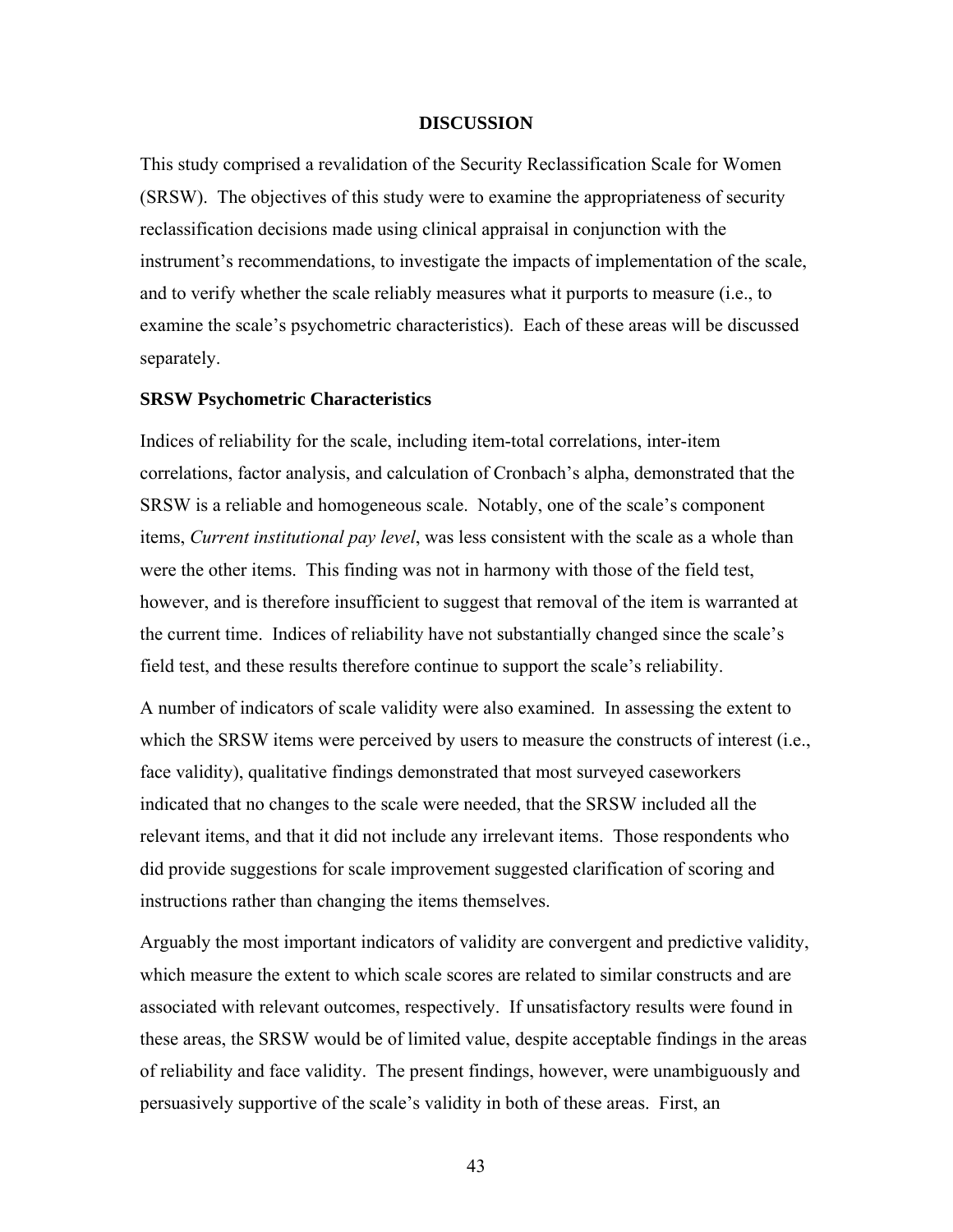examination of convergent validity demonstrated that higher scores on the SRSW were associated with higher ratings of assessed risk and assessed need, as well as lower ratings of assessed reintegration potential. These results are consistent with those of the field test, and indicate that the SRSW continues to converge appropriately with static and dynamic indices of risk.

Second, participation in institutional misconducts was found to differ according to SRSW security recommendations. During a three month follow-up period, those cases for which the scale produced a recommendation of maximum security engaged in the most institutional misconducts, variously defined as minor, major, and any type of misconduct. Similarly, those cases for which the scale produced a recommendation of minimum security engaged in the least institutional misconducts, and those for which the scale produced a recommendation of medium security fell between the other two groups. Moreover, results of ROC analyses and of Cox regressions were largely consistent with these findings, demonstrating a consistent relationship between SRSW recommendations and both participation in misconducts and time until participation in misconducts. Notably, the scale performed less well in terms of predicting minor misconducts (e.g., possession of unauthorized items) than it did in predicting major ones (e.g., homicide, assault, possession of drugs or weapons). This is appropriate for an instrument constructed to assess, in part, institutional adjustment, as major misconducts indicate more serious maladjustment. Moreover, it is notable that though differences in involvement in institutional misconducts were also found to be associated with actual security placements, the ability of actual placements to *predict* involvement in such misconducts did not reach satisfactory levels.

This difference in predictive ability suggests that it would be of value to reduce the rates of inconsistency between SRSW recommendations and actual placements. A greater proportion of placements consistent with SRSW recommendations would lead to both reduced incarceration costs (Correctional Service of Canada, 2002) and less restrictive environments for women who could manage well at lower security levels. Of course, professional discretion will continue to be necessary for those reclassification decisions with case-specific factors not measured by the SRSW. Increased staff training may be helpful in addressing this issue.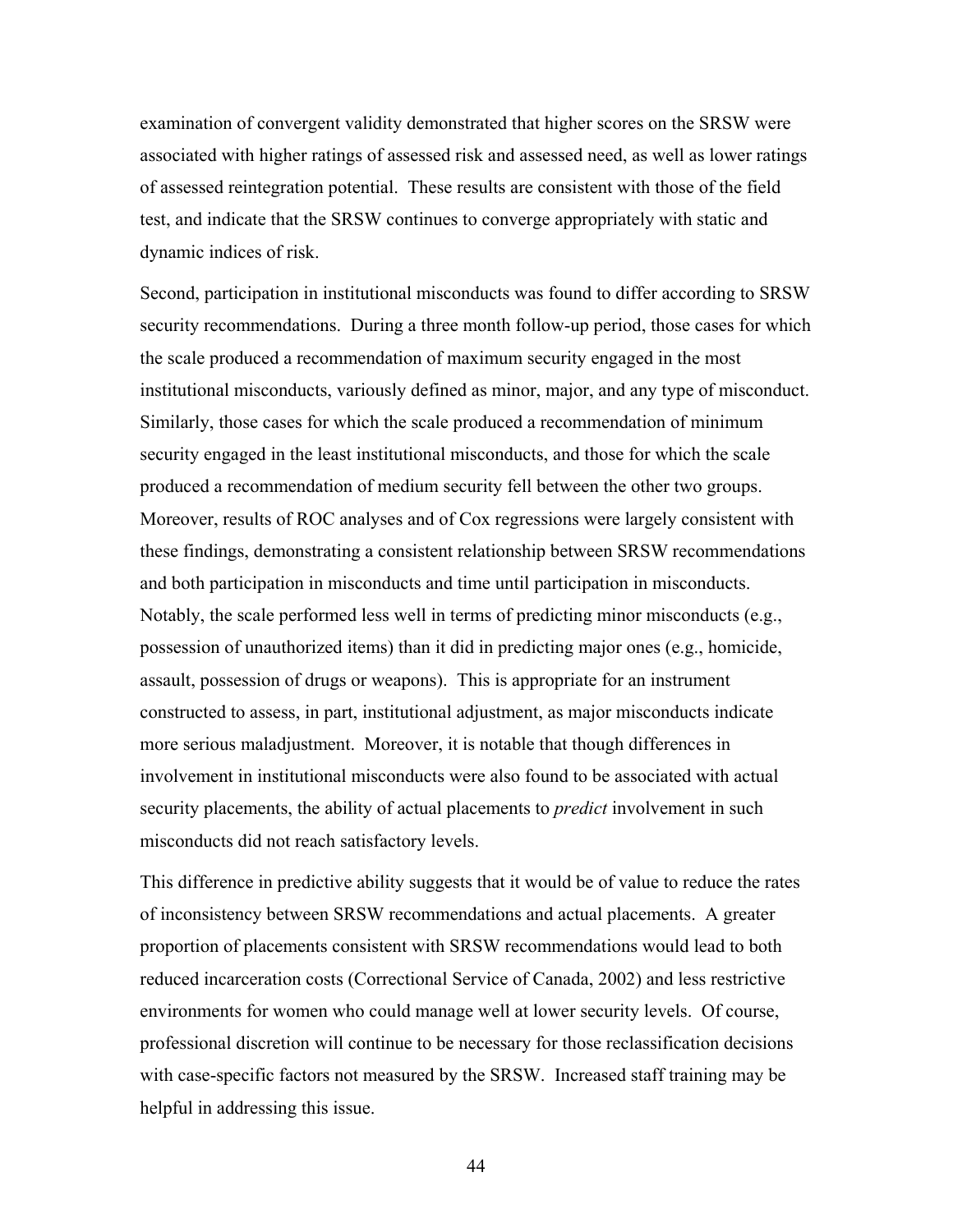The association between the granting of discretionary release and SRSW security recommendations was also examined. Since guidelines for the granting of discretionary release indicate that such decisions must be "based on the risk presented by the offender and consistent with the goal of promoting the protection of the public" (NPB, 2007, para. 6), this information was used as a proxy for the assessment of estimated risk to the public. Both SRSW recommendations and actual security placements were found to be associated with discretionary release, with cases corresponding to maximum security recommendations or placements being uniformly denied discretionary release, and a greater proportion of those corresponding to minimum security, relative to those corresponding to medium security, being granted discretionary release. Furthermore, ROC analyses demonstrated that SRSW recommendations and actual placements were equally predictive of the granting of discretionary release. This latter finding is somewhat surprising, in that it would be expected that actual placement would be more predictive of discretionary release decision than would be SRSW recommendation. Previous research has determined that even after accounting for level of risk, offenders are less likely to be granted discretionary release when they have higher security classifications (Luciani, Motiuk, & Nafekh, 1996). Given this, the fact that SRSW recommendations were able to match the predictive ability of actual security classifications is remarkable.

Finally, post-release return to custody was examined for differences by SRSW recommendation and actual security placement. Within the relatively small sample of women for whom these analyses were possible, neither was found to be significantly related to return to custody. This is not surprising, given that the SRSW is not intended to predict post-release outcome, but rather to inform the management of risk within the institution.

Altogether, examination of the psychometric properties of the SRSW revealed that the scale does indeed measure what it purports to measure. Security classification and reclassification instruments are legislatively required to consider institutional adjustment, escape risk, and risk to the public in the event of an escape. The present results demonstrate that the SRSW was reliably able to predict outcome in two of these areas, while the third, escape risk, was of such low frequency that analyses were not possible.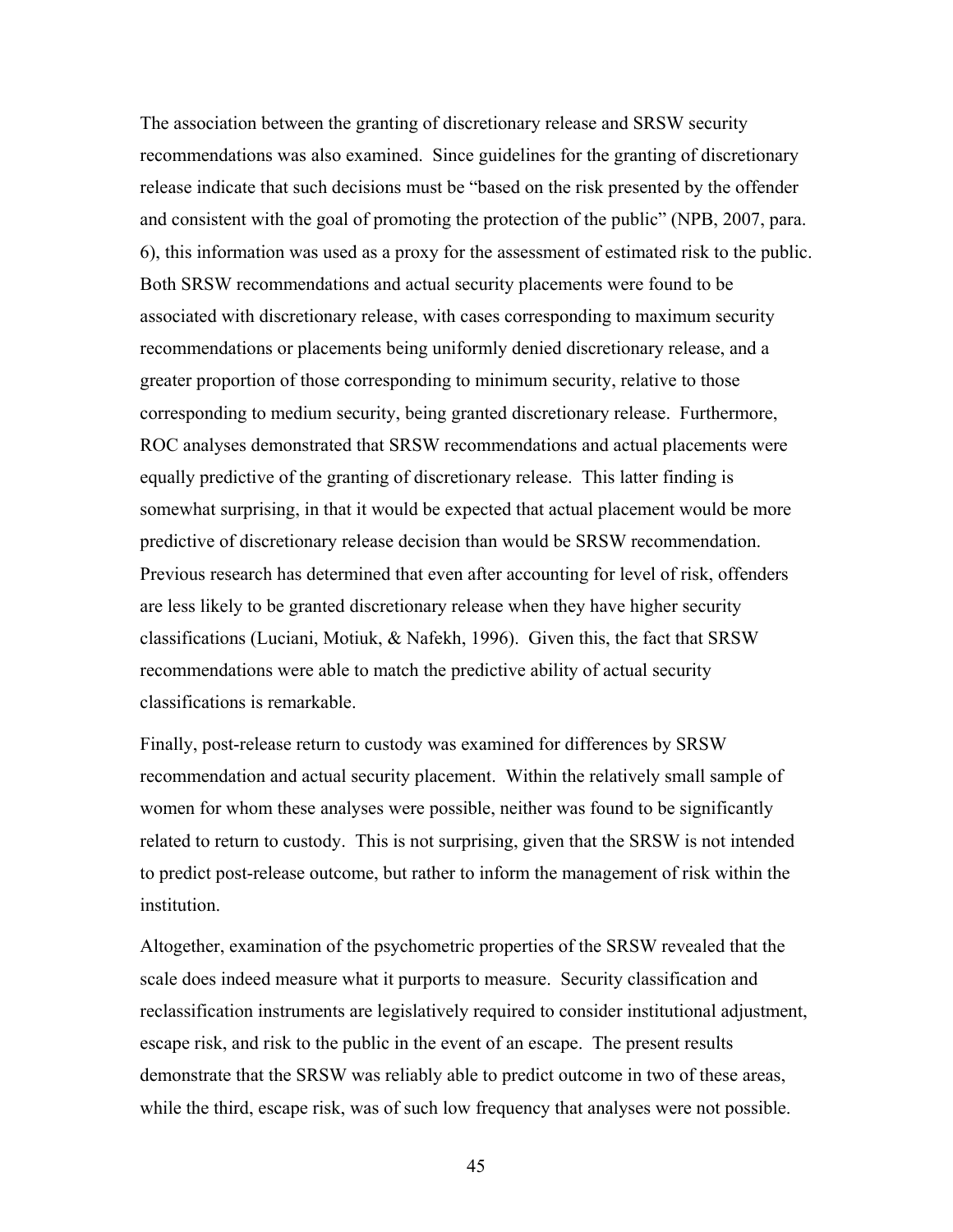#### <span id="page-55-0"></span>**Impacts of the SRSW**

The current evaluation also examined the impacts of implementation of the scale. A number of staff mentioned their appreciation of the availability of a security reclassification scale specifically for women. Moreover, staff were pleased with the training, support, and procedures involved in the implementation of the scale. It should be noted, however, that one staff member suggested that the implementation of the scale led to a perception on staff's part that their judgment was not trusted.

Most staff were satisfied with the process of scale completion, mentioning the scale's user-friendliness and simplicity. They also appreciated the structure, objectivity, and increased consistency associated with use of the scale. A number of staff spoke of increased comfort and confidence in making security reclassification recommendations using the SRSW as an anchor.

When asked whether they perceived any shifts in the distribution of security classification corresponding to reclassification events since the SRSW has been implemented, most staff said that they did not. Nonetheless, this does not fully reflect the results of security recommendations stemming from the SRSW. Indeed, though almost two-thirds of reviews resulted in recommended changes to security classification, these recommendations were not consistently accepted. Of those recommendations, however, most corresponded to reductions of security classification, and compliance with these recommendations would have resulted in 53% more cases being classified as minimum security and 34% fewer being classified as maximum security. This is consistent with the results of the field test, which demonstrated that adherence to SRSW recommendations would have resulted in 20% fewer cases being classified as maximum security and more than a quarter more being classified as minimum security (Blanchette  $\&$  Taylor, 2005).

Indeed, there were high rates of inconsistency between SRSW and caseworker recommendations, as well as between SRSW recommendations and actual security placements, even after accounting for the 5% of cases where the built-in discretionary range was used. These inconsistency rates, of 33% and 34% respectively, are considerably higher than the 20% guideline suggested in the literature (Buchanan et al., 1986). In most cases, inconsistencies represented caseworker recommendations or actual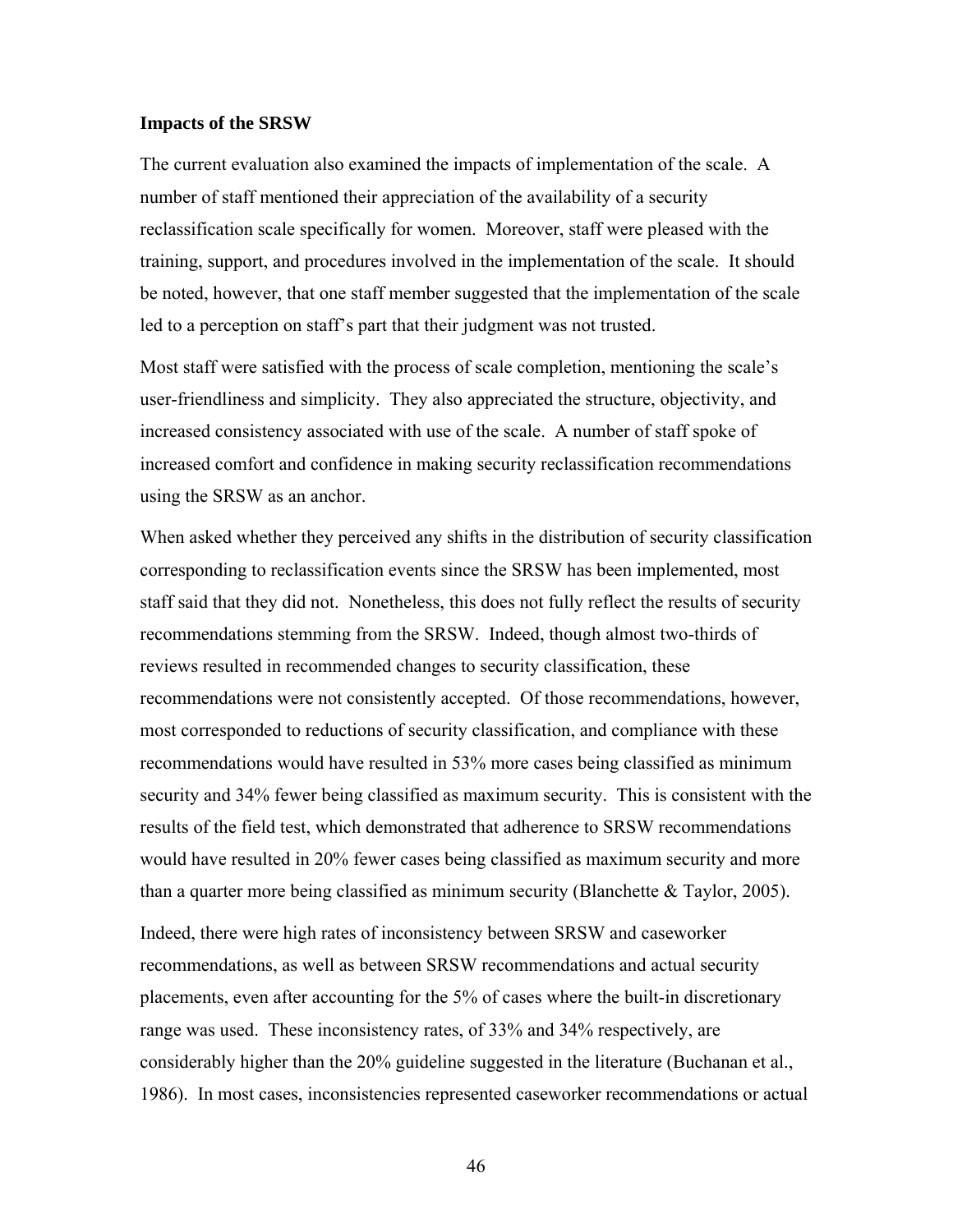placements higher than SRSW recommendations, and based on reviews of reclassification decisions, the most common reasons for these inconsistencies were institutional behaviour or attitude, or insufficient progress on correctional programming. Conversely, caseworker recommendations or actual placements which were higher than SRSW recommendations were often linked to responsiveness to treatment programs or stable positive institutional behaviour. Staff members' perceptions of the reasons for inconsistency were consistent with these results, though it appears that staff do not recognize the frequency with which inconsistencies occur. Most indicated that such inconsistencies occurred in 10% or less of cases, which represents more than a threefold underestimate.

Overall then, the results of this study demonstrated that the impacts of the implementation were positive and that staff were generally responsive to and appreciative of the SRSW. Clearly, however, its recommendations were not consistently accepted; notably, SRSW recommendations were often to a lower security classification than the actual placement. This finding is particularly notable when considered jointly with the results regarding predictive validity presented above. These results are consistent with findings that, relative to clinical judgment, actuarial methods generally result in more liberal decisions (Buchanan et al., 1986) and are more predictive of outcomes of interest (Ægisdóttir et al., 2006).

However, it should be recalled that there are almost certainly some cases where actual placements inconsistent with SRSW recommendations resulted in the prevention of possibly serious institutional misconduct. For instance, high risk women may have benefited from the greater support associated with housing at higher security levels. Alternatively, some women may have found it more difficult to engage in certain behaviours in the more controlled environments associated with higher security classifications. Conversely, some researchers posit that the environment at higher security levels encourages more misconduct behaviours (Harer & Langan, 2001), while others' findings suggest that it is classification level, rather than environment, that is most associated with institutional behaviour (Hanson, Moss, Hosford, & Johnson, 1983). As such, though it is very likely that some inconsistencies may have resulted in the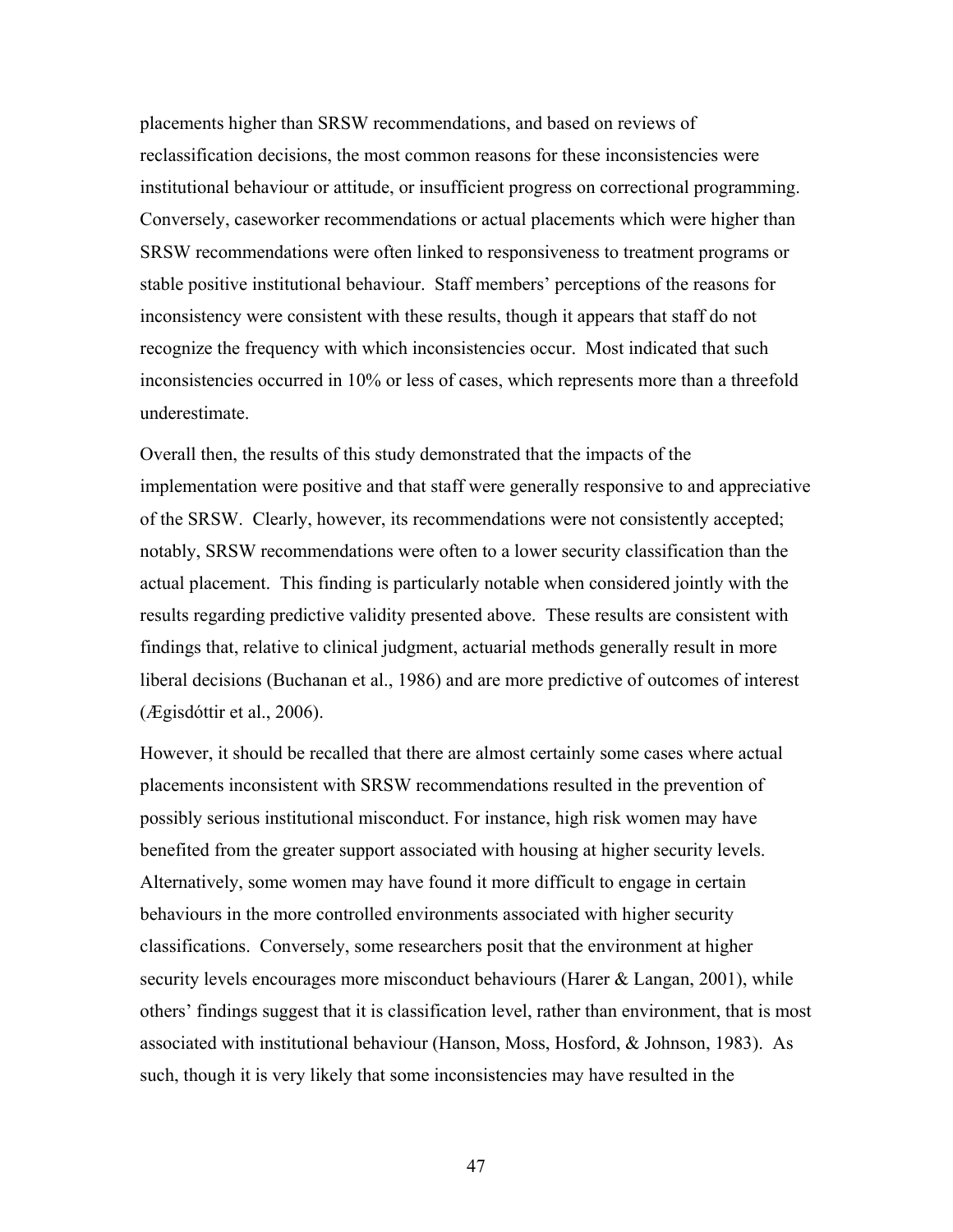<span id="page-57-0"></span>prevention of institutional misconduct, the extent to which this may have been the case remains unclear.

#### **Appropriateness of Security Reclassification Decisions**

Since this revalidation study was the first to be completed after the SRSW's implementation, it was the first to examine whether security reclassification decisions arising from consideration of SRSW recommendations jointly with caseworkers' clinical appraisal resulted in decisions which were more appropriate than those stemming solely from clinical appraisal. Investigation of this issue required consideration of changes in the pattern of reclassification decisions since the scale's implementation, relative to changes in the risk and need profiles of the same offenders during the same period.

Interrupted time series analyses examined whether there were changes in the pre-existing patterns in these areas which corresponded to a gradual effect beginning the day of the scale's implementation. Results revealed small but significant increases in the proportions of women classified as maximum security and as high risk, as well as small but significant decreases in the proportions of women classified as medium security and moderate risk. There were no changes in the pattern of distribution of need levels during this time. Given that the patterns for the reclassification decisions were mirrored by those for risk levels, the findings suggest that changes in the pattern of security reclassification are not attributable to implementation of the scale; rather, they are consistent with evidence that women offenders' security classification at admission is on the rise (Correctional Service of Canada, 2005). To add to the challenge of interpreting these findings, it should be recalled that actual reclassification decisions were in agreement with SRSW recommendations in only two-thirds of cases. As such, the present results reflect the appropriateness of actual classification decisions reached using both SRSW recommendations and caseworkers' clinical appraisals, not the appropriateness of SRSW recommendations alone.

# **Limitations and Future Directions**

In interpreting the present results, a number of limitations must be acknowledged. First, the sample used to collect qualitative data included only seven respondents, and it is unknown whether inclusion of extra caseworkers may have provided more insight.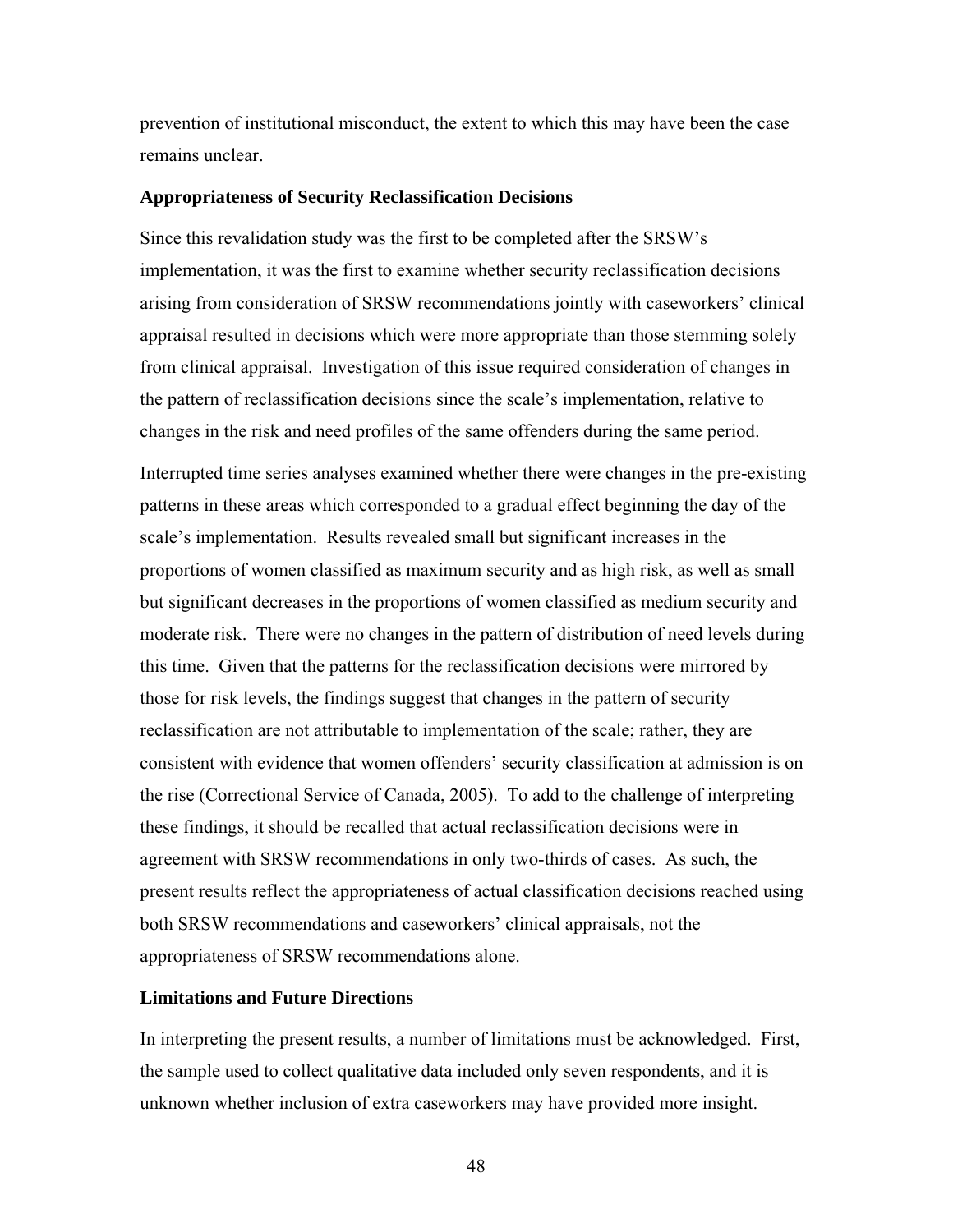<span id="page-58-0"></span>Second, the inter-rater reliability associated with the two SRSW items which are manually scored by caseworkers was not examined. Subsequent revalidations should explore this issue. Finally, the present study did not solicit feedback from the women inmates regarding the impacts of the SRSW's implementation. Though one-third of the staff said that the SRSW allows women to better believe that the security reclassification process is objective, it is unknown whether this is consistent with the women's own perceptions. Moreover, it is unknown whether the women feel that the objective and transparent nature of the scale allows them to better influence the results of future reclassification decisions.

#### **Implications**

The current study offers promising support for the use of the SRSW with federally incarcerated women. Moreover, it also led to the recognition of certain issues requiring further attention. First, this investigation revealed that there are a number of areas where some staff may require clarification regarding the SRSW. One of these areas is with regards to the contexts wherein use of the SRSW is appropriate. Verification of 52 cases corresponding to review periods of less than 90 days revealed that in 39 of these cases, the Custody Rating Scale should have been used. Since this time, however, the Deputy Commissioner for Women has issued a memo to the regional facilities in order to remind staff that the SRSW is not intended for use upon new admissions.

Another area requiring attention is the items included in the scale. Staff indicated that the interpretation of certain items – notably *History of being unlawfully at large* and *Custody Rating Scale incident history* among the weighted items – were unclear. They suggested that scoring instructions should be clarified, and should perhaps include examples. In order to ensure the SRSW be completed as appropriately as possible, implementation of this suggestion should seriously be considered. Moreover, some staff requested refresher training; such training may also be a possibility.

A second issue that has become clear as a result of this revalidation is the relatively high frequency with which SRSW recommendations are not consistent with actual placements. The findings summarized above demonstrate that, relative to actual security classifications, scale recommendations are equally or more predictive of both institutional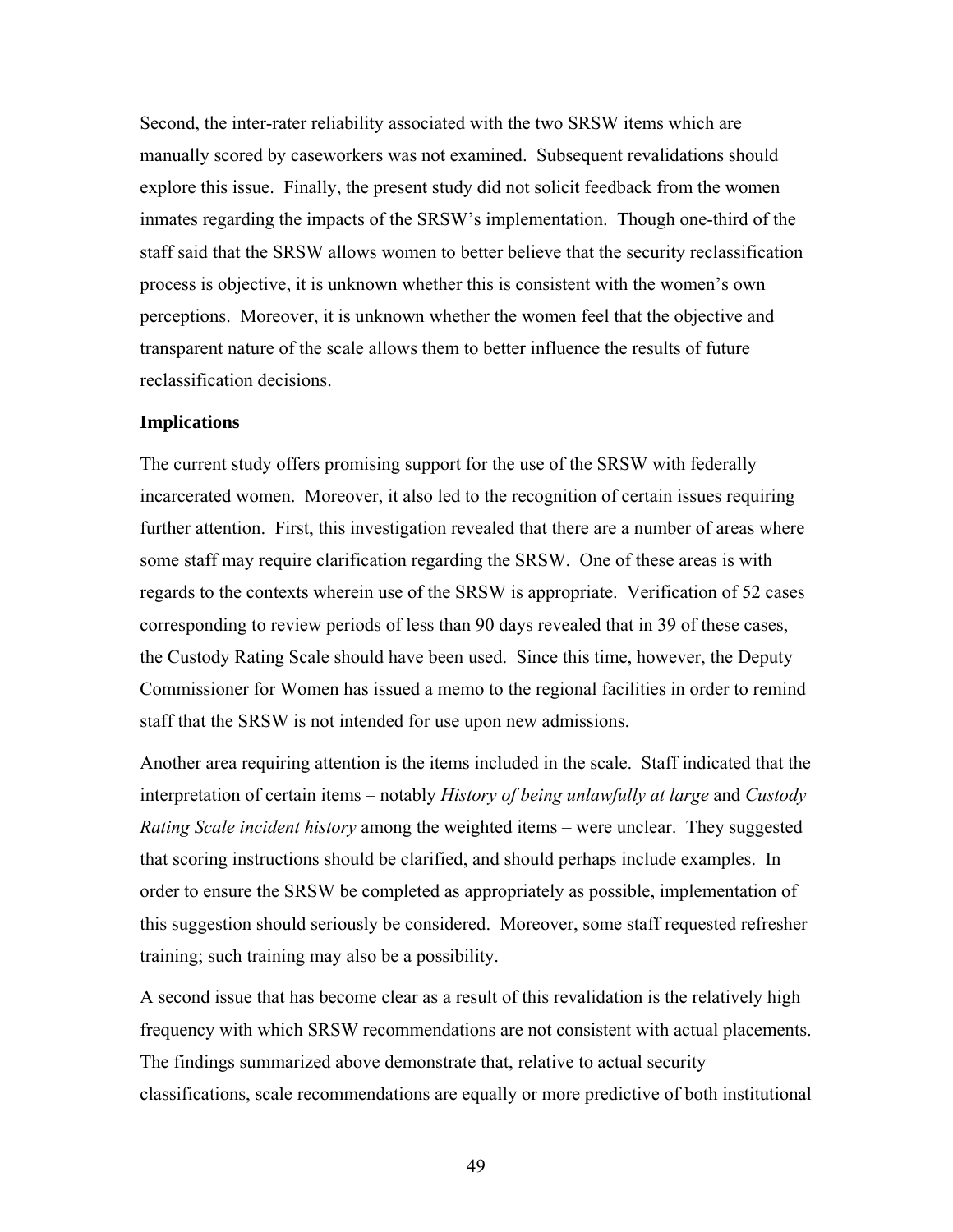misconduct and the granting of discretionary release. This is consistent with other recent findings that there is "no evidence that clinical overrides [i.e., inconsistencies] can improve on actuarial risk estimates and some evidence they make them worse" (Rice, 2007, p. 52). This position, however, seems excessive given the potential for caseworkers to identify cases where higher security classifications could contribute to the prevention of serious institutional incidents. Additionally, the inclusion of clinical appraisals is (and should continue to be) required under the policies guiding security reclassification (CSC, 2006b). These results, however, are supportive of Rice's (2007) entreaty for further research to evaluate the impacts of "controlled versus unbridled deviation" (p. 60) from actuarial recommendations.

Within this context, understanding how environmental factors contribute to the interplay of the inconsistencies between SRSW recommendations and actual placements would be of utility. Given that there is currently little consensus regarding whether it is classification or placement which most influences institutional outcome, research in this area would be necessary to fully understand the potential impacts of restrictions on deviations from SRSW recommendations. Together, research on the impact of institutional environments and on the impacts of controlled or unrestrained inconsistencies would allow the Correctional Service of Canada to continue to respond to concerns alleging women's over-classification (e.g., Canadian Association of Elizabeth Fry Societies, 2004; Canadian Human Rights Commission, 2003).

Finally, it is important that ongoing revalidations of the SRSW be completed. Not only is this good regular practice (e.g., Shaw  $\&$  Hannah-Moffat, 2000), but it is also necessary to ensure that any actuarial measure remains appropriate given procedural and population changes. For instance, we know that there are a number of gradual changes occurring in the federal women offender population, in terms of risk and need profiles, offence categories, and sentence lengths (Correctional Service Canada, 2005). Ongoing revalidations would assure that the scale is equally appropriate for a population which incorporates these changing characteristics. Moreover, the implementation of a number of recommendations arising from a recent external review of two regional women's facilities could lead to procedural changes. Specifically, the authors of these reports recommended that women classified as maximum security should have their security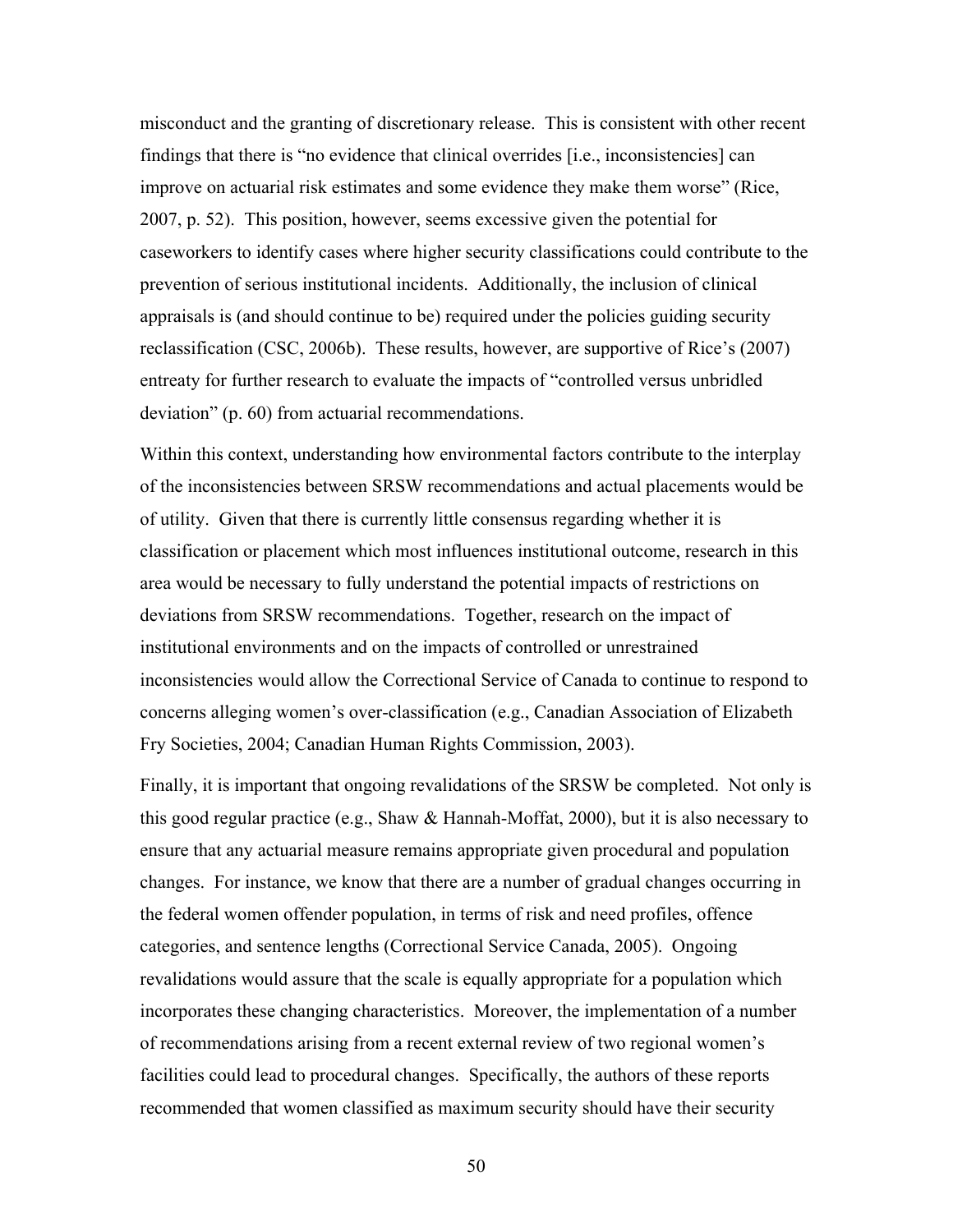<span id="page-60-0"></span>classifications reviewed at least every 90 days (HM Chief Inspector of Prisons for England and Wales, 2005a, 2005b). Given that, at present, the scale has not been validated for reviews of less than three months, implementation of such a recommendation would also have implications for ongoing scale revalidations.

## **Conclusion**

Overall, the present study demonstrated that the Security Reclassification Scale for Women (SRSW) continues to be a strong instrument in assisting to make security review decisions. Women recommended to lower security classifications by the SRSW were better adjusted (as indicated by lower frequencies of incidents, lower need ratings, and higher reintegration potential ratings) and lower risk (as demonstrated by lower risk ratings and higher frequencies of discretionary release) than their counterparts recommended to higher security classifications. Moreover, it is notable that the distribution of SRSW recommendations for Aboriginal and non-Aboriginal women did not differ, and the scale's ability to predict institutional adjustment and the granting of discretionary release was equal or greater when considering only Aboriginal women.

Clearly, the SRSW remains a consistent, reliable, and valid scale for use in anchoring security reclassification decisions with both Aboriginal and non-Aboriginal Canadian women offenders. The SRSW continues to play an important role in assisting the Correctional Service of Canada in providing legislatively required periodic security reclassifications. The scale's actuarial nature also adds objectivity, transparency, and national consistency to this decision-making process. As such, the SRSW positions the Correctional Service of Canada as a fore-runner among correctional agencies in meeting the call for empirical, gender-informed development, validation, and revalidation of classification instruments.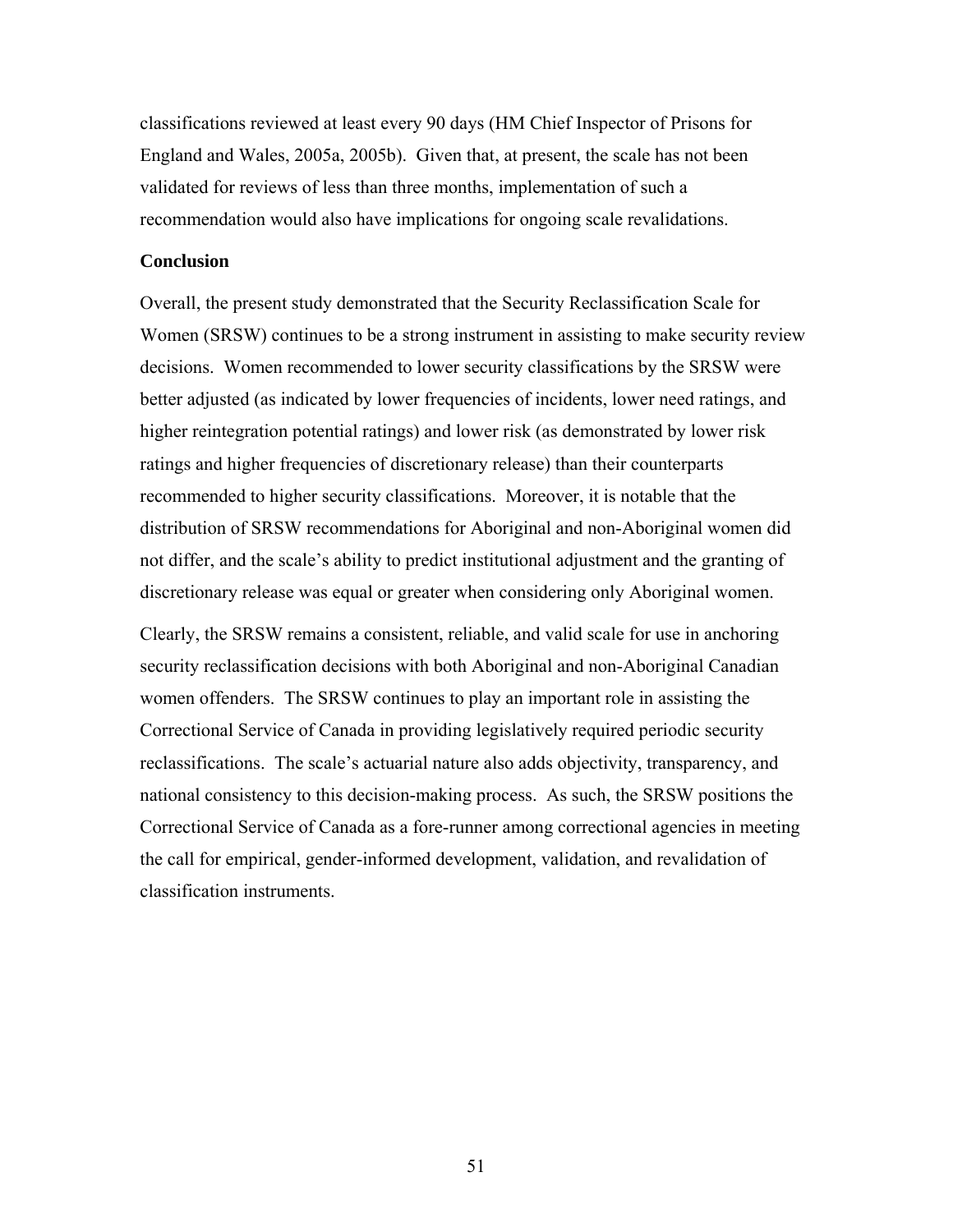#### **REFERENCES**

- <span id="page-61-0"></span>Alexander, J. & Austin, J. (1992). *Handbook for evaluating objective prison classification systems.* Washington, DC: National Institute of Corrections.
- Austin, J. (1983). Assessing the new generation of prison classification models. *Crime and Delinquency, 28*, 561-576.
- Austin, J., & Hardyman, P.L. (2004). *Objective prison classification: A guide for correctional agencies.* Washington, DC: National Institute of Corrections.
- Blanchette, K. (2005). *Field-test of a Gender-informed Reclassification Scale for Women Offenders.* Unpublished doctoral dissertation, Carleton University, Ottawa, ON.
- Blanchette, K. & Motiuk, L.L. (2004). Taking down the straw man: A reply to Webster and Doob. *Canadian Journal of Criminology and Criminal Justice, 46,* 621-630.
- Blanchette, K. & Taylor, K. (2005). *Development and field test of a gender-informed security reclassification scale for women offenders.* Report R-167. Ottawa, ON: Correctional Service Canada.
- Blanchette, K., Verbrugge, P., & Wichmann, C.G. (2002). *The Custody Rating Scale, initial security level placement, and women offenders.* Report R-127. Ottawa, ON: Correctional Service Canada.
- Bonta, J. & Motiuk, L.L. (1990). Classification to halfway houses: A quasi-experimental evaluation. *Criminology, 28*, 497-506.
- Brennan, T. (1998). Institutions classification of females: Problems and some proposals for reform. In R.T. Zaplin (Ed.), *Female offenders: Critical perspectives and effective interventions* (pp. 179-204)*.* Aspen Publishers, Inc.
- Brennan, T. (1987). Classification for control. In D.M. Gottfredson & M. Tonry (Eds.), *Prediction and classification: Criminal justice decision making.* Chicago: University of Chicago Press.
- Buchanan, R.A., Whitlow, K.L., & Austin, J. (1986). National evaluation of objective prison classification systems: The current state of the art. *Crime and Delinquency, 32,* 272-290.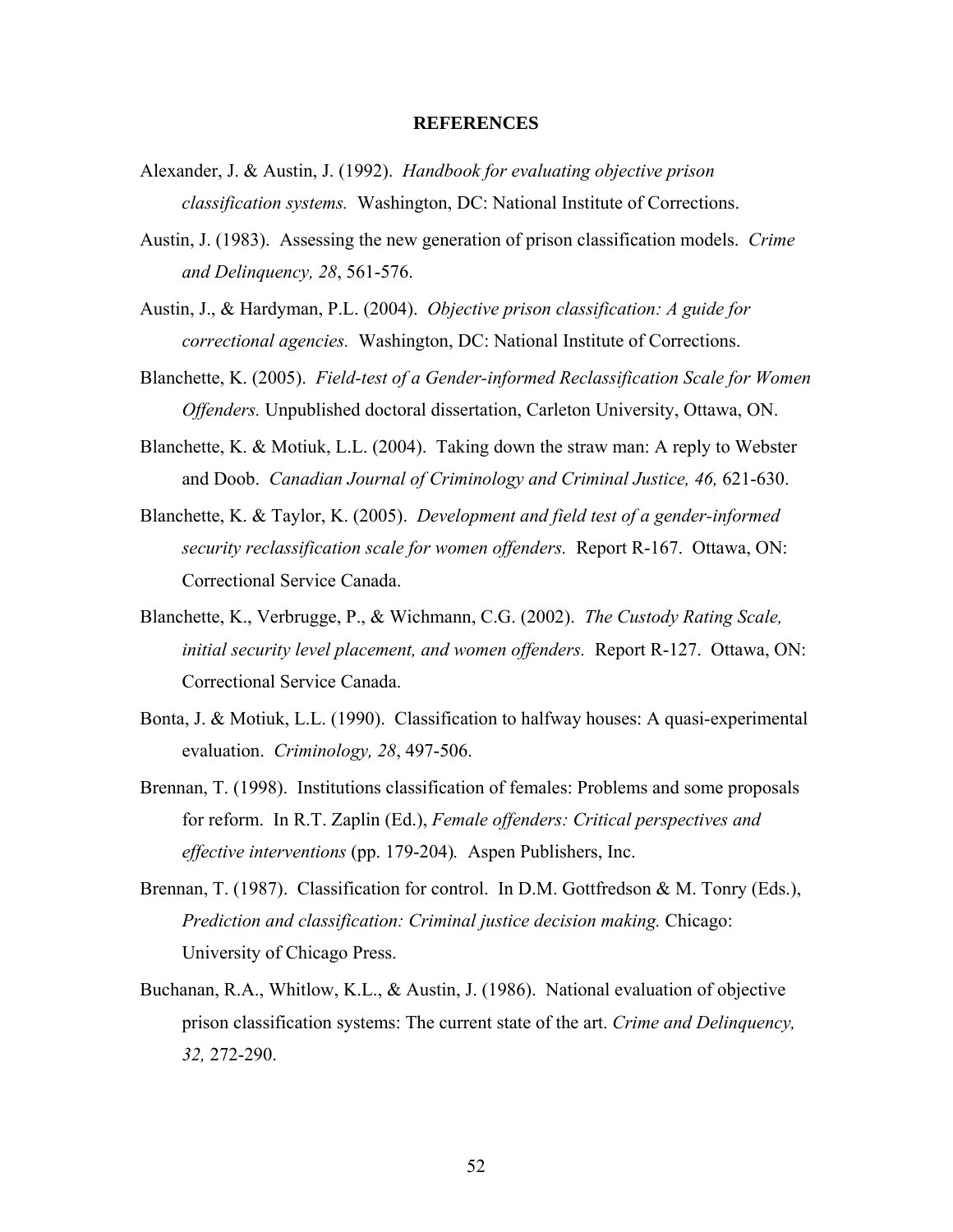- Burke, P. & Adams, L. (1991). *Classification of women offenders in state correctional facilities: A handbook for practitioners.* Washington, DC: National Institute of Corrections.
- Canadian Association of Elizabeth Fry Societies (2004, June). *Executive Director's Report.* Retrieved April 6, 2007 from http://www.elizabthfry.ca/areport/2003- 01/english/edreport.htm
- Canadian Human Rights Commission (2003). *Protecting their rights: A systematic review of human rights in correctional services for federally sentenced women.*  Ottawa, ON: Author.
- Correctional Service Canada (2007). [Climate Indicators and Profiling System snapshot of women offenders' sentence length and initial security classifications, by Aboriginal ethnicity.] Unpublished raw data.
- Correctional Service Canada (2006a). *Commissioner's directive 705-7: Security classification and penitentiary placement.* Ottawa, ON: Author.
- Correctional Service Canada (2006b). *Commissioner's directive 710-6: Review of offender security classification.* Ottawa, ON: Author.
- Correctional Service Canada (2005). *The changing federal offender population: Profiles and forecasts, 2005.* Ottawa, ON: Author.
- Correctional Service Canada (2002). *Corporate results.* Ottawa, ON: Author, Performance Measurement Branch.
- *Corrections and Conditional Release Act* (1992).
- Cortina, J.M. (1993). What is coefficient alpha? An examination of theory and applications. *Journal of Applied Psychology, 78,* 98-104.
- Farr, K. (2000). Classification for female inmates: Moving forward. *Crime and Delinquency, 46,* 3-17.
- Grant, B.A. & Luciani, F.P. (1998). *Security classification using the Custody Rating Scale.* Report R-67. Ottawa, ON: Correctional Service Canada.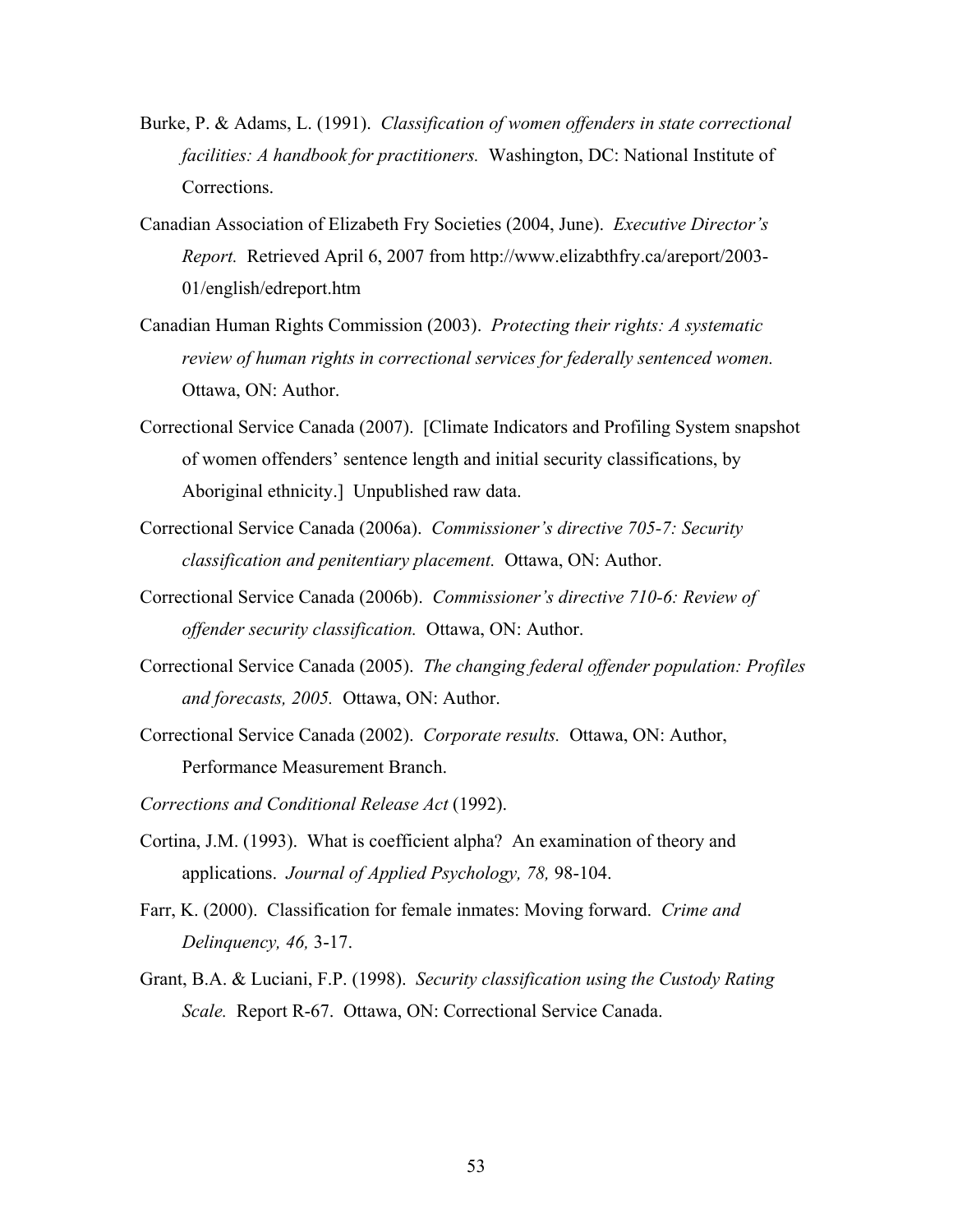- Hanley, J.A. & McNeil, B.J. (1983). A method of comparing the areas under receiver operating characteristic curves derived from the same cases. *Radiology, 148,* 839- 843.
- Hannah-Moffat, K. (1999). Moral agent or actuarial subject: Risk and Canadian women's imprisonment. *Theoretical Criminology, 3,* 71-94.
- Hannah-Moffat, K., & Shaw, M. (2001). *Taking risks: Incorporating gender and culture into the classification and assessment of federally sentenced women in Canada.*  Ottawa, ON: Policy Research, Status of Women Canada.
- Hanson, R.W., Moss, C.S., Hosford, R.W., & Johnson, M.E. (1983). Predicting inmate penitentiary adjustment: An assessment of four classificatory methods. *Crime and Delinquency, 10,* 293-309.
- Hardyman, P.L. & Van Voorhis, P.V. (2004). *Developing gender-specific classification systems for women offenders.* Washington, DC: National Institute of Corrections.
- Harer, M.D. & Langan, N.P. (2001). Gender differences in predictors of prison violence: Assessing the predictive validity of a risk classification system. *Crime and Delinquency, 47*, 513-536.
- HM Chief Inspector of Prisons for England and Wales (2005a). *Report on announced inspection in Canada by HM Chief Inspector of Prisons for England and Wales: Grand Valley Institution for Women.* London, UK: Author.
- HM Chief Inspector of Prisons for England and Wales (2005b). *Report on announced inspection in Canada by HM Chief Inspector of Prisons for England and Wales: Nova Institution for Women.* London, UK: Author.
- Luciani, F., Motiuk, L., & Nafekh, M. (1996). *An operational review of the Custody Rating Scale: Validity, reliability, and practical utility.* Report R-47. Ottawa, ON: Correctional Service Canada.
- Motiuk, L.L. (1997). Classification for correctional programming: The Offender Intake Assessment (OIA) process. *Forum on Corrections Research, 9*(1), 18-22.
- National Parole Board (2007). *Core values.* Retrieved June 15, 2007 from http://www.npb-cnlc.gc.ca/about/corev\_e.htm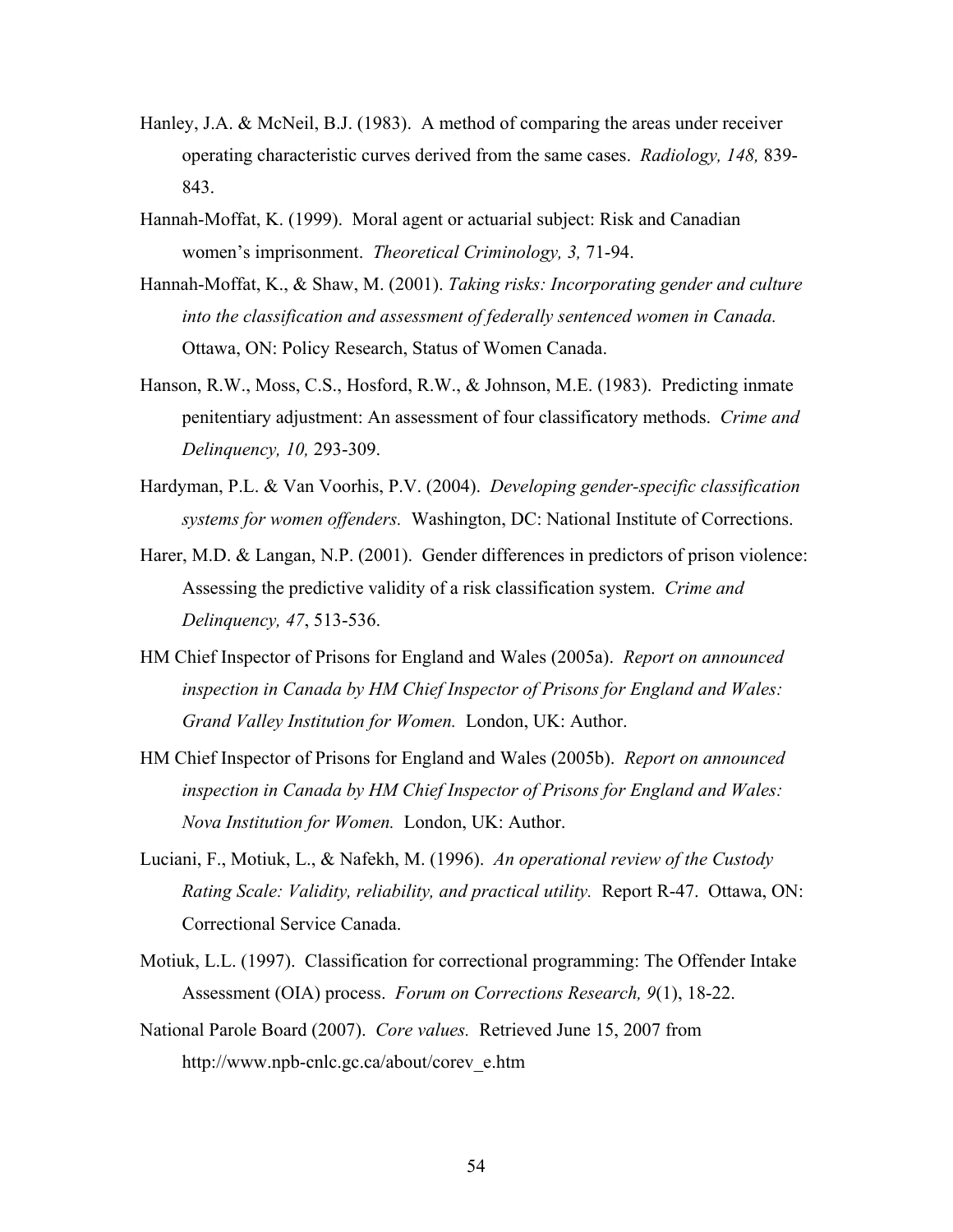- Rice, M. (June, 2007). *Current status of violence risk assessment: Is there a role for clinical judgment?* Invited presentation at the North American Correctional and Criminal Justice Psychology Conference, Ottawa, ON.
- Shaw, M. & Hannah-Moffat, K. (2000). Gender, diversity, and risk assessment in Canadian corrections. *Probation Journal, 47*, 163-173.
- Solicitor General of Canada (1987). *Development of a security classification model for Canadian federal offenders.* Ottawa, ON: Author.
- Swets, J.A. (1988). Measuring the accuracy of diagnostic systems. *Science, 240,* 1285- 1293.
- Van Voorhis, P.V. & Presser, L. (2001). *Classification of women offenders: A national assessment of current practices.* Washington, DC: National Institute of Corrections.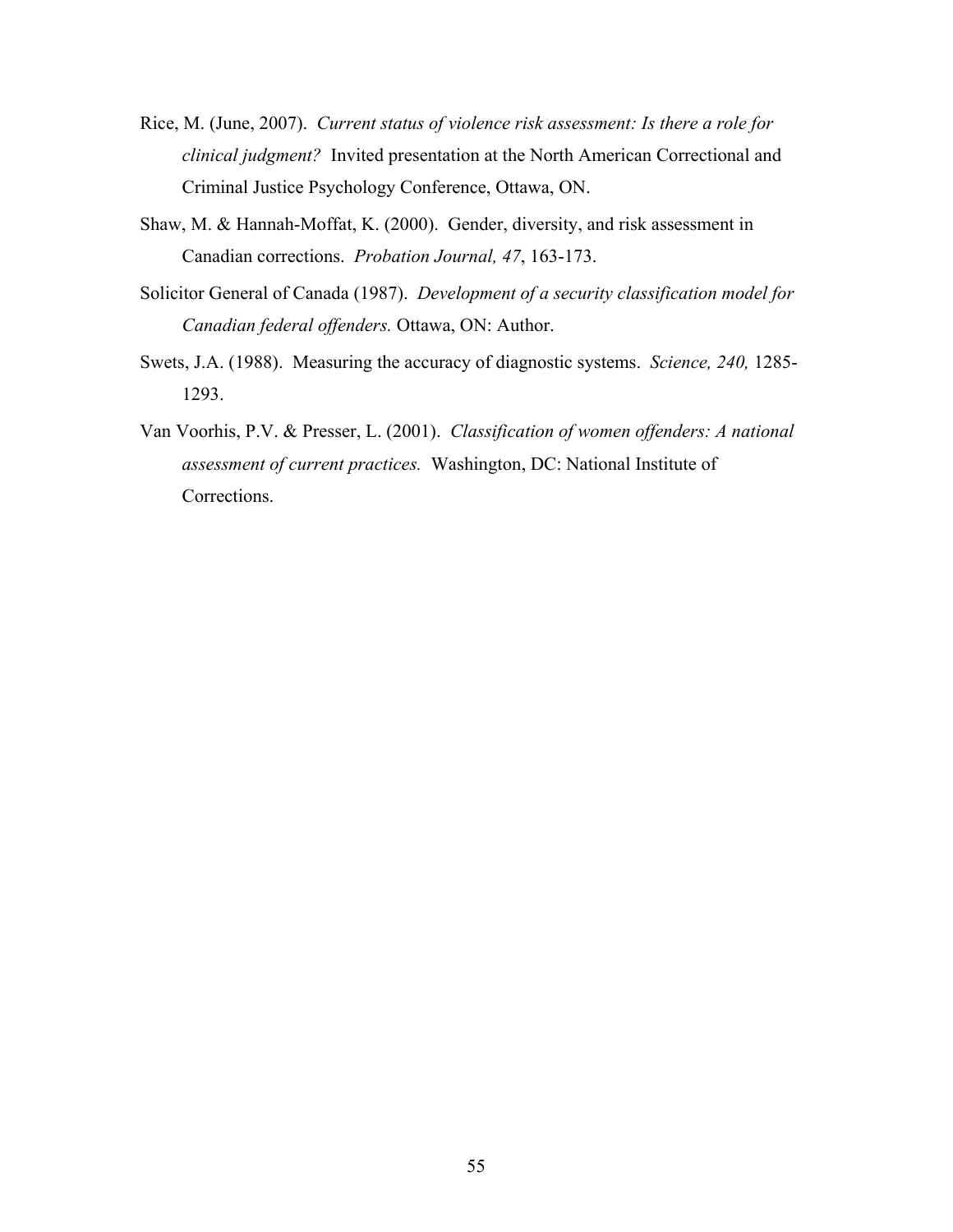## **Appendix A. Guide for Interview with Caseworkers**

#### <span id="page-65-0"></span>Implementation

- 1. Did your training occur with the National trainers in Ottawa, or on site?
- 2. What did you think of the train-the-trainers approach used?
- 3. What did you think of the implementation of the SRSW?
- 4. Did you find you had access to sufficient resources (e.g., people, time) in learning to use the SRSW?
- 5. What do you think of the process of completing the SRSW?

**Prompt:** Clarity / transparency, instructions, scoring?

6. How could the process be improved?

**Prompt:** Is there anything that would make the process easier?

## Impacts

- 7. How would you compare the previously used OSL method and the new method including the SRSW?
- 8. Are there differences in the difficulty of completing the previous OSL method and the new method including the SRSW? If so, what differences are there?
- 9. Are there differences in time requirements in completing the previous and current OSL methods? If so, what differences are there?
- 10. Is your comfort level different when using the SRSW as compared to the previous method? How?
- 11. Is your confidence level different when using the SRSW as compared to the previous method? How?
- 12. Have you noticed any differences in the distribution of security reclassification since the SRSW has been implemented?

**IF YES:** Do you think the new distribution is more or less reflective of the women's actual risk than the previous distribution?

13. To your knowledge, has the implementation of the SRSW impacted the women's understanding of how to impact their security reclassification? If so, how? (e.g., Have they realized what behaviours will result in lowering or increasing of security classifications?)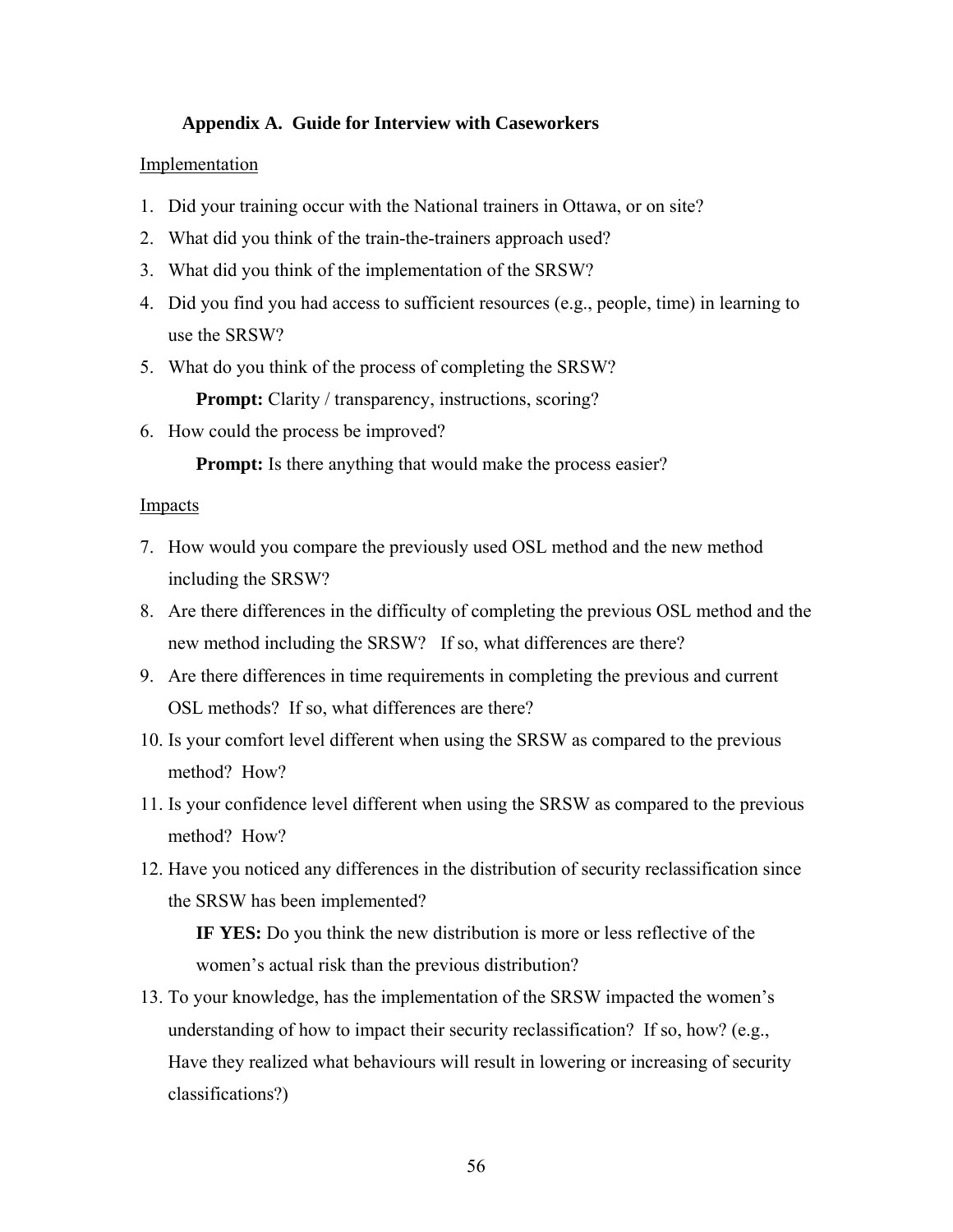# Face Validity

14. Does the SRSW capture all the issues which you feel are important in security reclassification?

**IF NO:** What additional issues are important?

15. Does the SRSW include issues or items which you feel are irrelevant to security reclassification?

**IF NO:** What issues are irrelevant?

- 16. What reasons do you think make overrides necessary?
- 17. In what proportion of cases do you think overrides are currently necessary? Do you feel that this proportion is too high, too low, or appropriate?
- 18. What changes to the SRSW would reduce the need for overrides?

## Strengths and Weaknesses

- 19. Have any advantages resulted from the implementation of the SRSW?
- 20. Have any disadvantages resulted from the implementation of the SRSW?
- 21. What are the SRSW's strengths?
- 22. What are the SRSW's weaknesses?

## General Comments

23. Is there anything else you would like to add? Any suggestions, comments, feedback?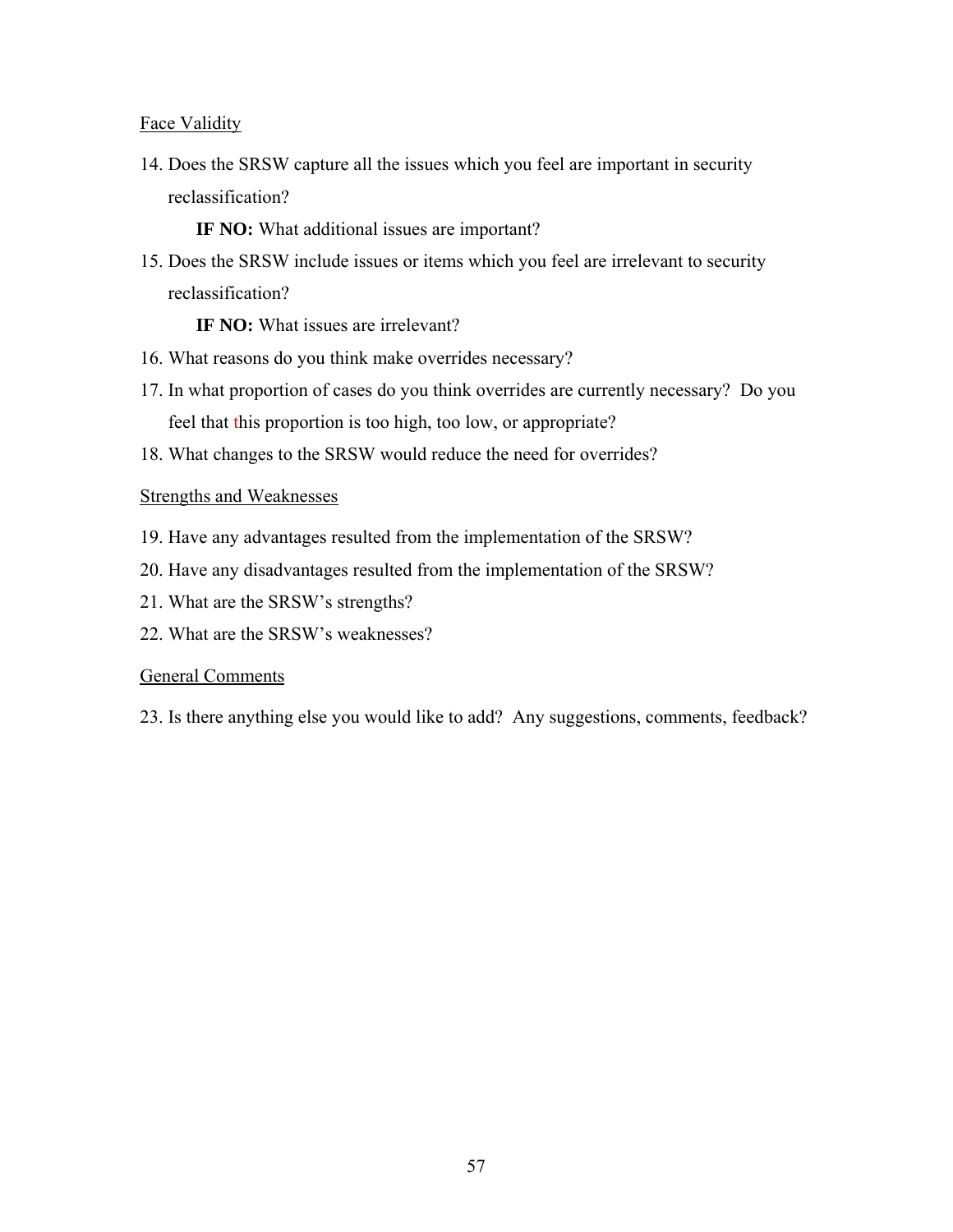Appendix B. SRSW Scale Inter-Item Correlations

| <b>SRSW Scale Item</b>                         | 1.          | 2.                       | 3.        | 4.            | 5.                | 6.        | 7.        | 8.        |
|------------------------------------------------|-------------|--------------------------|-----------|---------------|-------------------|-----------|-----------|-----------|
| 1. Correctional plan progress / motivation     | --          |                          |           |               |                   |           |           |           |
| 2. Positive family contact during review       | $0.30***$   | $\overline{\phantom{m}}$ |           |               |                   |           |           |           |
| 3. Serious disciplinary offences during review | $0.23***$   | 0.08                     | $-$       |               |                   |           |           |           |
| 4. Number of recorded incidents during review  | $0.17***$   | $0.13**$                 | $0.39***$ | $\sim$ $\sim$ |                   |           |           |           |
| 5. Current institutional pay level             | 0.05        | 0.01                     | $0.10*$   | $-0.07$       | $\qquad \qquad -$ |           |           |           |
| 6. Involuntary segregation during review       | $0.42***$   | $0.22***$                | $0.16***$ | 0.08          | $0.18***$         | --        |           |           |
| 7. Successful ETAs during review               | $0.32***$   | $0.16***$                | $0.40***$ | $0.54***$     | 0.04              | $0.25***$ | --        |           |
| 8. History of being unlawfully at large        | $0.21*****$ | $0.23***$                | $0.18***$ | $0.17***$     | 0.05              | $0.30***$ | $0.23***$ |           |
| 9. Custody Rating Scale incident history score | $0.24***$   | $0.17***$                | $0.19***$ | $0.28***$     | $0.12**$          | $0.14**$  | $0.28***$ | $0.17***$ |

*Note.* ETAs = Escorted temporary absences.

<span id="page-67-0"></span>\*\**p* < .01. \*\*\**p* < .001. \*\*\*\* *p* < .0001.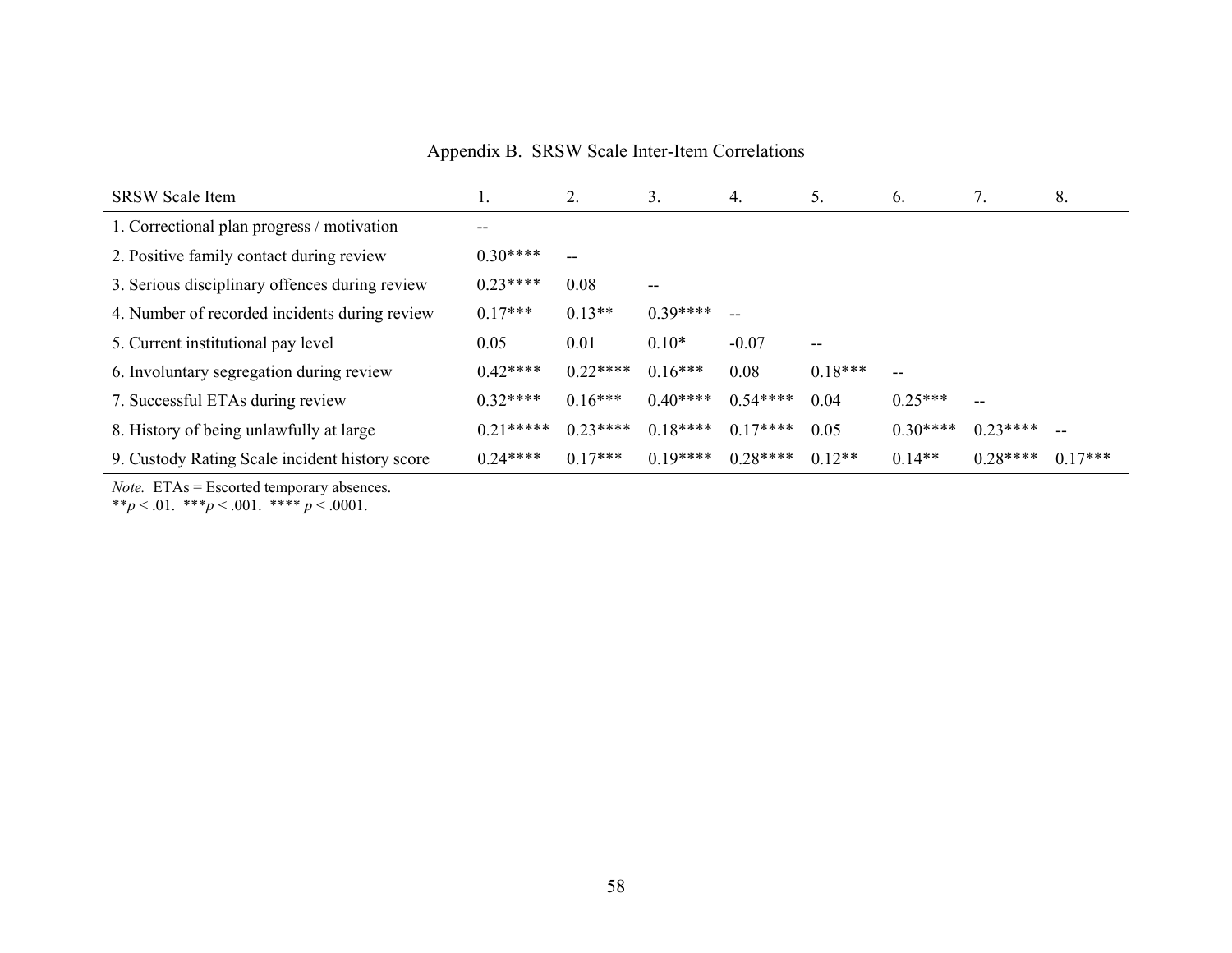|                                  |                | Mean Survival (Days)   |       |            |           |  |  |
|----------------------------------|----------------|------------------------|-------|------------|-----------|--|--|
| Security Level                   | $\overline{N}$ | <i>n</i> Failed $(\%)$ | Total | Uncensored | $\chi^2$  |  |  |
| <b>SRSW Recommendation</b>       |                |                        |       |            |           |  |  |
| Minimum                          | 183            | 12(7)                  | 120   | 84         | 25.34**** |  |  |
| Medium                           | 192            | 46(24)                 | 131   | 88         |           |  |  |
| Maximum                          | 68             | 23(34)                 | 98    | 73         |           |  |  |
| <b>Actual Security Placement</b> |                |                        |       |            |           |  |  |
| Minimum                          | 101            | 10(10)                 | 135   | 69         |           |  |  |
| Medium                           | 195            | 33(17)                 | 146   | 104        |           |  |  |
| Maximum                          | 88             | 31(35)                 | 100   | 80         |           |  |  |
|                                  |                |                        |       |            |           |  |  |

<span id="page-68-0"></span>Appendix C. Survival Analyses for Misconducts *Table D1.* Survival Time for Minor Misconducts by Security Level

\*\**p* < .01. \*\*\*\* *p* < .0001.

*Figure D1.* Time to Failure for Minor Misconducts by SRSW Security Recommendation